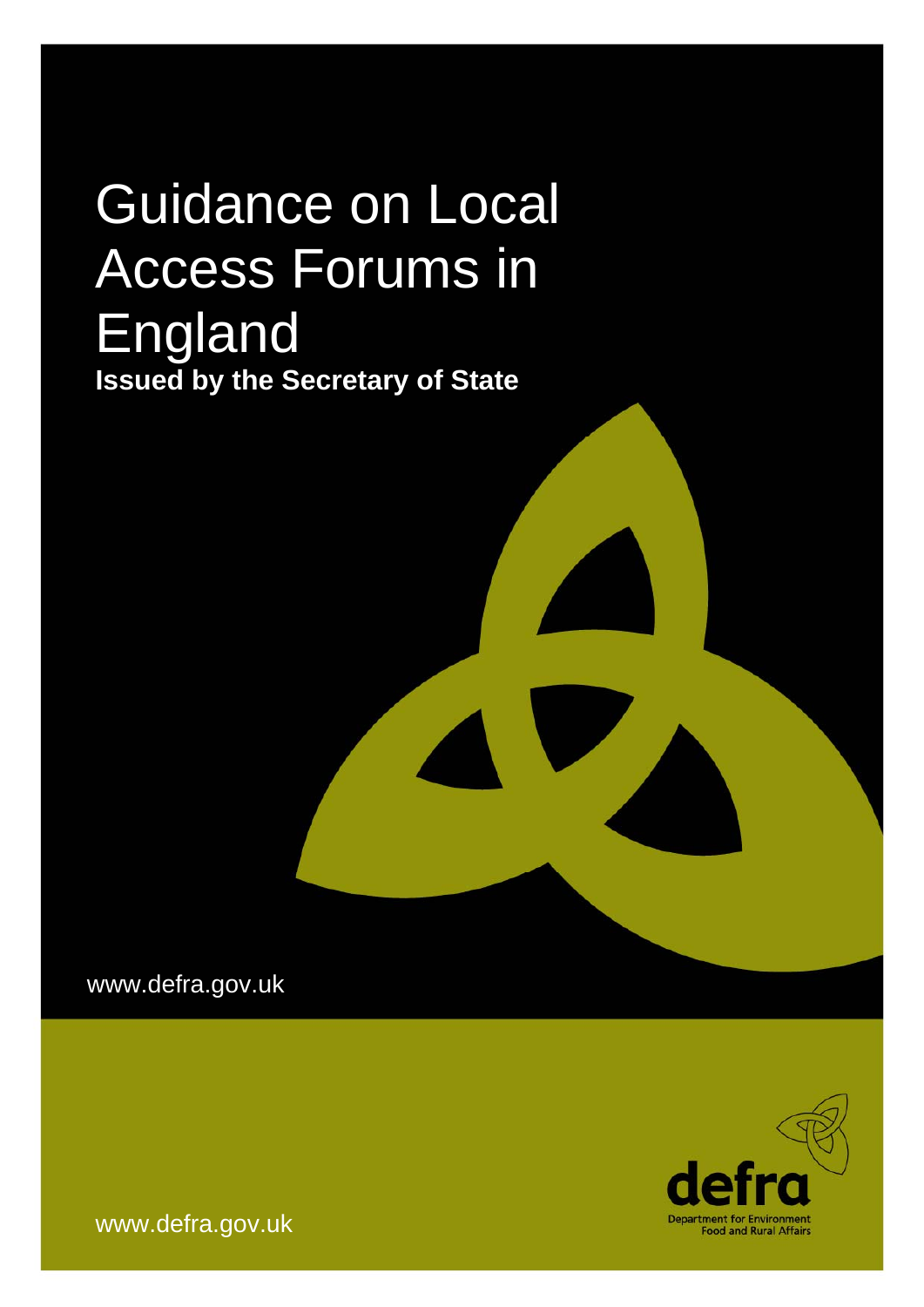Department for Environment, Food and Rural Affairs Nobel House 17 Smith Square London SW1P 3JR Telephone 020 7238 6000 Website: www.defra.gov.uk

© Crown copyright 2007 Copyright in the typographical arrangement and design rests with the Crown.

This publication (excluding the departmental logo) may be re-used free of charge in any format or medium provided that it is re-used accurately and not used in a misleading context. The material must be acknowledged as crown copyright and the title of the publication specified.

Further copies of this publication are available from:

**The Public Rights of Way Team 1/02 Temple Quay House 2 The Square Bristol BS1 6EB Tel: 0117 3728427** 

An audio version of the Guidance is available, by contacting the Public Rights of Way Team at the above address.

The Guidance is also available on the Defra website at [www.defra.gov.uk/wildlife-countryside/cl/local-access-forums.htm](http://www.defra.gov.uk/wildlife-countryside/cl/local-access-forums.htm).

Published by the Department for Environment, Food and Rural Affairs. Published February 2007, taking effect 19 March 2007.

Product code: PB12240.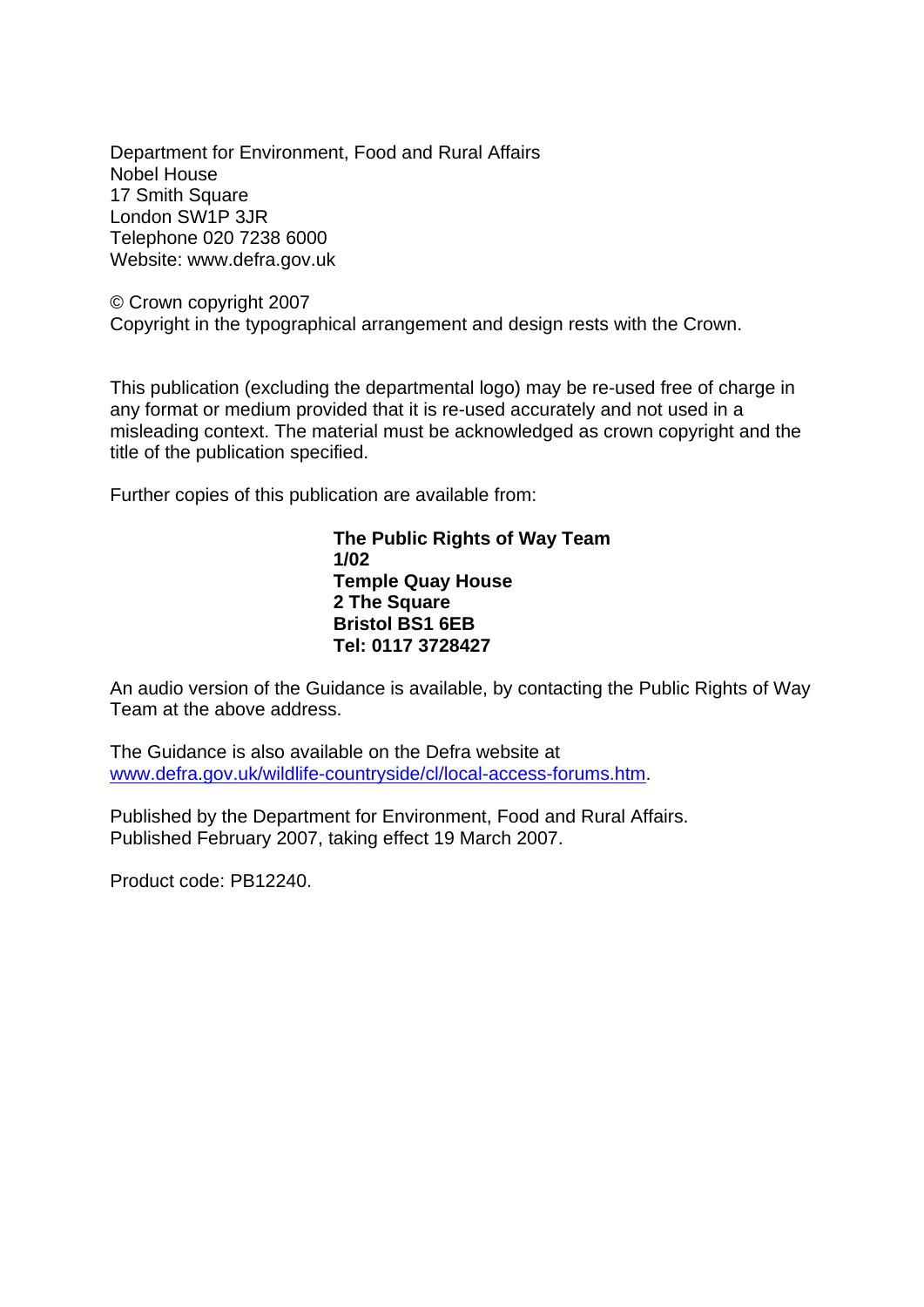# **Guidance on Local Access Forums in England issued by the Secretary of State**

# **Contents**

### *Foreword*

# **Executive Summary**

- **Section 1** Introduction
- **Section 2 Status of this Guidance**

# **Section 3 The Role of Local Access Forums**

- 3.1 Statutory function of forums
- 3.2 Bodies to whom forums give advice "section 94(4) bodies"
- 3.3 Status of advice given by forums
- 3.4 Advising and influencing decision-makers
- 3.5 Obtaining feedback from section 94(4) bodies
- 3.6 Proactively advising
- 3.7 Directing advice to the most appropriate recipient
- 3.8 Prioritising and focusing on strategic issues
- 3.9 Measuring effectiveness

# **Section 4 Working Arrangements**

- 4.1 Forward work programme<br>4.2 Annual Reports
- Annual Reports
- 4.3 Forum meetings
- 4.4 Public access to meetings
- 4.5 Public access to documents
- 4.6 Sub-groups<br>4.7 Site Visits
- **Site Visits**
- 4.8 Business between meetings
- 4.9 Training
- 4.10 Networking and raising awareness
- 4.11 Regional liaison and cross boundary working
- 4.12 Financial Issues

# **Section 5 Roles and responsibilities**

- 5.1 Forum members
- 5.2 Chairman and Vice-Chairman
- 5.3 Secretary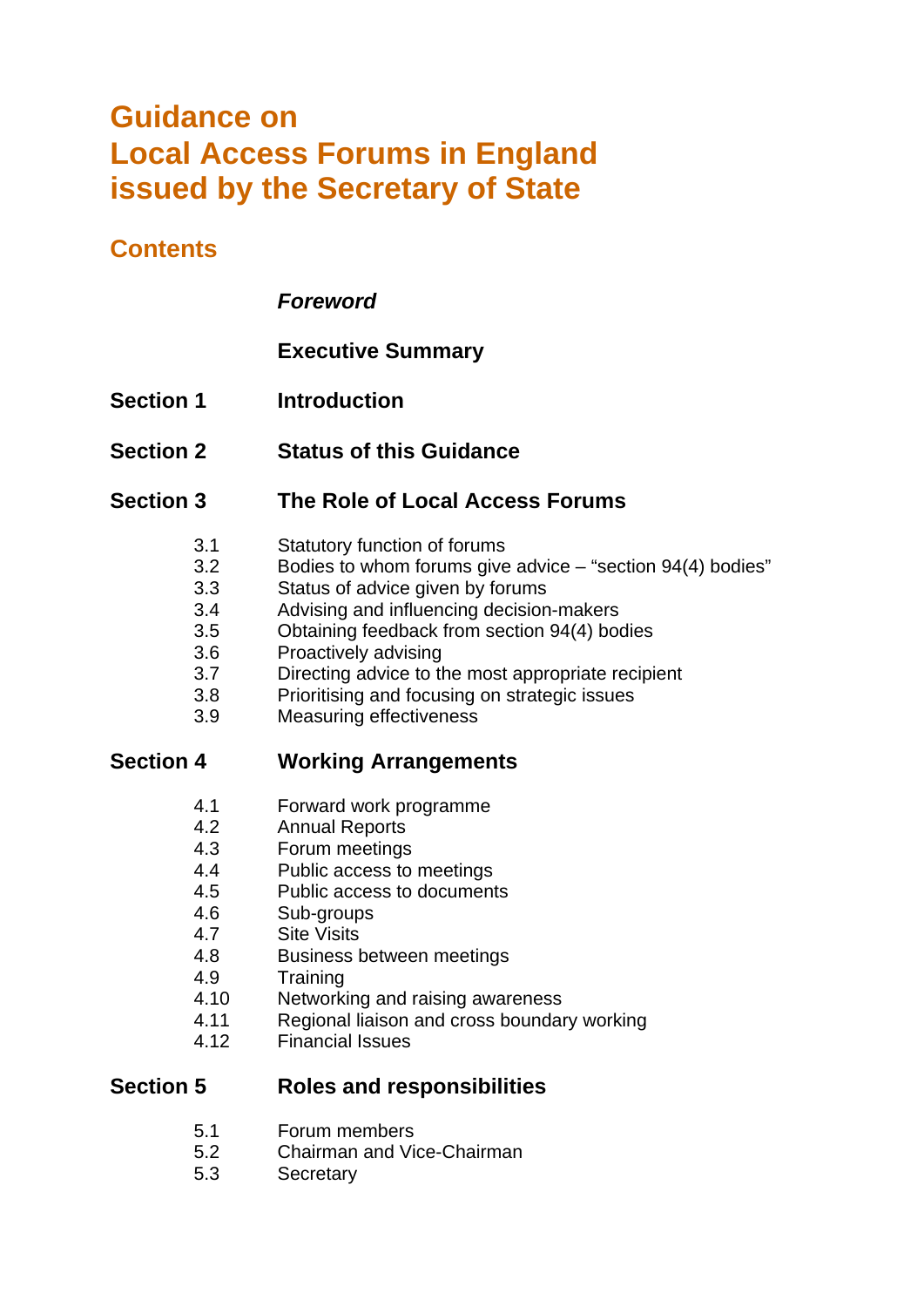# **Section 6 Guidance for Appointing Authorities**

- 6.1 The role of appointing authorities
- 6.2 Provision of information to Natural England
- 6.3 Making changes to forum arrangements or coverage
- 6.4 Joint forum arrangements
- 6.5 Recruitment and appointment of forum members

# **Section 7 Advising and Consultation**

- 7.1 The advisory role of forums
- 7.2 Requirements to consult or notify forums
- **Annex A Matters on which Forums may Advise**
- **Annex B Legislation Relating to Local Access Forums in England**
- **Annex C Information on selected section 94(4) Bodies**

**Index**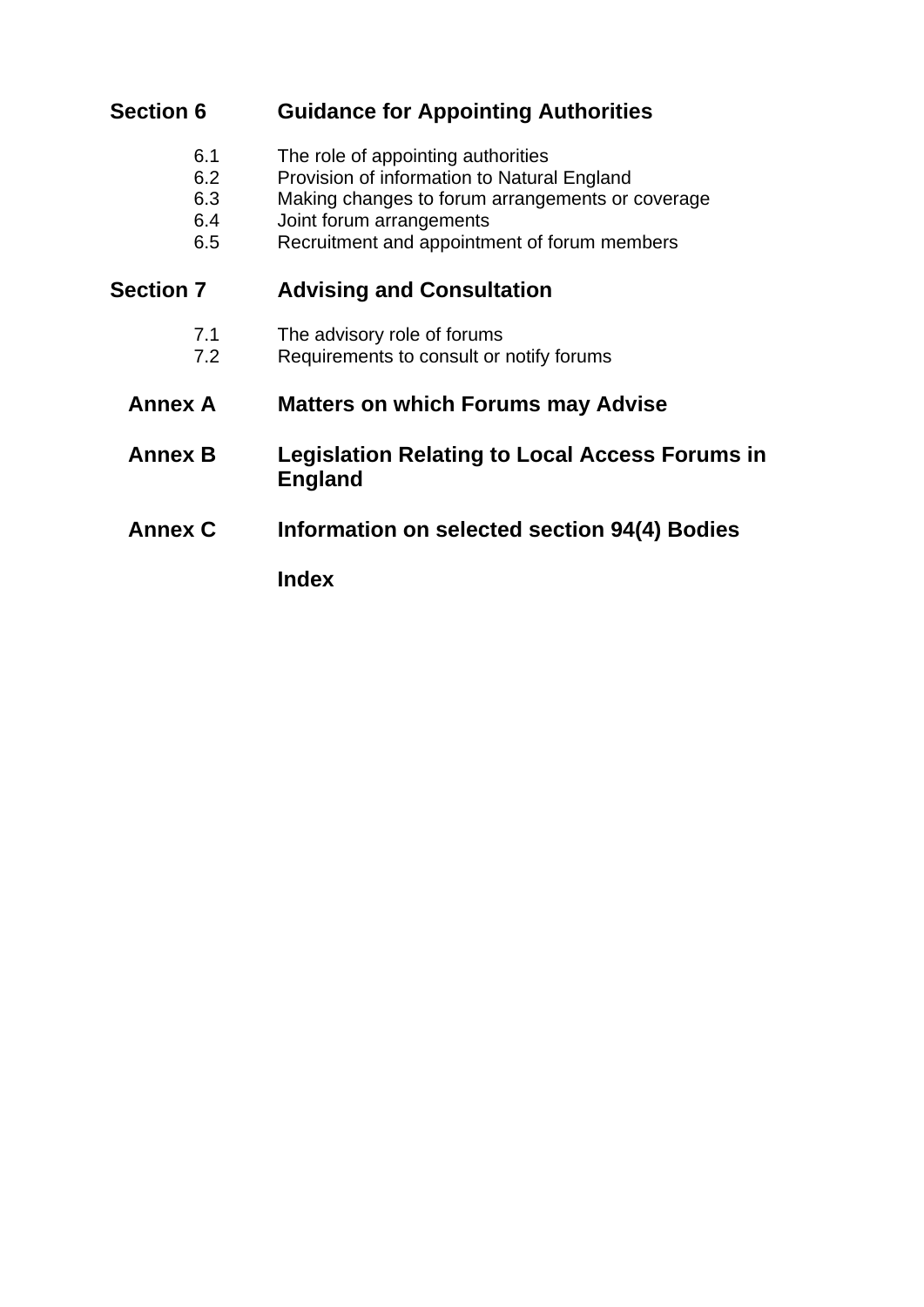### **Foreword**

As independent advisory bodies - but operating on a statutory basis local access forums are in a unique position to formulate fresh, creative and even challenging ideas, on ways to improve public access and open-air recreation for the benefit of all.

I am impressed with the fact that many forums have, in a relatively short space of time, become valued sources of independent, constructive, incisive and informed advice. The publication of this Guidance is intended to assist forums in developing their role further, so that all forums receive the support which they need to maximise their contribution to the decision-making process.

I believe that a forum's influence and its ability to 'make a difference' will depend crucially on its reputation for providing good quality advice, and this in turn depends on the knowledge, energy and commitment of its individual members. I understand that giving advice, without any decision-making power, can be a challenging - and sometimes frustrating - endeavour, but experience shows that forums can, and do, exert real influence for the better.

This Guidance has been developed in collaboration with forum members, and I am pleased that it incorporates many of the lessons learned, and best practices developed by forums over the past four years. I am grateful to all those who have assisted Defra in this. I would also like to take this opportunity to express thanks to all forum members across England who are freely giving their time and experience for the benefit of their local communities.

Jamy Crasdines

**Barry Gardiner MP**  Minister for Biodiversity, Landscape and Rural Affairs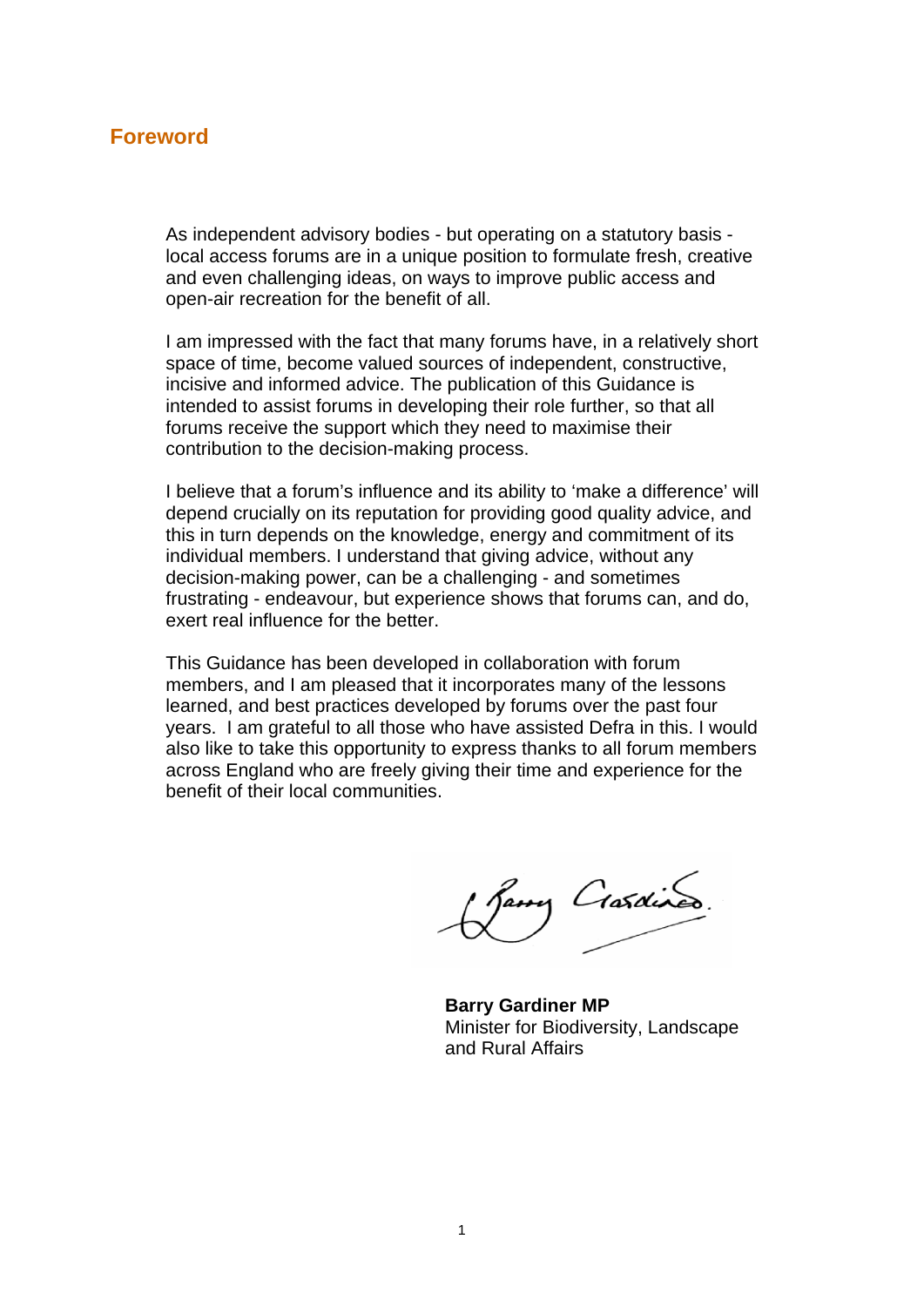# **Executive Summary**

New regulations governing local access forums - the Local Access Forums (England) Regulations 2007 - have recently been made. This document contains Guidance for forums, and is issued by the Secretary of State for Environment, Food and Rural Affairs. It is primarily intended for forum members, since forums are legally obliged to have regard to this Guidance in carrying out their functions, but it will also be of interest to forum secretaries, appointing authorities and to the bodies which receive advice from forums (so called "section 94(4) bodies").

The Guidance sets out how the Secretary of State expects forums to contribute (through the provision of advice) to better informed decision-making on public access to land, open air recreation and use of the public rights of way network.

Section 3 gives guidance on the role of forums. It encourages forums to maximise their effectiveness by focusing on issues which are most relevant to their own area, considering issues at the strategic level, taking care to direct advice to the most appropriate recipients and by adopting a proactive approach. It emphasises the importance of giving advice which is independent, constructive, relevant, inclusive, incisive and informed.

Section 4 contains practical guidance on the operation of forums. It sets out ways in which forums can conduct business, both during and between meetings, in order to make the best use of members' time, knowledge and commitment.

Section 5 gives guidance on the role of forum members, including the importance of the chairman and vice-chairman in providing leadership and direction. It also highlights the importance of having an effective forum secretary to administer the forum.

Section 6 is intended to assist appointing authorities in performing their duties. It provides advice on running a forum, recruitment and appointment of members, and making changes to forum arrangements where this becomes necessary or desirable.

Section 7 will be relevant to both forums and to section 94(4) bodies. It explains that the legislation does not define when or how forums should advise, that it is for forums to decide what is most appropriate within the local context, and that section 94(4) bodies must have regard to relevant forum advice. It also sets out when forums must, by law, be consulted or notified on a particular matter.

Three annexes provide more detailed guidance. **Annex A** contains information on some of the main issues on which forums are expected to advise. **Annex B** contains a summary of the relevant legislation and **Annex C** contains background information on selected section 94(4) bodies.

An index is provided for quick reference purposes.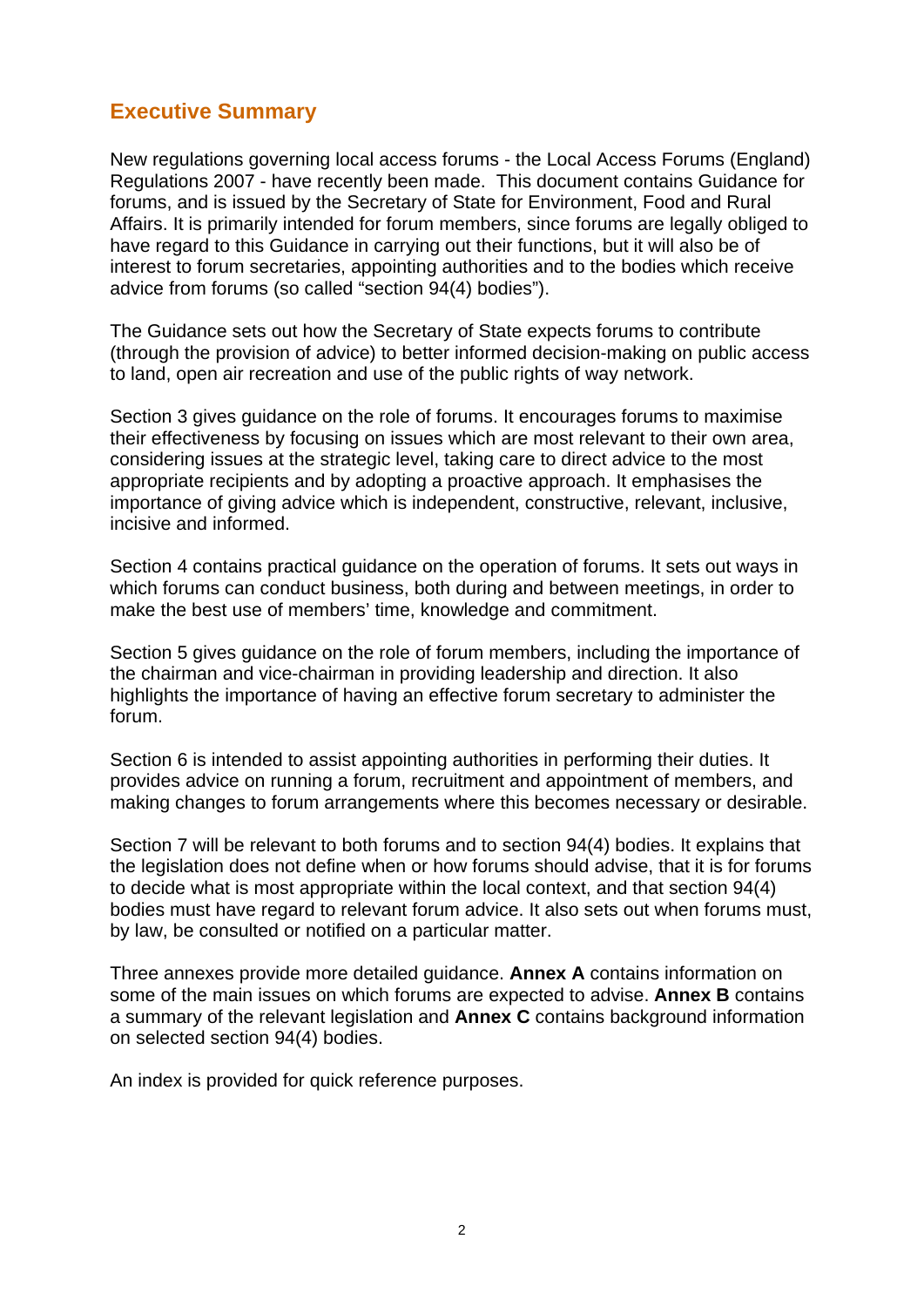# **1. Introduction**

1.1 There are over 80 local access forums ("forums") covering (almost) every part of England (except London and the Isles of Scilly). These are advisory bodies established under section 94 of the Countryside and Rights of Way Act 2000 (the "CROW Act") and operate in accordance with the provisions of that Act, and the Local Access Forums (England) Regulations 2007 ("the Regulations").<sup>[1](#page-6-0)</sup> The relevant sections of the Act and the Regulations are summarised in **Annex B**.

1.2 Forum members are volunteers. They are appointed by local highway authorities and National Park authorities ("appointing authorities") to represent a range of local interests. Many forum members contribute their experience and knowledge in an unpaid capacity for the benefit of their local community. This makes it very important that members are given the support they require to undertake their advisory role as effectively as possible, and without disproportionate demands being placed upon their time.

1.3 Having recently made the Regulations, this Guidance is issued by the Secretary of State, to guide and assist forums in carrying out their duties. It also contains advice and information for forum secretaries, the appointing authorities and other bodies which may be recipients of advice from a forum.

1.4 Unless otherwise stated, references in this Guidance to 'Regulations' (e.g. "Regulation X provides that…") are references to provisions of the Local Access Forums (England) Regulations 2007.

<span id="page-6-0"></span><sup>1</sup>  $1$  SI 2007 No 268.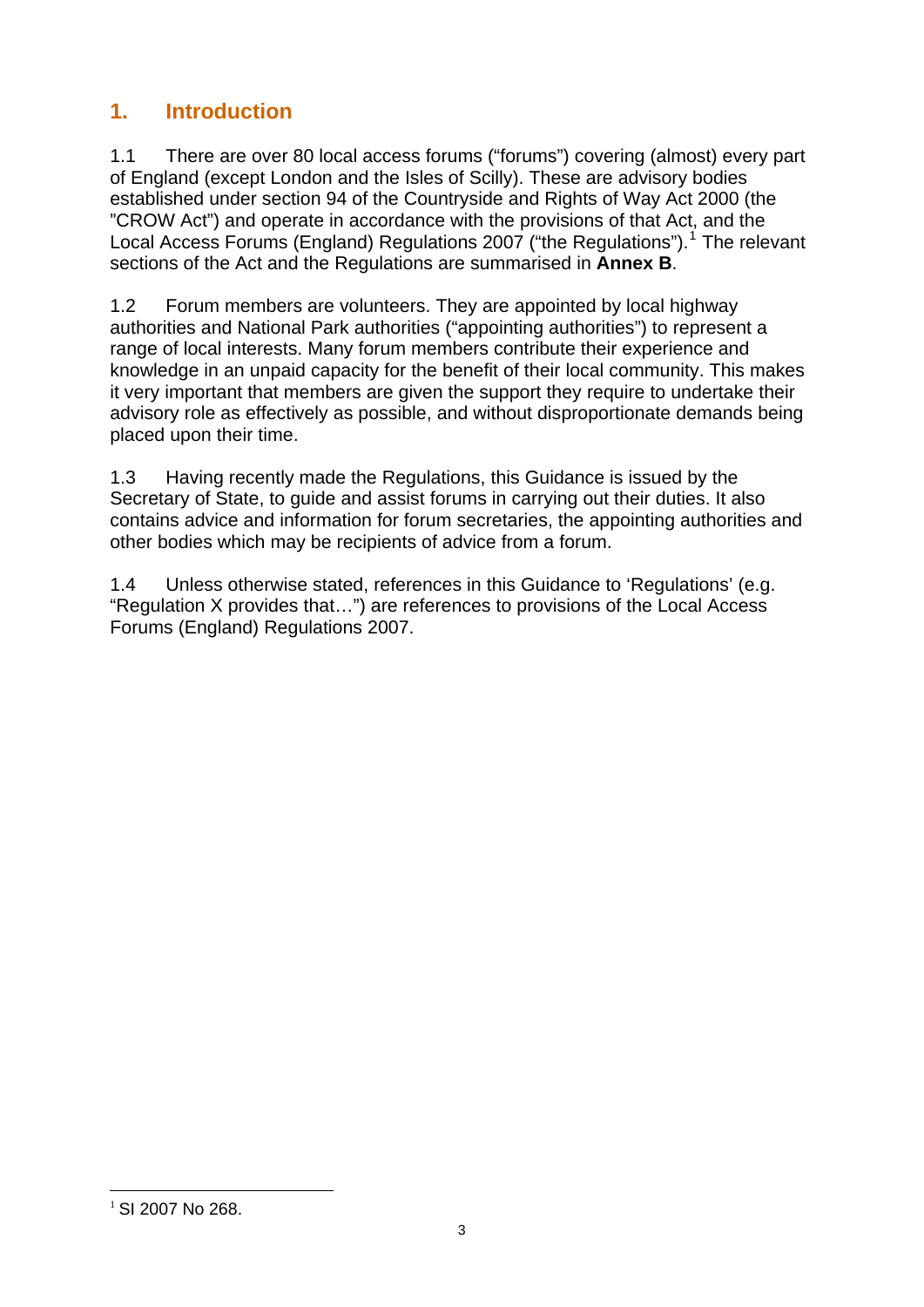# **2. Status of this Guidance**

2.1 This Guidance is issued by the Secretary of State for Environment, Food and Rural Affairs and applies to England only. It takes effect on 19 March 2007 and replaces the Guidance issued on 14 November 2002. It will remain valid until further notice. It may be supplemented or revised from time to time, as the need arises.

2.2 Forums are required (by section 94 of the CROW Act) to "have regard" to guidance issued by the Secretary of State in carrying out their functions. This means that although not bound to follow this Guidance, forums are legally required to pay attention to it and must take it into account in carrying out their functions.

2.3 This Guidance, together with any subsequent guidance which may be issued from time to time, is available on the Defra website at:

[www.defra.gov.uk/wildlife-countryside/cl/local-access-forums.htm](http://www.defra.gov.uk/wildlife-countryside/cl/local-access-forums.htm)

2.4 The above website also contains general background, historical information, and useful links, relating to forums.

2.5 Queries and comments on this Guidance, or suggested future improvements, should be addressed to Defra's Rights of Way Policy and Legislation Team at:-

> Zone 1/02 Temple Quay House 2 The Square **Bristol** BS1 6EB E-mail: [Rights.Ofway@defra.gsi.gov.uk](mailto:rights.ofway@defra.gsi.gov.uk) \* Telephone: 0117 372 8339

> > \* *note the full stop between "Rights" and "Ofway" !*

2.6 This Guidance may be reproduced free of charge in any format or medium, provided that it is reproduced accurately and not used in a misleading context. The material must be acknowledged as Crown copyright, with the title and source of the publication specified.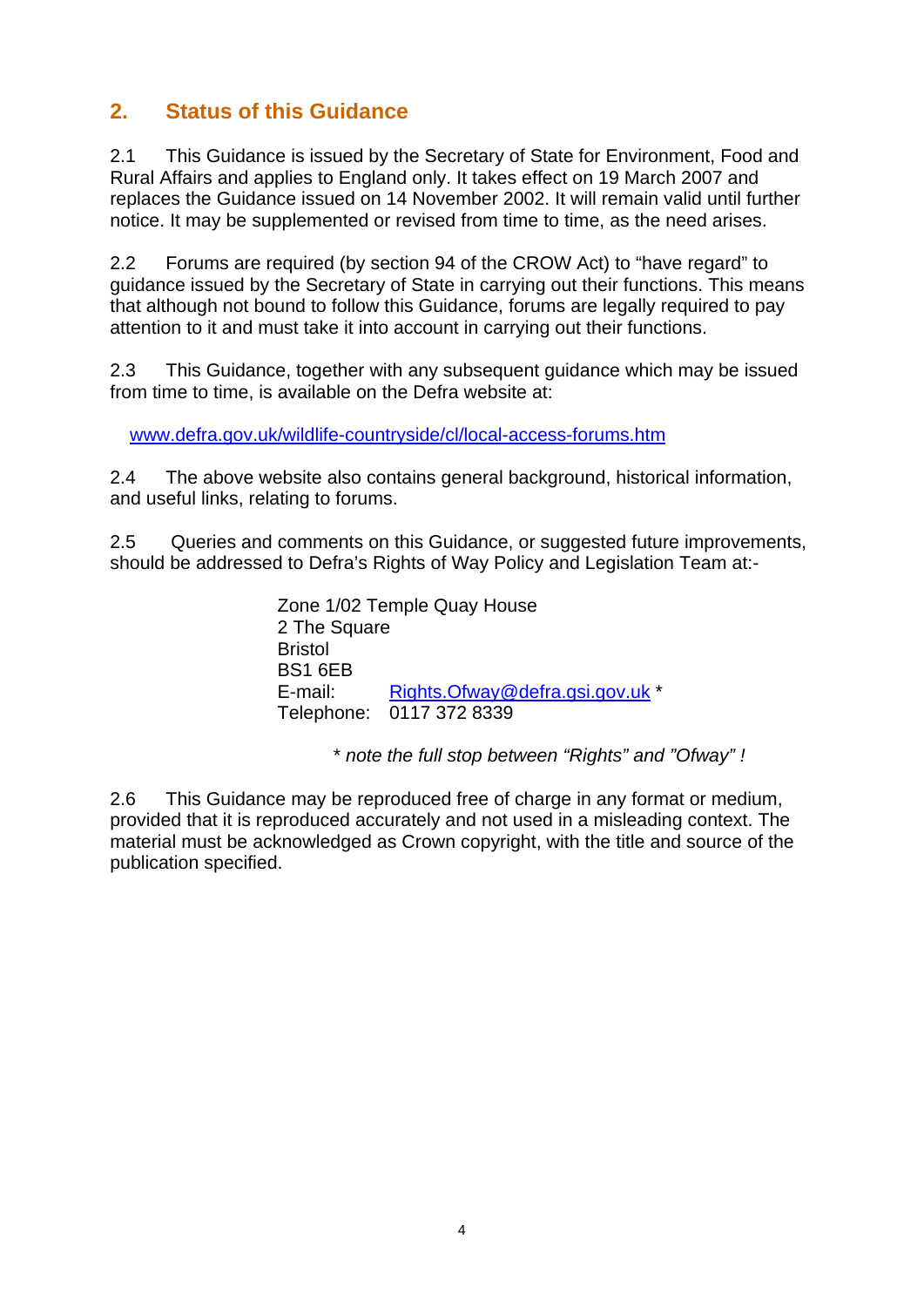# **3. The Role of Local Access Forums**

### **3.1 Statutory function of forums**

3.1.1 Local access forums are advisory bodies. Section 94 of the CROW Act defines their statutory function as being to:-

advise as to the improvement of public access to land in the area for the purposes of open-air recreation and the enjoyment of the area, and as to such other matters as may be prescribed.

3.1.2 The statutory function of forums was extended by Regulation 22, which prescribes an additional matter on which it is the function of forums to advise, namely:-

public access to land in the area for "any lawful purpose" other than the purposes already mentioned in paragraph 3.1.1 above. (For mechanically propelled vehicles this further matter is limited to access insofar as this relates to byways open to all traffic).

3.1.3 Access to land for **'any lawful purpose'** occurs where access to the land takes place without trespass or an offence being committed. The term '**land**' is not defined in the CROW Act, which means that the definition in the Interpretation Act 1978 applies. This stipulates that "land" includes "buildings and other structures, land covered with water, and any estate, interest, easement, servitude or right in or over land."

3.1.4 What these statutory provisions mean in practice for local access forums is set out in paragraph 3.2.4 below.

3.1.5 Section 94(6) of the CROW Act requires forums to have regard, in carrying out their work, to:-

(a) the needs of land management,

(b) desirability of conserving the natural beauty of the area for which it is established, including the flora, fauna and geological and physiographical features of the area, and

(c) guidance given from time to time by the Secretary of State.

3.1.6 Forums are statutory consultees in respect of a number of matters (see Section 7 and **Annex B**).

### **3.2 Bodies to whom forums give advice - "section 94(4) bodies"**

3.2.1 Section 94 of the CROW Act makes it the statutory function of forums to give advice to the following bodies:-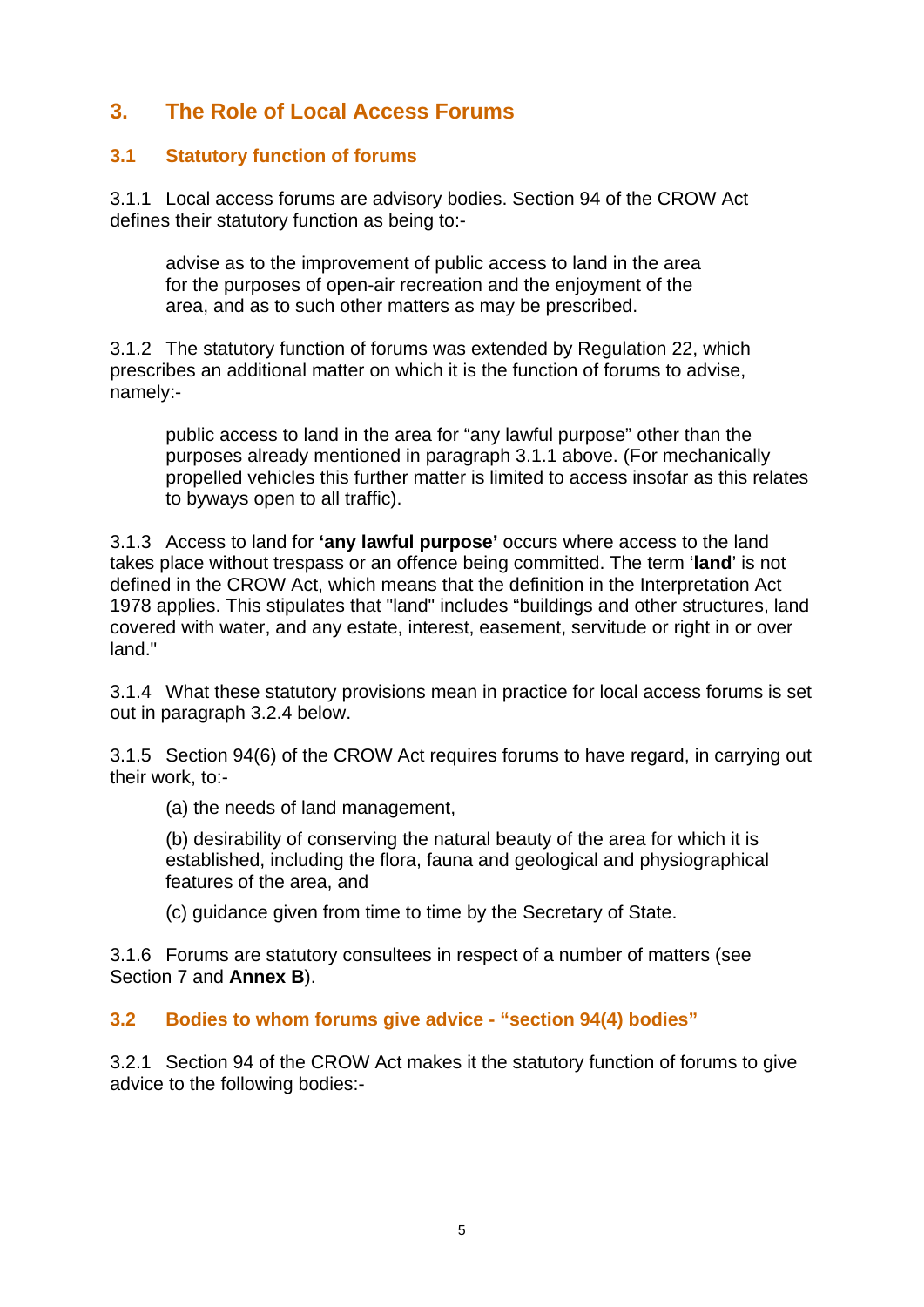- the appointing authority(ies)<sup>[2](#page-9-0)</sup>(which will be a highway authority or National Park authority)
- any county, unitary, district or borough council within the area of the forum
- the Secretary of State (in effect this means any Government Department with a Secretary of State, e.g. Defra and MOD, as well as 'executive agencies' such as the Planning Inspectorate and the Highways Agency)
- Natural England
- the Forestry Commission
- English Heritage

3.2.2 Regulation 21 prescribes the following additional bodies to whom it is also the function of forums to give advice:-

- Sport England (the English Sports Council)
- Area of Outstanding Natural Beauty (AONB) Conservation Boards
- Parish and town councils

3.2.3 The bodies listed in the above two paragraphs are together referred to as "**section 94(4) bodies**" in this Guidance.<sup>[3](#page-9-1)</sup>

3.2.4 The advice which forums give to these section 94(4) bodies should fall within one (or more) of the following categories:

- (a) improvement of public access (whether on foot or by horse, cycle, canoe<sup>[4](#page-9-2)</sup>, mechanically propelled vehicle or any other lawful means) to land in the area for the purposes of **open-air recreation and the enjoyment of the area**;
- (b) public access to land in the area for **any other lawful purpose** (whether on foot, horse, cycle, canoe or by any means **other than by mechanically propelled vehicle**);
- (c) public access to land in the area by means of a **mechanically propelled vehicle** for **any other lawful purpose,** but only insofar as the access relates to byways open to all traffic  $(BOAT)$ .<sup>[5](#page-9-3)</sup>

3.2.5 Sub-paragraph (a) above is concerned with recreational access. Subparagraphs (b) and (c) are concerned with other forms of lawful public access, and

<span id="page-9-0"></span><sup>&</sup>lt;u>.</u>  $2$  Normally the appointing authority is the same body as the local highway authority. However, this is not the case in National Parks, and the regulations therefore provide that in National Parks, it is also the function of the forum to give advice to the local highway authority).

<span id="page-9-1"></span> $3$  The section 94(4) bodies are defined in section 94(4) of the CROW Act and in the Local Access Forums (England) Regulations 2007

<span id="page-9-2"></span><sup>4</sup> See paragraph 3.1.3.

<span id="page-9-3"></span><sup>&</sup>lt;sup>5</sup> The term 'Mechanically Propelled Vehicle' is not defined by legislation but Defra has issued guidance (Regulating the use of Motor vehicles on Public Rights of Way and Off Road, December 2005) which is available at [www.defra.gov.uk/wildlife](http://www.defra.gov.uk/wildlife-countryside/cl/mpv/pdf/regulating-motorvehicles.pdf)[countryside/cl/mpv/pdf/regulating-motorvehicles.pdf](http://www.defra.gov.uk/wildlife-countryside/cl/mpv/pdf/regulating-motorvehicles.pdf).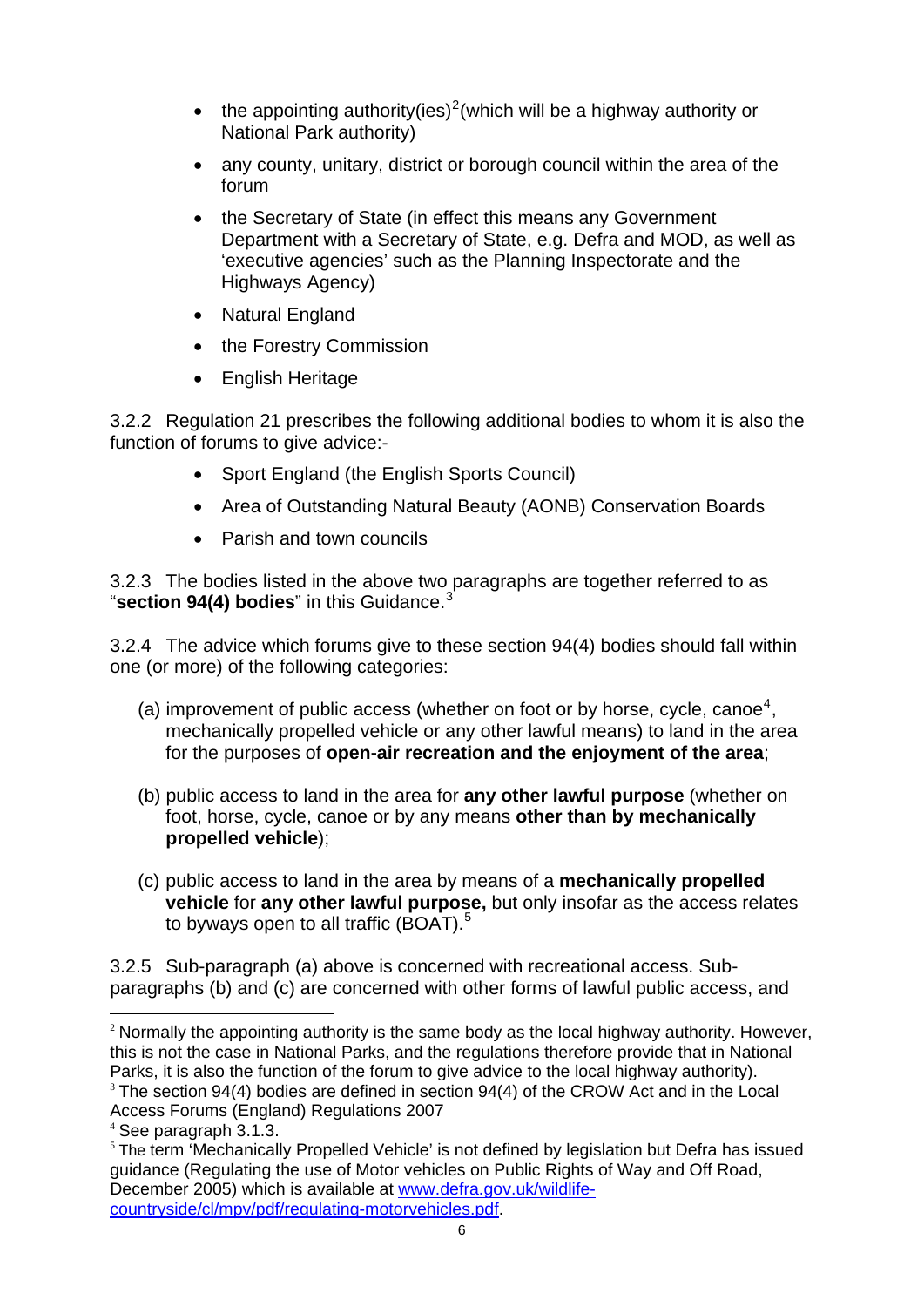are intended to enable forums to advise on 'functional' or 'utility' access issues, which might include using land (or a right of way) to get to work, school, shops or local amenities. Well managed public rights of way will encourage people to make healthier and more sustainable transport choices, and thereby help to reduce congestion, pollution and road accidents. This means that forums should take account of the needs of both recreational **and** non-recreational usage and potential. The Regulations are intended to make it easier for forums to do this.

3.2.6 Forums may advise their section 94(4) bodies on recreational and functional access in so far as it impinges on, or is affected by, any of the activities, functions or policies of the body concerned - whether directly or indirectly. Further guidance is given in Section 7 and **Annex A**.

3.2.7 Forums may occasionally consider that individuals or organisations which are not section 94(4) bodies would benefit from receiving advice or information (e.g. landowners, the police, transport providers). Whilst it is not the statutory function of forums to advise such 'third parties', it would be open to a forum to recommend that the access authority (or another section 94(4) body) engage with other individuals or organisations. For example, a forum could:-

- recommend that the access authority engage with landowners over a particular matter;
- give advice to a section 94(4) body in respect of a lottery funding application; or
- recommend that the access authority engage with the local police about a community safety issue affecting public access or public enjoyment of the local area.

### **3.3 Status of advice given by forums**

3.3.1 Forums perform a statutory function and all section 94(4) bodies are required, under section 94(5) of the CROW Act, to "have regard, in carrying out their functions, to any relevant advice given to them" by a forum. 'Having regard' means that although not bound to follow such advice, section 94(4) bodies are legally required to take it into account in carrying out their functions.

3.3.2 When submitting advice to section 94(4) bodies it is recommended that the legal status of the forum's advice is made clear to the recipient. This can be achieved by including a statement to the effect that:-

> **This letter constitutes formal advice from the [***insert name of forum***]. [***Insert name of relevant section 94(4) body***] is required, in accordance with section 94(5) of the Countryside and Rights of Way Act 2000, to have regard to relevant advice from this forum in carrying out its functions.**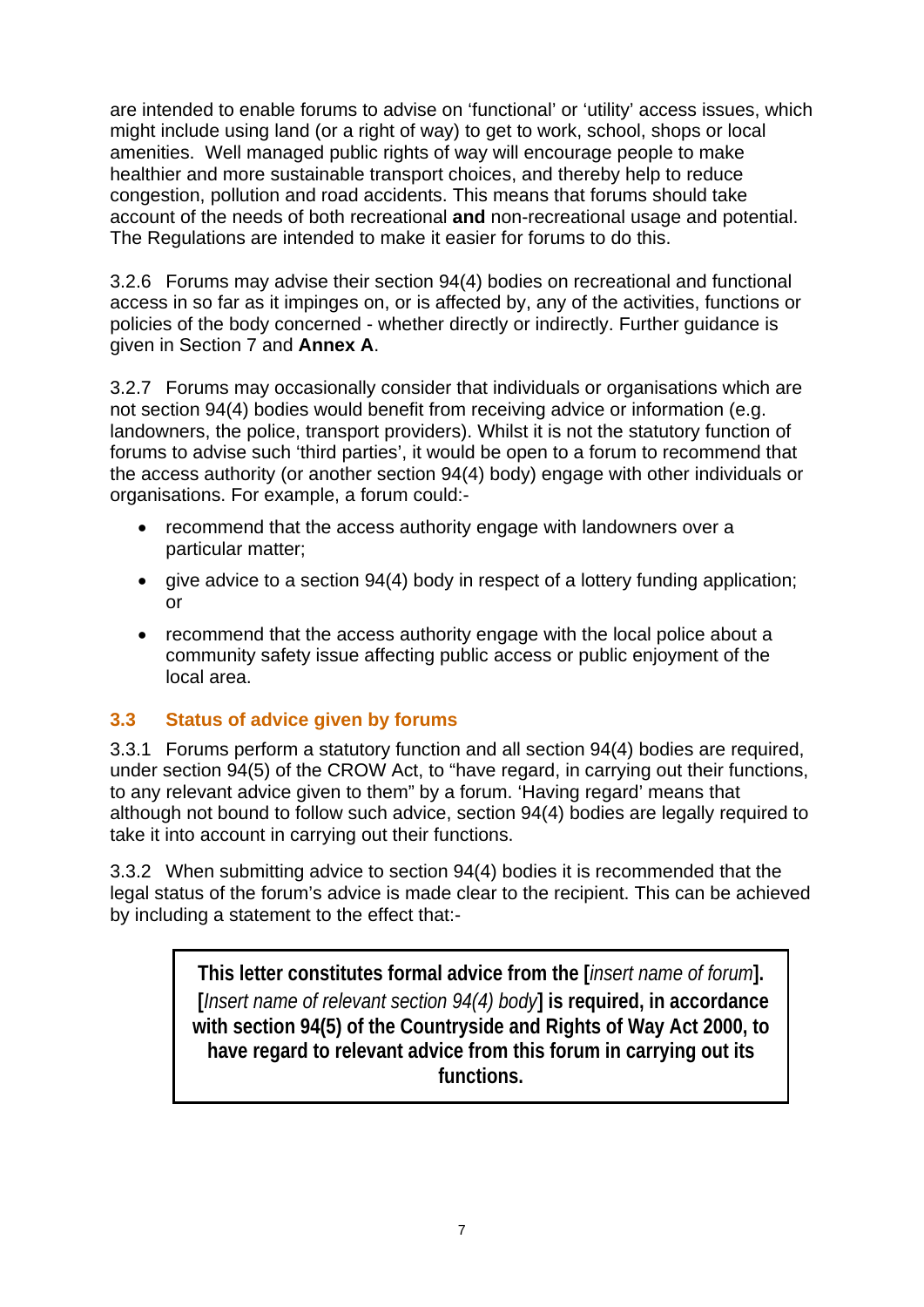3.3.3 Such a statement will help the person receiving the advice (who might not be familiar with the role or status of the forum) to appreciate that the advice has a specific legal status.

### **3.4 Influencing decision-makers**

3.4.1 In giving advice, forums should aim to **influence** section 94(4) bodies and thereby contribute effectively to the quality and robustness of decision-making. Influence will be enhanced where a forum provides **independent**, **constructive**, **relevant**, **inclusive**, **incisive** and **informed** advice which takes account of a broad range and balance of local interests and which assists section 94(4) bodies in carrying out their functions. Forums should consider other ways to maximise the usefulness (and therefore impact) of their advice. For example, advice should be delivered at the optimum point in the decision-making cycle and in ways which recognise and take account of the decision-maker's needs, objectives, constraints and role.

3.4.2 The quality and strength of the forum's relationship with the section 94(4) bodies (especially the appointing authority(ies)) is crucially important. The forum chairman, secretary (and other forum members depending on what is agreed locally) have a key role to play in maintaining and developing good relationships with the section 94(4) bodies, which will benefit all concerned.

3.4.3 Forums should aim to give advice which informs, assists, encourages - and even inspires - the section 94(4) bodies. On occasion it may be appropriate to give advice of a more cautionary, challenging or critical nature, but even then forums should always remain constructive in their approach.

3.4.4 Forums should seek to achieve clarity, balance and consensus in giving advice. However, advice should also acknowledge relevant minority viewpoints, and it will rarely assist section 94(4) bodies if consensus is achieved by glossing over a difficult but relevant issue. It is often helpful to address the pros and cons of a particular matter, and it is acceptable for advice to include an 'on-balance' recommendation where the issues are not clear cut.

3.4.5 Forums will often advise on matters where public access is just one of a number of considerations, and perhaps not the most important consideration. This means that a section 94(4) body may understand the forum's advice but decide not to follow it because other factors carry more weight. This does not mean that the forum's advice has not served a useful purpose: it will ensure that the final decision was properly informed and can help the decision-maker to address any adverse consequences arising from the decision.

### **3.5 Obtaining feedback from section 94(4) bodies**

3.5.1 It is important that section 94(4) bodies provide feedback to forums. This will enable forums to see how they are making a difference, and when advice is not followed (for whatever reason) it will help them to understand why. Feedback is important in enabling forums to improve the relevance and usefulness of their advice in the future.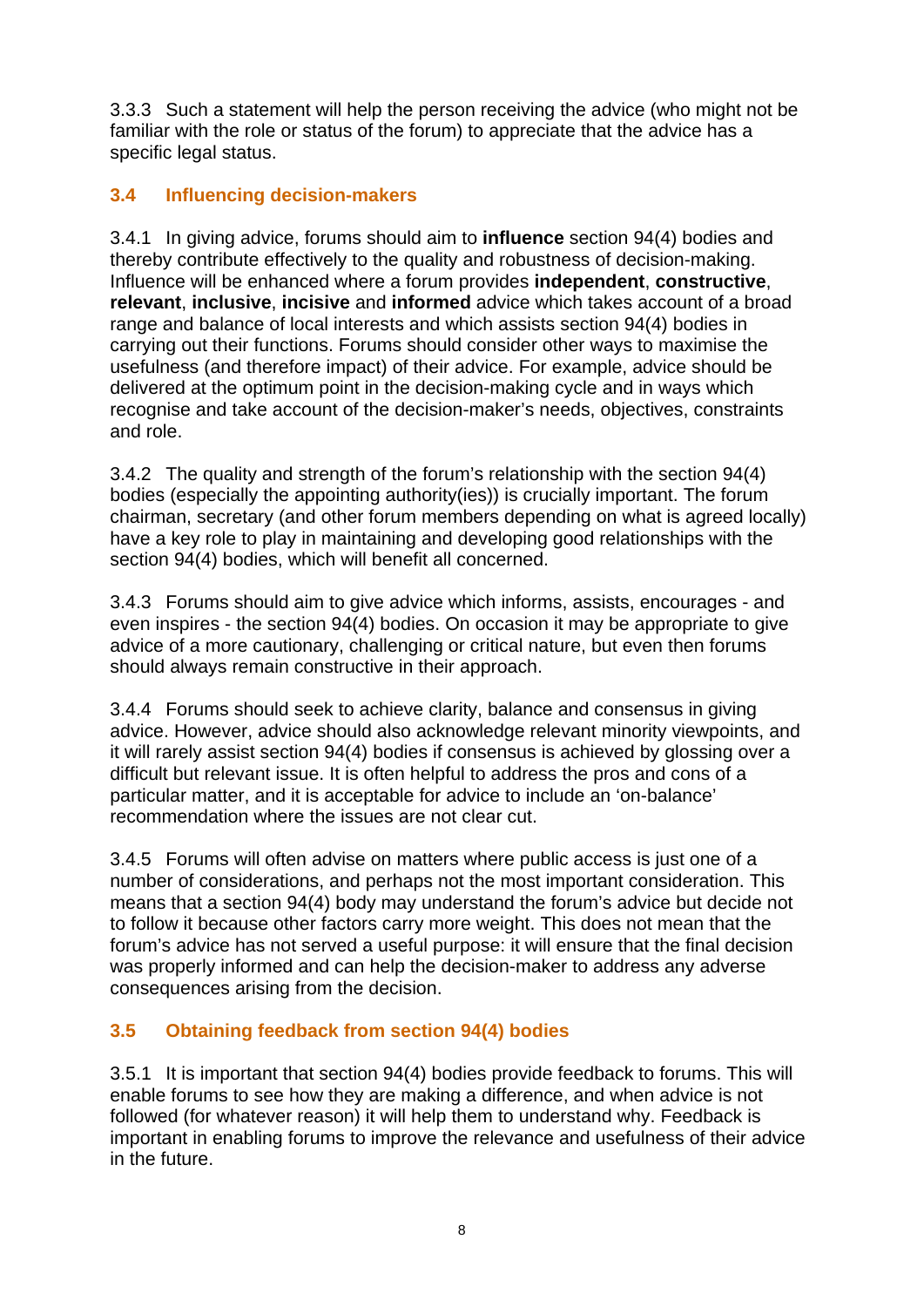3.5.2 It is recommended that the forum secretary request feedback at the time of submitting advice to a section 94(4) body, and then follow up the request if necessary, so that the results can be reported to the forum.

3.5.3 Whilst all section 94(4) bodies are strongly encouraged to give feedback, forums should appreciate that these bodies will sometimes be constrained in providing detailed feedback. Also, for national bodies, there is the challenge of having to deal with over 80 forums throughout England, which means that they will need to be selective in accepting requests to attend forum meetings and may not have the capacity to enter into detailed correspondence, or to respond to requests for information on specific local issues. This is an inevitable reflection of the number of forums which the national bodies have to deal with, and does not mean that they give less weight to the advice received from a forum.

# **3.6 Proactively advising**

3.6.1 Much forum work will inevitably be reactive and dependent on the timing of various initiatives or consultations. However, forums should adopt a proactive approach in setting their priorities and giving advice. Situations where a proactive approach can assist a section 94(4) body include giving 'early warning' of a potential problem or identifying possible solutions to an issue from a novel or fresh perspective. A proactive approach can also increase a forum's influence by enabling it to advise at an earlier stage in the decision-making process, before the options are narrowed down. This means, for example, that forums should feel free to:-

- encourage section 94(4) bodies to seek forum advice at an early stage;
- give advice to section 94(4) bodies without waiting to be asked;
- scrutinise and review the proposals, actions, policies or achievements of section 94(4) bodies, and make recommendations on the need for future action or policy development;
- ask section 94(4) bodies to assist the forum (e.g. by providing information) to help the forum formulate its advice;
- ask when the optimum time would be to provide advice on a particular matter, or ask to be consulted on a particular matter in the future; and,
- request feedback.

3.6.2 Section 94(4) bodies are not obliged to comply with requests for information or recommendations received from a forum, although doing so will help the forum to better fulfil its role. Forums should recognise that section 94(4) bodies will inevitably be working under time, financial, legal and other constraints. The best approach will often be to flag up any reasonable information needs early (e.g. via the Annual Work Programme or a Memorandum of Understanding) so that that they are more likely to be met.

### **3.7 Directing forum advice to the most appropriate recipient**

3.7.1 When submitting advice it is important to ensure that it gets to the right person or team, so that it can be dealt with promptly. Before submitting unsolicited advice it is recommended that the forum secretary first identifies the correct recipient by name. This will avoid correspondence being sent to the wrong office or address, with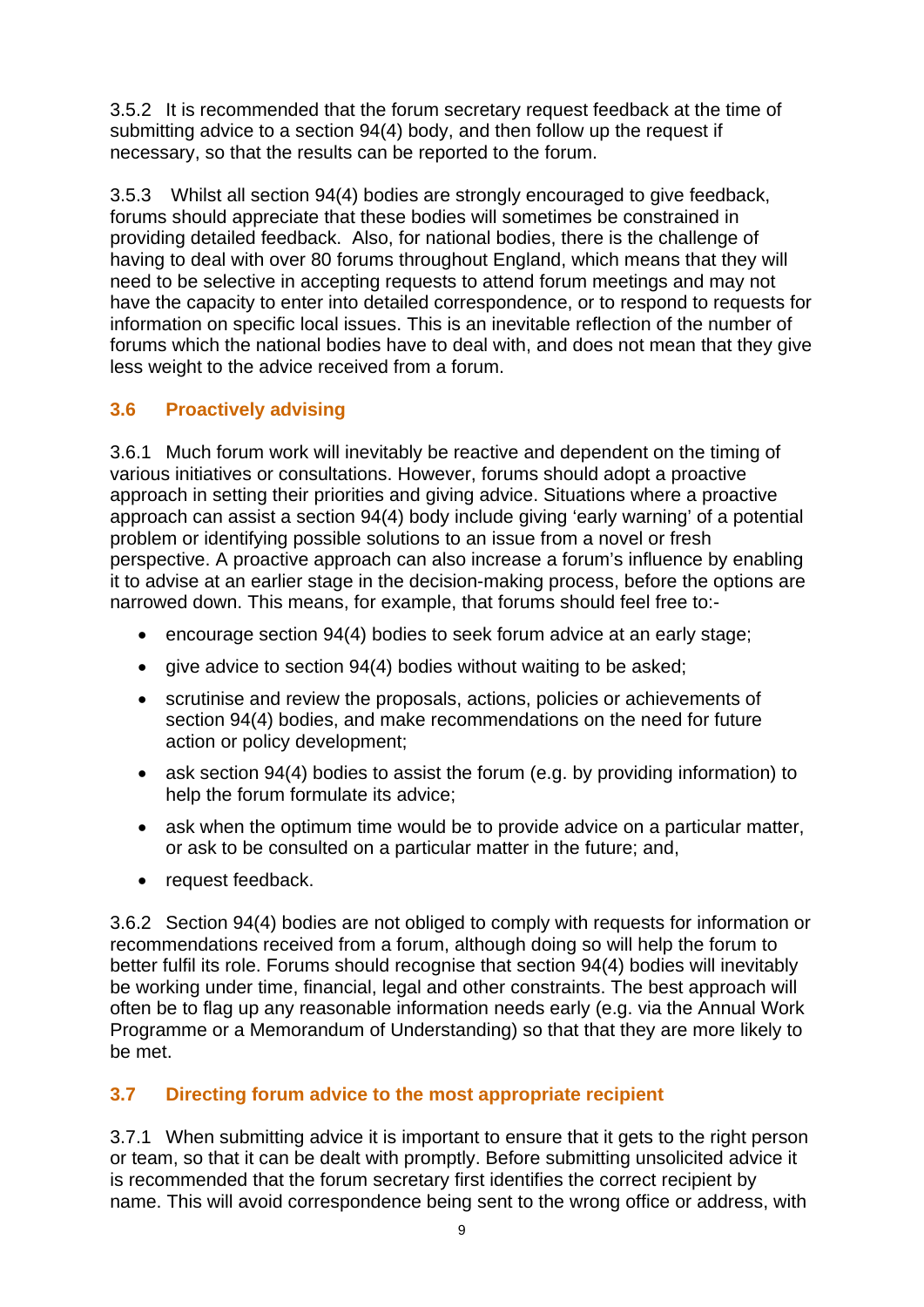wasted time and effort which results. This is especially important in the case of large organisations such as Government departments and agencies (see **Annex C**).

# **3.8 Prioritising and focusing on strategic issues**

3.8.1 It is recognised that forum members are volunteers and that many will be giving their time and experience freely. There will be a limit on the amount of time which forum members are able, or prepared, to devote to this work, and it will be important for forums to ensure that their workload is manageable. At the same time forum members will be keen to ensure that their time and experience is utilised to maximum effect. These objectives can be achieved through:-

- Prioritising and focusing on the key issues for the area. Certain issues will be more important to some forums than to others, and no forum is expected to respond to every consultation or provide advice on all issues (see 3.8.2);
- Considering issues at a 'strategic' level and avoiding site or route specific discussions (except when considered relevant);
- Making effective use of the secretary;
- Good chairmanship of meetings to ensure that all views are heard whilst ensuring discussion remains focused on the matter in hand; and
- Making effective use of the range and mix of skills and experience within the forum, with training where appropriate.

3.8.2 Forums should prioritise their time by identifying those issues which are of special interest or relevance to the area and then focus on issues where they consider their advice will be most useful and influential. This is likely to include those access and open-air recreation issues which:-

- have wider relevance across the local area;
- have a potential impact on more people (directly or indirectly) or on particular disadvantaged sections of the community;
- lie at the heart of access and open-air recreation policy and management in the area;
- generate a high level of public interest;
- have tended to be overlooked or neglected; or which
- the forum regard as important to the local area in some other way (e.g. in relation to the economic benefits, tourism or sustainable transport).

3.8.3 There is nothing to prevent forums giving advice on site or route specific issues, although relatively few forums are likely to have either the time or detailed knowledge to be able to do so routinely. However, in certain circumstances it will be helpful to consider site or route specific issues, such as where it will help the forum to:-

- understand and advise on how strategic policies impact on the ground;
- formulate advice of wider application, based on the lessons learnt from a specific local issue; and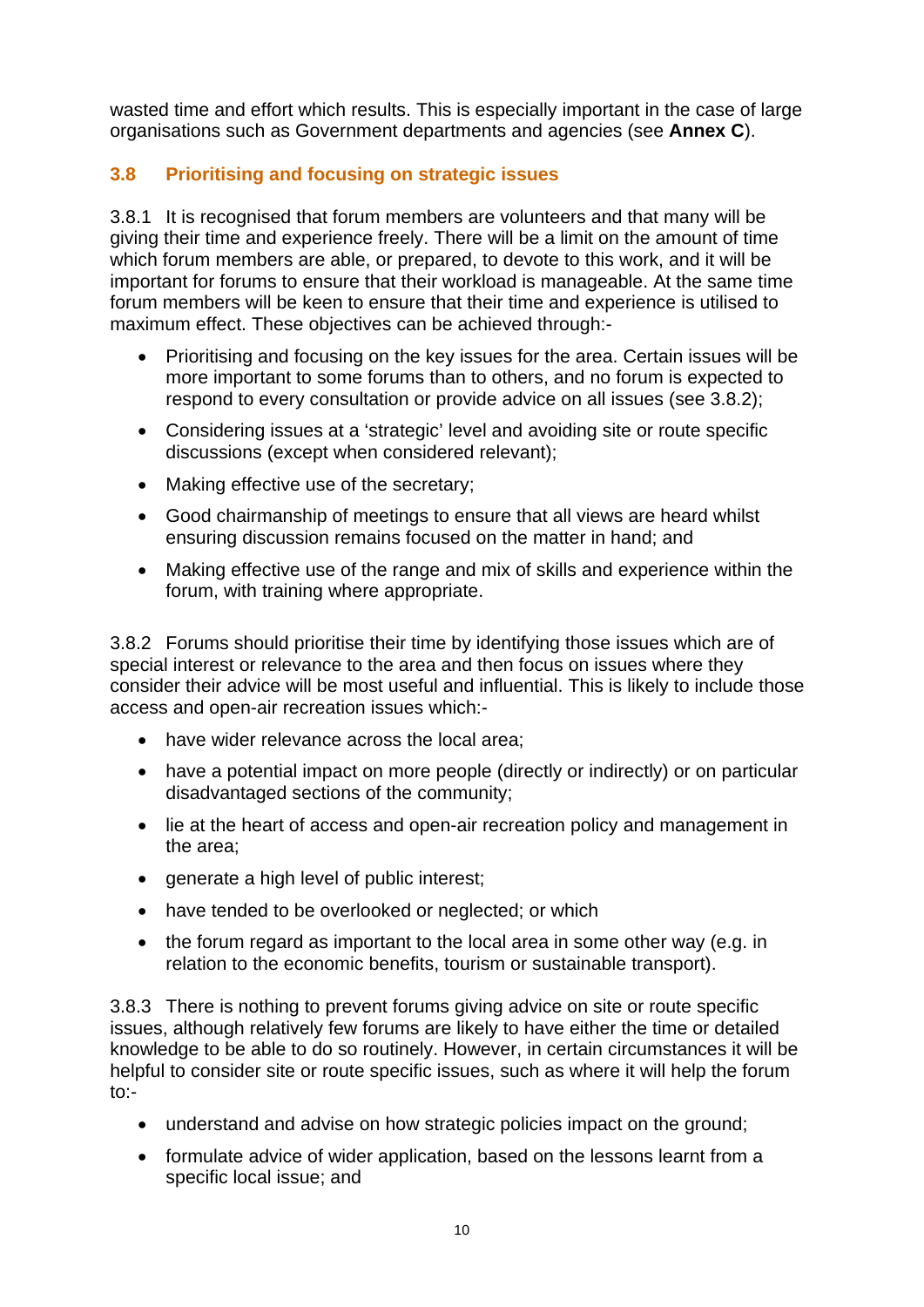• provide advice in response to a statutory consultation and/or which is of assistance to decision-makers dealing with a specific site-based issue (e.g. on a proposed long term restriction on public access to access land, on proposed byelaws or on how a dog control order or gating order will affect public access and enjoyment of the area).

3.8.4 Sometimes, an individual forum member will have detailed knowledge of a site specific case. In these circumstances, subject to declaring a personal interest (see 5.1.3 to 5.1.5), it will be perfectly acceptable for them to share their knowledge with the other forum members. However, the member (and the person chairing the meeting) should ensure that discussion (and resulting advice) remains balanced and open, remembering that there may be no one to explain the contrary position.

### **3.9 Measuring effectiveness**

3.9.1 Appointing authorities and forum members will want to ensure that time invested in their forums is worthwhile and that advice makes a positive contribution to decisions affecting the local area. Forums should therefore consider and agree criteria against which to measure their effectiveness (possible measures might be the amount, relevance, range of advice given; feedback from section 94(4) bodies; assessments of where advice has made a difference). This will help forums to improve their effectiveness and make appropriate adjustments where necessary. The information can also be used in preparing the annual report.

3.9.3 As the body that is likely to be the main recipient of forum advice, the appointing authority(ies) are encouraged to assist forums in developing relevant and meaningful criteria which suit the local circumstances.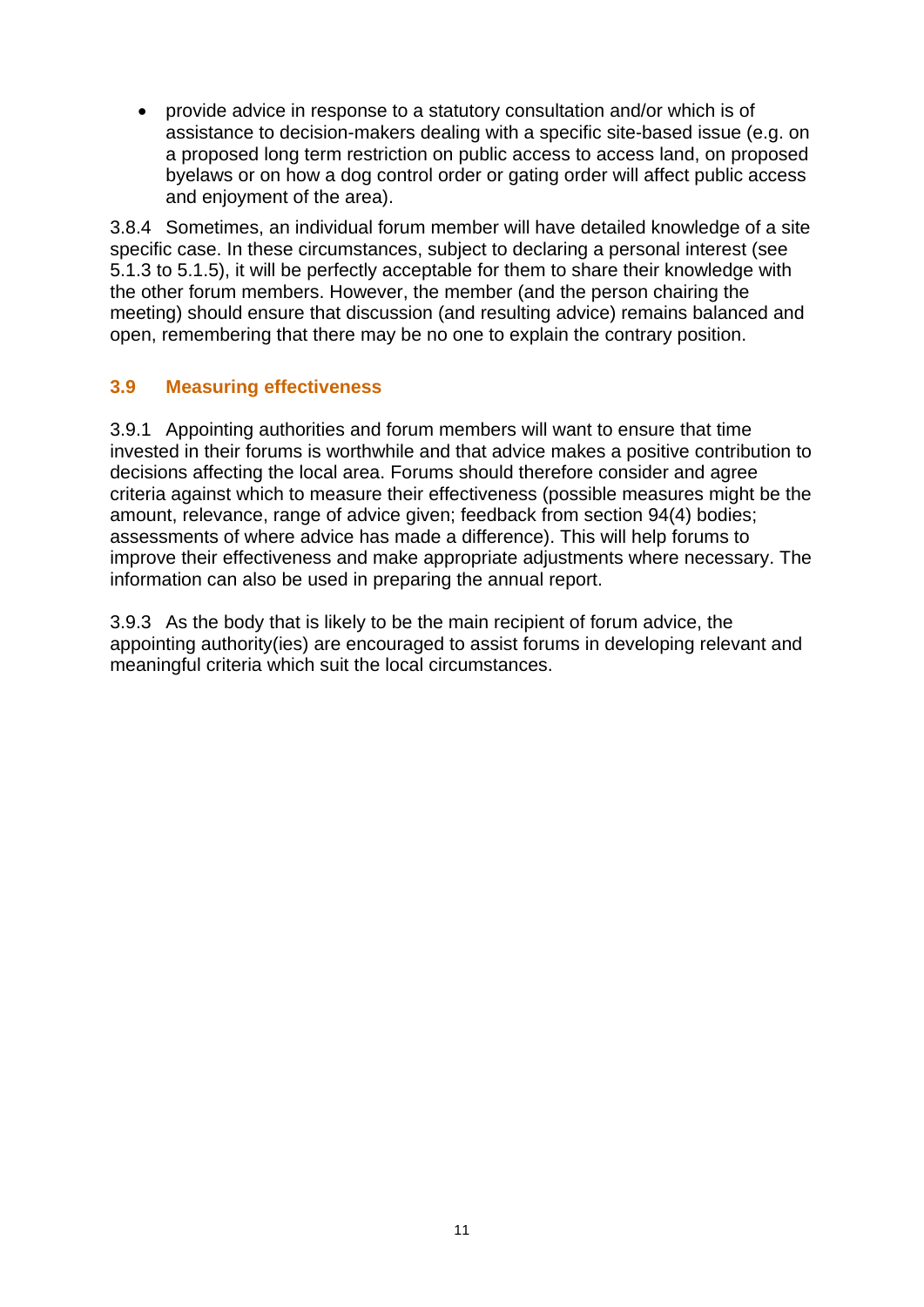# **4. Working Arrangements**

### **4.1 Forward work programme**

4.1.1 Although not a statutory requirement, it is strongly recommended that forums prepare a forward work programme which sets out the forum's priorities and special areas of interest. This does not need to be over-detailed or time-consuming to produce. It can be made available for public inspection and can play an important role in helping to:-

- ensure that the forum focuses on issues which are the most relevant for the area;
- clarify the issues on which the appointing authority(ies) or other section 94(4) bodies would benefit from receiving advice;
- timetable when specific matters are likely to be discussed by the forum, enabling the secretary to commission reports or speakers, etc;
- inform the public about the work of the forum, and assist the appointing authority in recruiting suitable new members;
- identify training or other requirements; and
- review effectiveness when preparing the forum's annual report.

### **4.2 Annual Report**

4.2.1 Regulation 13 requires every forum to produce an annual report on the discharge of its functions. Again, the report need not be over-detailed, but should briefly set out the main issues and occasions on which the forum gave advice during the year, and indicate the bodies to whom advice was given. The report may also:-

- review how effective the forum was in meeting its own criteria for measuring success or effectiveness and completing its forward work programme;
- identify the forum members and the interests they represent;
- give information on the meetings held and the main issues discussed:
- give information on any training events held;
- summarise any feedback received from section 94(4) bodies;
- identify issues which posed a particular challenge for the forum;
- address other issues relevant to the work of the forum.
- 4.2.2 Regulations 13 and 19 require the appointing authority(ies) to:-
	- (a) publish the annual report, and
	- (b) send a copy to the Natural England with 21 days of publication. (This information will be used to assist Natural England in delivering its own functions, and in supporting forums (e.g. through training)).

4.2.3 Appointing authorities are encouraged to make annual reports widely available, and may wish to supplement them with additional material on the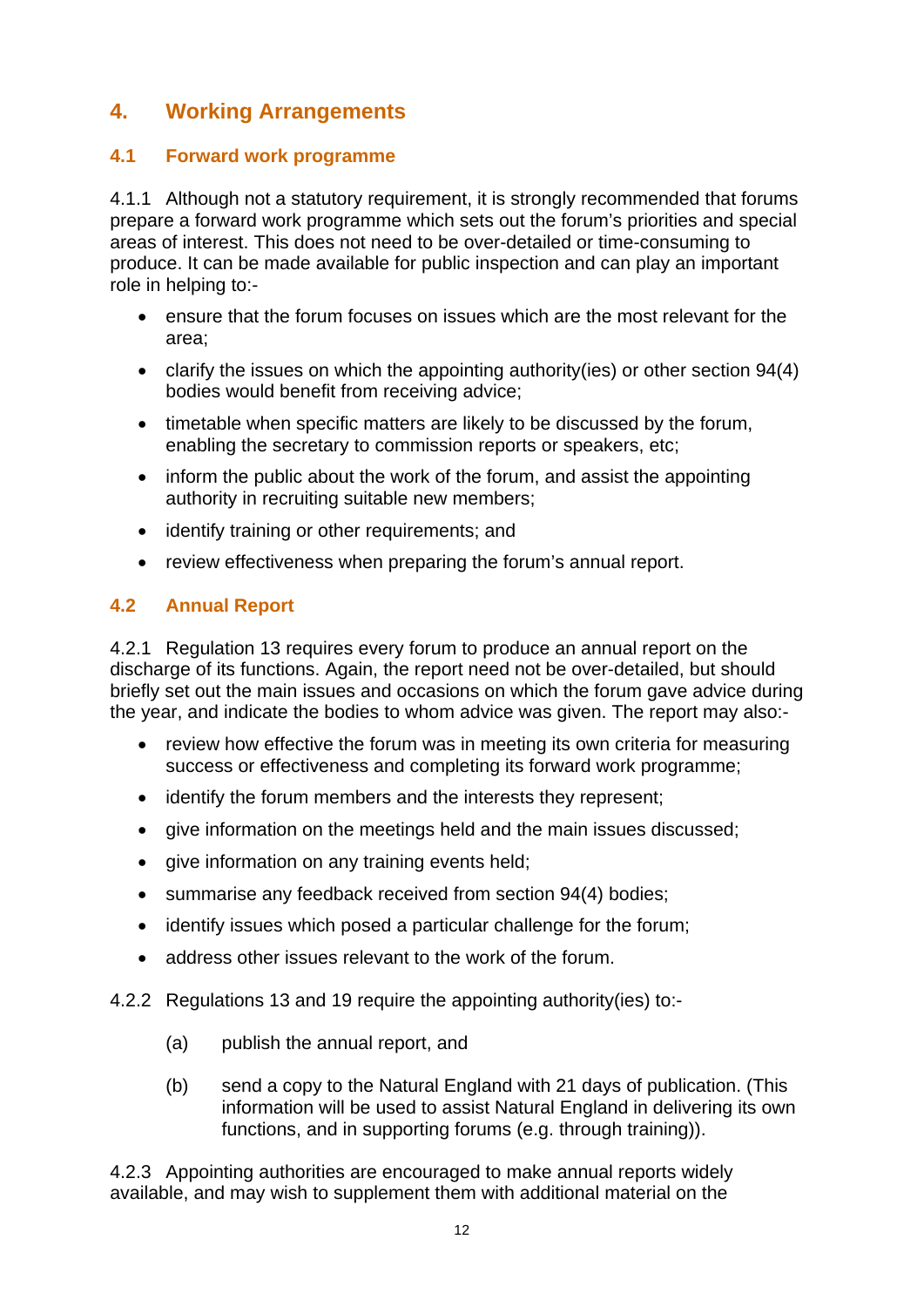authority's own work, including information on how the forum's advice has been of assistance.

# **4.3 Forum meetings**

4.3.1 The Regulations require a forum to meet at least twice a year, although most will meet more frequently. It is for each forum to decide how often to meet, how its meetings should be run, and how the quorum should be set. Forums should consider producing 'Standing Orders' which set out the operating procedures and expected standards of conduct. Standing Orders can help to ensure the forum operates in an efficient, fair and balanced way and should assist the chairman and secretary in carrying out their duties.

4.3.2 The Regulations require (with certain exceptions) the agenda (and any reports to be considered at a forum meeting) to be available for public inspection at the offices of the appointing authority at least three clear days before the forum meeting (i.e. there should be three full days on which the documents are available for public inspection). It is for the forum to agree how the agenda should be compiled in advance of each meeting.

4.3.3 The chairman should work with the forum secretary (and the appointing authority) to ensure meetings are arranged well in advance, are advertised, are open to the public, and have a suitable venue with appropriate refreshments.

4.3.4 The timing of meetings (e.g. whether daytime or evenings, weekdays or weekends) and the venue, should take account of the needs and preferences of forum members and others who may attend the meetings. It may be appropriate to vary the location and timing of meetings to enable a larger number and range of people to attend at least one meeting without having to travel far or impacting on their employment or business commitments.

4.3.5 The Regulations prescribe no procedures for voting. Forums may wish to seek advice from the appointing authority(ies) on the procedure to be followed.

4.3.6 Forum members attending meetings of the forum are entitled to claim travel and subsistence expenses, and any expenses in arranging for the care of their children or dependants, in accordance with Regulation 12.

### **4.4 Public access to Meetings and exceptions**

4.4.1 Subject to certain exceptions, Regulation 7 requires forum meetings to be open to the public. This means the meetings are held in public, but does not mean that they are public meetings. A person who is not a forum member may be allowed to participate in discussions on specific agenda items at the discretion of the person chairing the meeting.

4.4.2 Regulation 7(2) allows members of the public to be excluded from a meeting in order to suppress or prevent disorderly conduct or other misbehaviour.

4.4.3 Regulation 7(7) provides, in effect, that any part of a forum meeting which relates to consultation on a direction to restrict access on a long-term basis, will not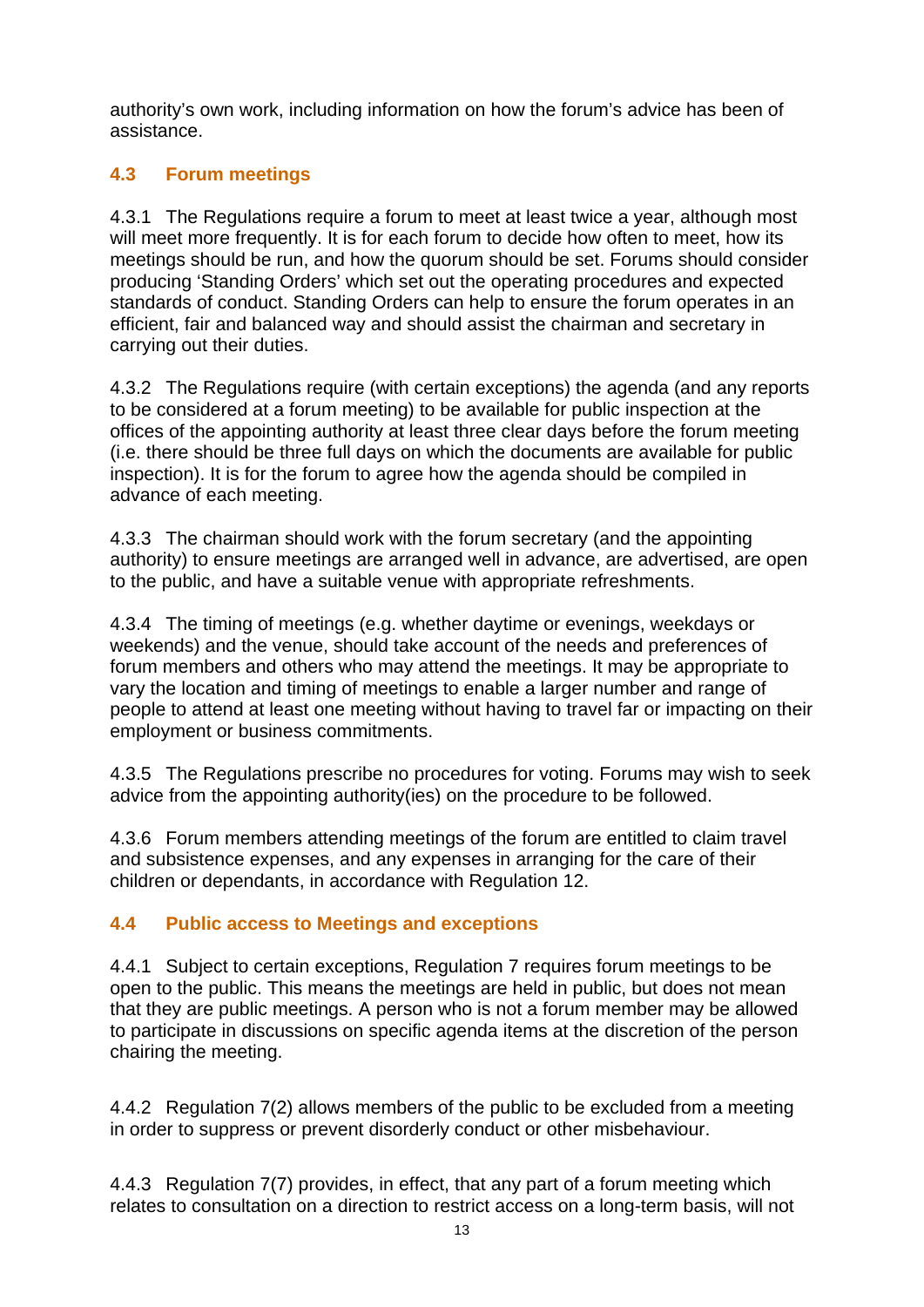be open to the public where the relevant authority or the Secretary of State, as the case may be, has decided, in the public or defence interest, not to publish a notice. Where the Secretary of State (or the relevant authority) has decided not to publish a notice, this should be clear from the consultation letter. Where this is the case the forum's secretary should bring regulations 7(7) and 9 to the attention of the Chairman before the meeting.

### **4.5 Public access to Documents**

4.5.1 The Regulations require the agenda and any reports to be considered at a forum meeting to be available for public inspection at the offices of the appointing authority(ies) at least three clear days before the meeting, except where:-

- a meeting is convened at shorter notice, in which case the agenda and reports must be open for inspection from the time the meeting is convened; and
- an item is added to an agenda, in which case copies of the document adding the item to the agenda (or of the revised agenda) and any associated reports shall be open for inspection from the time the item is added to the agenda.

4.5.2 The Regulations require that copies of the minutes, the agenda, any reports submitted for a meeting of the forum, a list of any background papers for the report in question, and at least one copy of each background paper, are open for public inspection at the offices of the appointing authority for at least two years from the date of the meeting.

4.5.3 Regulation 9 requires that documentation connected with a consultation on a direction to restrict access on a long-term basis will not be open to public inspection where the relevant authority or the Secretary of State has decided not to publish a notice in the public or defence interest. It should be remembered that the public can be excluded from a forum meeting whilst such matters are under consideration.

### **4.6 Sub-groups**

4.6.1 The Regulations contain no provisions relating to sub-groups, although a meeting involving a smaller group of forum members who are interested in a particular issue can be a useful way to manage the forum's work and make best use of members' time and expertise.

4.6.2 The purpose (and status) of a sub-group meeting should be agreed beforehand: If it is intended that it will lead to the submission of advice directly to a section 94(4) body (i.e. without first reporting back to a normal forum meeting) then it will need to be conducted in full accordance with the Regulations (open to the public, availability of agenda, minutes and reports, etc) and meet any local requirements for a quorum. In effect this means that the meeting must be a *bona fide* meeting of the forum. A meeting which does not comply with the statutory requirements (or quorum) will not constitute a meeting of the forum and cannot give advice to a section 94(4) body - instead its deliberations should be reported back and discussed at the next forum meeting.

4.6.3 Forum members attending sub-group meetings, informal meetings, training sessions or site visits, are entitled to claim travel and subsistence expenses and any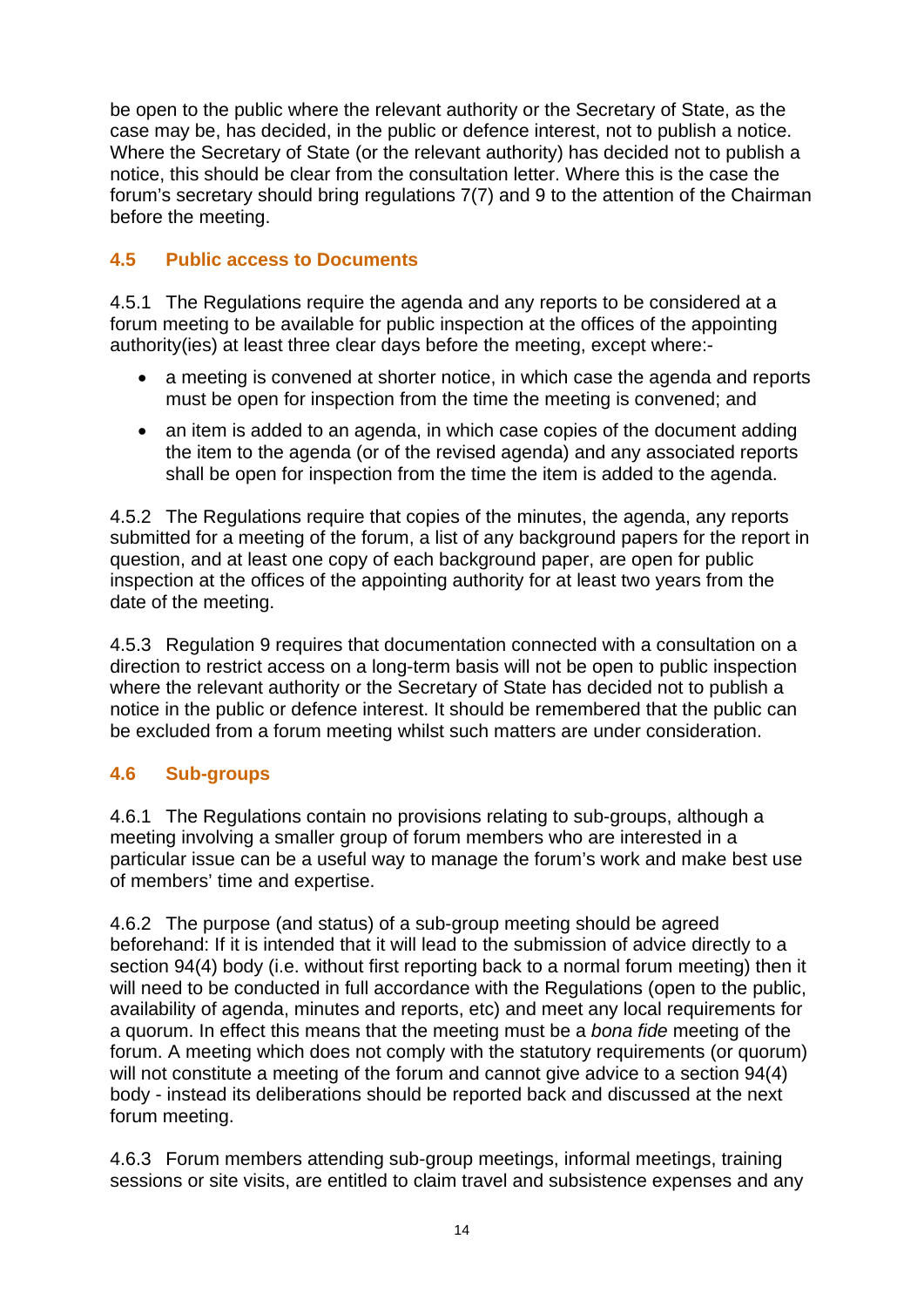expenses of arranging for the care of their children or dependants in accordance with regulation 12.

# **4.7 Site visits**

4.7.1 Site visits can provide a useful way for forum members to consider and discuss access and open-air recreational issues affecting their local area. The guidance contained in section 4.6 (sub-groups) also applies to site visits. Before a site visit the forum secretary should obtain advice, as appropriate, from the appointing authority(ies) in respect of health and safety, etc, and obtain any necessary permissions from land owners, etc. Forum members attending a site visit are entitled to claim travel and subsistence expenses and any expenses of arranging for the care of their children or dependants in accordance with regulation 12.

### **4.8 Business between meetings**

4.8.1 The timing of requests for advice may not always correspond with a forum's meeting cycle. Liaison with the appointing authority in preparing the forward work programme and setting meeting dates should minimise this. Forums may also anticipate the need for advice and plan ahead by developing (and keeping under review) 'position statements' setting out advice on broad principles or key issues. The statements can then be used, if appropriate, by the forum chairman or secretary in responding to section 94(4) bodies when advice is required between forum meetings.

4.8.2 Consultations and requests for advice will usually be sent to the forum secretary, who should process them in accordance with a procedure agreed by the forum. This is likely to involve advising the chairman on prioritisation of any consultations, or requests for advice received. The chairman may discuss the handling of the issues with other forum members by telephone, e-mail, etc. Depending on the importance of the issues raised it may be decided that:-

- the issue should be added to the agenda of the next forum meeting:
- an extraordinary meeting of the forum or a sub-group (see section 4.6) should be convened;
- previous advice or a pre-agreed position statement (see section 4.8.1) provides adequate or interim advice;
- the forum should not respond to certain consultations (e.g. because the issues have limited relevance to the local area); or
- the chairman (or members) of a forum might express views in a personal capacity.

4.8.3 When forum members express opinions in a personal capacity they should avoid giving the misleading impression that the views expressed represent the formal advice of the forum under section 94 of the CROW Act.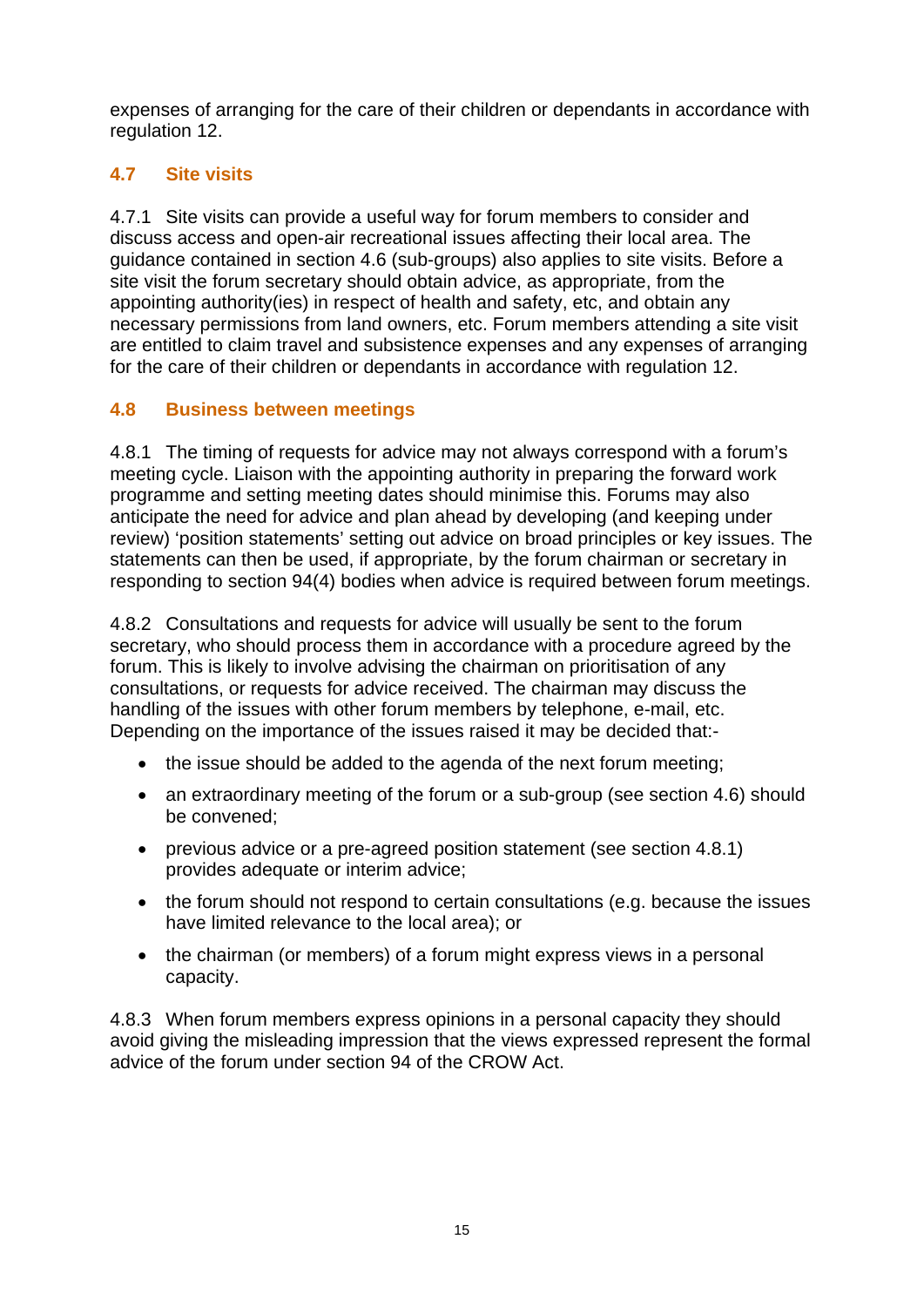### **4.9 Training**

4.9.1 Appointing authorities should recognise that forum members may require training (e.g. to develop particular skills and to improve their technical knowledge). Authorities are encouraged to help members identify training needs, to find ways of meeting those needs, and to provide resources accordingly. The forum should take responsibility for:-

- identifying their own training needs; and
- discussing with the appointing authority(ies) how best to meet those needs.

4.9.2 The forward work programme should take account of any training which forum members believe will help them and/or which has been agreed with the appointing authority.

### **4.10 Networking and raising awareness**

4.10.1 Forums are expected to improve liaison and understanding with, and between, local interests involved with access and open-air recreation. Networking can help forum members to perform their role more effectively. For example, forums and their appointing authorities might consider:

- producing a forum newsletter, publicity leaflet, or website to communicate and engage with the wider public, and particularly with socially excluded or disadvantaged groups; and/or
- hosting an annual event or meeting to highlight the forum's work, or displaying information at a county show .

4.10.2 Individual forum members also have a role to play in providing information to, and engaging with, the interests which they represent. Many forum members will have links with local organisations and networks which can help in this, although they should not overlook those organisations to which they do not belong.

4.10.3 Forum members who are members of a local council or National Park authority can act as an 'ambassador' or 'champion' for the forum within the authority as well as help to improve the quality of forum advice by explaining the authority's policies and constraints to fellow forum members. However, such members need to avoid prejudicing the independence of the forum's advice (see 6.5.8).

### **4.11 Regional liaison and cross boundary working**

4.11.1 Forums should take steps to establish close cross-boundary links with neighbouring forums to ensure that issues of common concern or about adjacent parcels of land or water courses, are considered in a consistent way. Coordination and liaison arrangements will be for forums and appointing authorities to determine themselves, although support from Natural England is also provided (the precise details of which differ within each region).

4.11.2 Regional or sub-regional events which bring together forum members can provide a useful way to share knowledge and exchange good-practice. They can also provide an opportunity for representatives of some of the national section 94(4) bodies to engage with forum members.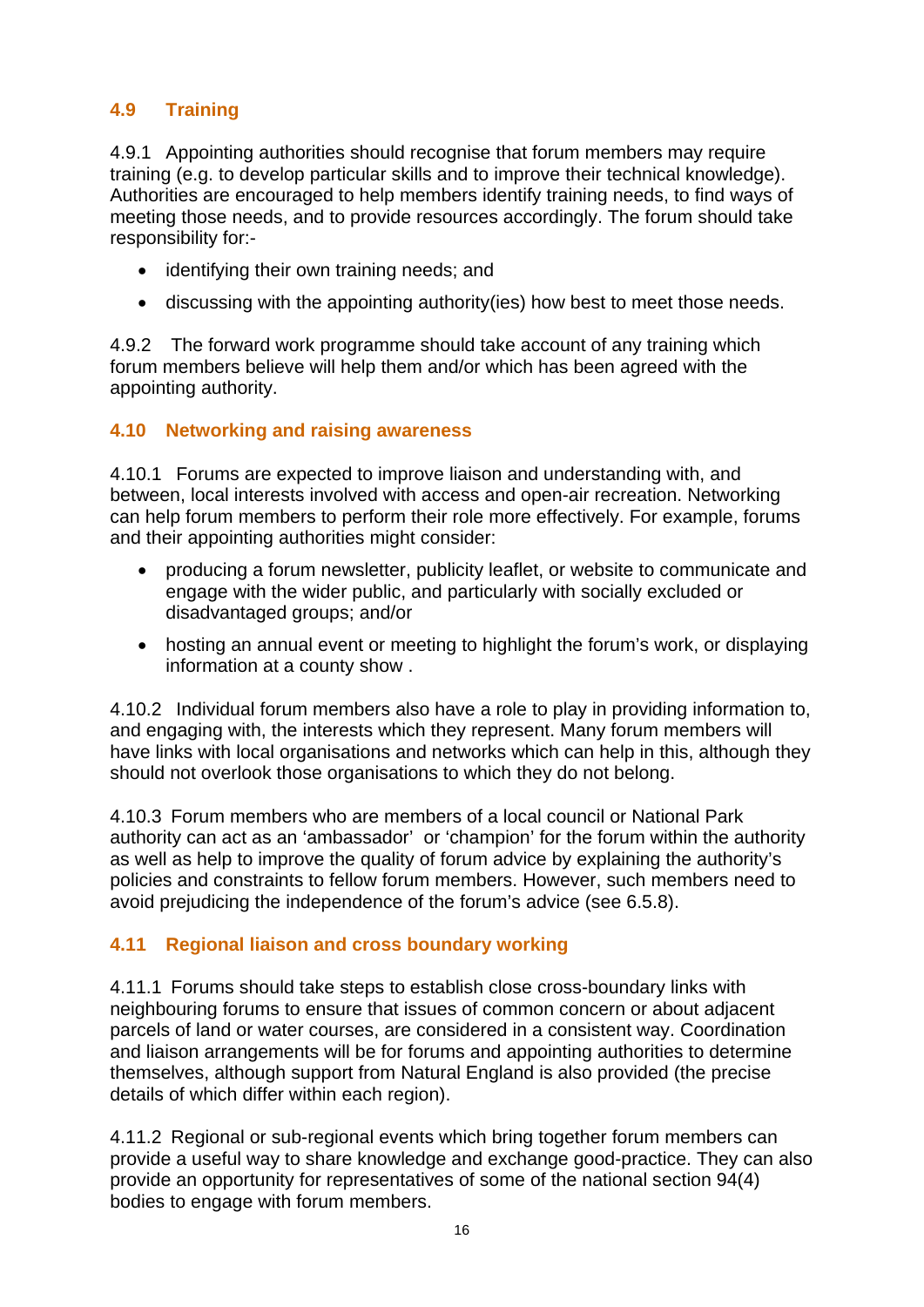4.11.3 Maps showing the geographical coverage of each forum, together with contact details, web site address, etc, are published on the Natural England website at: [www.countryside.gov.uk/LAR/Access/LAF/index.asp](http://www.countryside.gov.uk/LAR/Access/LAF/index.asp).

### **4.12 Financial Issues**

4.12.1 The Government provides funding to meet the cost of running forums through the revenue support grant paid to local authorities, and by Defra funding of National Park authorities. It is for appointing authorities to ensure that they set aside adequate financial and administrative resources for running the forum. This will include, for example, the costs of copying and distributing papers, employing a secretary, accommodation/refreshments, members' expenses, publication of the forum's annual report, recruitment of forum members and other reasonable support and training needs.

4.12.2 Some appointing authorities have given their forum a notional budget, covering things like accommodation, administration and publicity. This can help to give forums a degree of independence but can take time for the forum members to manage. It is recommended that the forum and the appointing authority consider and identify the financial and other needs of the forum at the start of each financial year, as well as the means by which funding will be allocated and managed.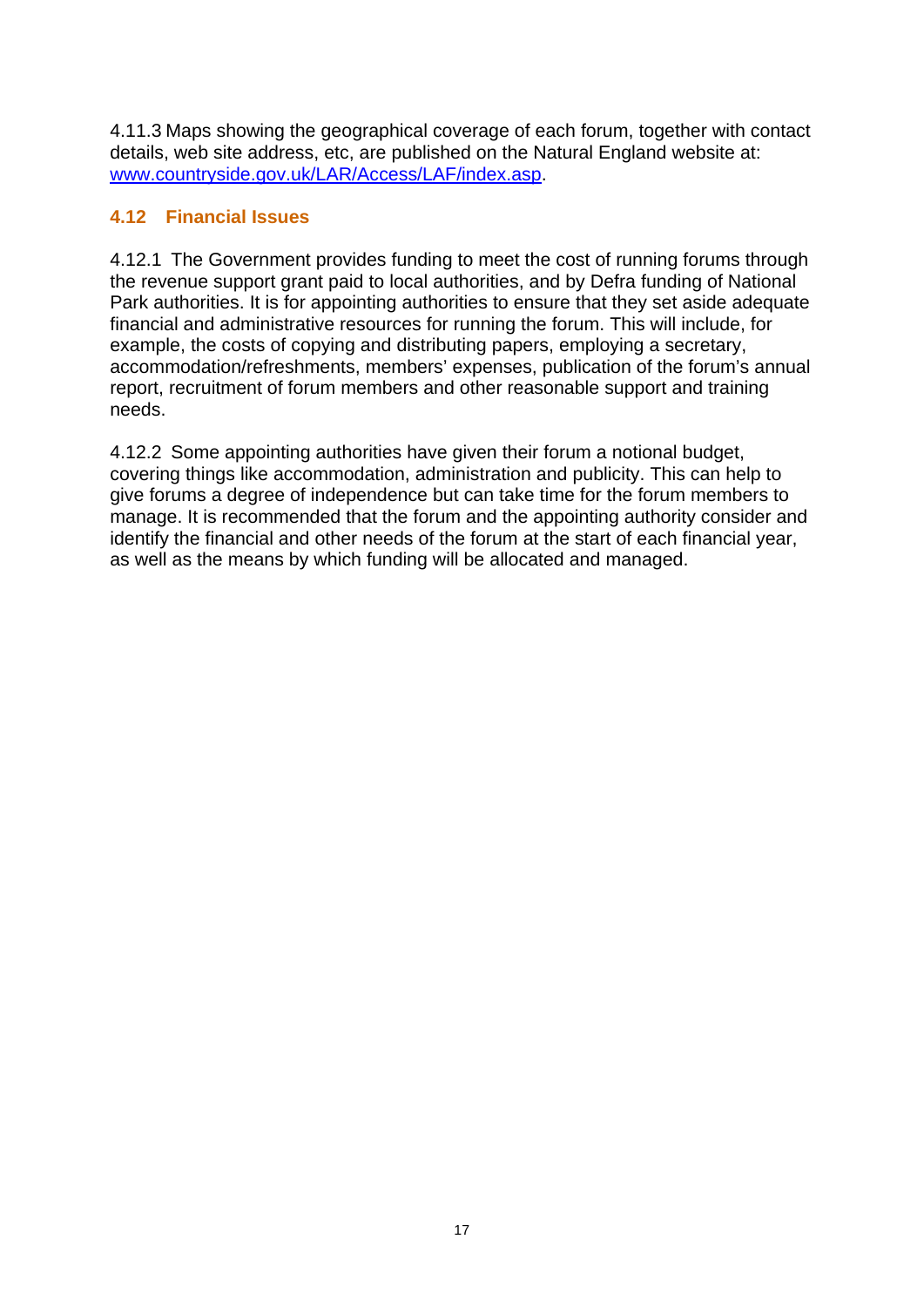# **5. Roles and responsibilities**

### **5.1 Forum Members**

5.1.1 The role of forum members is to attend forum meetings and to contribute constructively to the advisory role of the forum by:-

- sharing (and developing) experience, knowledge, skills and opinions;
- valuing the contribution of other forum members, respecting minority views, engaging in constructive debate and seeking consensus where possible;
- adopting an inclusive approach to improvement of access, which reflects local circumstances and the needs of all sections of society;
- taking account of the needs of integrated land management, and of environmental, social, economic and educational interests;
- engaging with the interests which they represent (and others) to explain and promote the work of the forum;
- operating within the requirements of the law (e.g. section 94 of the CROW Act and the Regulations) and locally-set conditions of appointment or Standing Orders; and
- having regard to Guidance issued by the Secretary of State.

5.1.2 It is hoped that forum members will - on a personal level - find it a fulfilling, satisfying and enjoyable experience, in the knowledge that they are helping to improve public access and the quality of life for local people, as well as by personally developing new insights, skills or friendships.

### *Declaring a personal interest*

5.1.3 Regulation 6(8) requires a forum member who is directly or indirectly interested in any matter brought up for consideration by the forum, to disclose the nature of that interest to the meeting. A direct or indirect interest might reasonably be regarded as one which:-

> might affect a member's well being, financial position, or business (which would be a 'direct' interest, as it impacts on the member directly), or that of a relative or friend (which would be an 'indirect' interest) to a greater extent than that of other council tax payers, ratepayers or other inhabitants of the area.

5.1.4 The Regulations do **not** prohibit a forum member with a direct/indirect interest from participating in the discussion (indeed, they might have a useful contribution to make), but the secretary should record all declared interests in the minutes of the meeting. An appointing authority is entitled to terminate the appointment of any member who fails to disclose a direct or indirect interest in a matter that is before the forum.

5.1.5 If a member is in doubt as to whether they could be regarded as having a direct or indirect interest in a matter, it is recommended they should err on the side of caution and disclose the nature of the interest accordingly.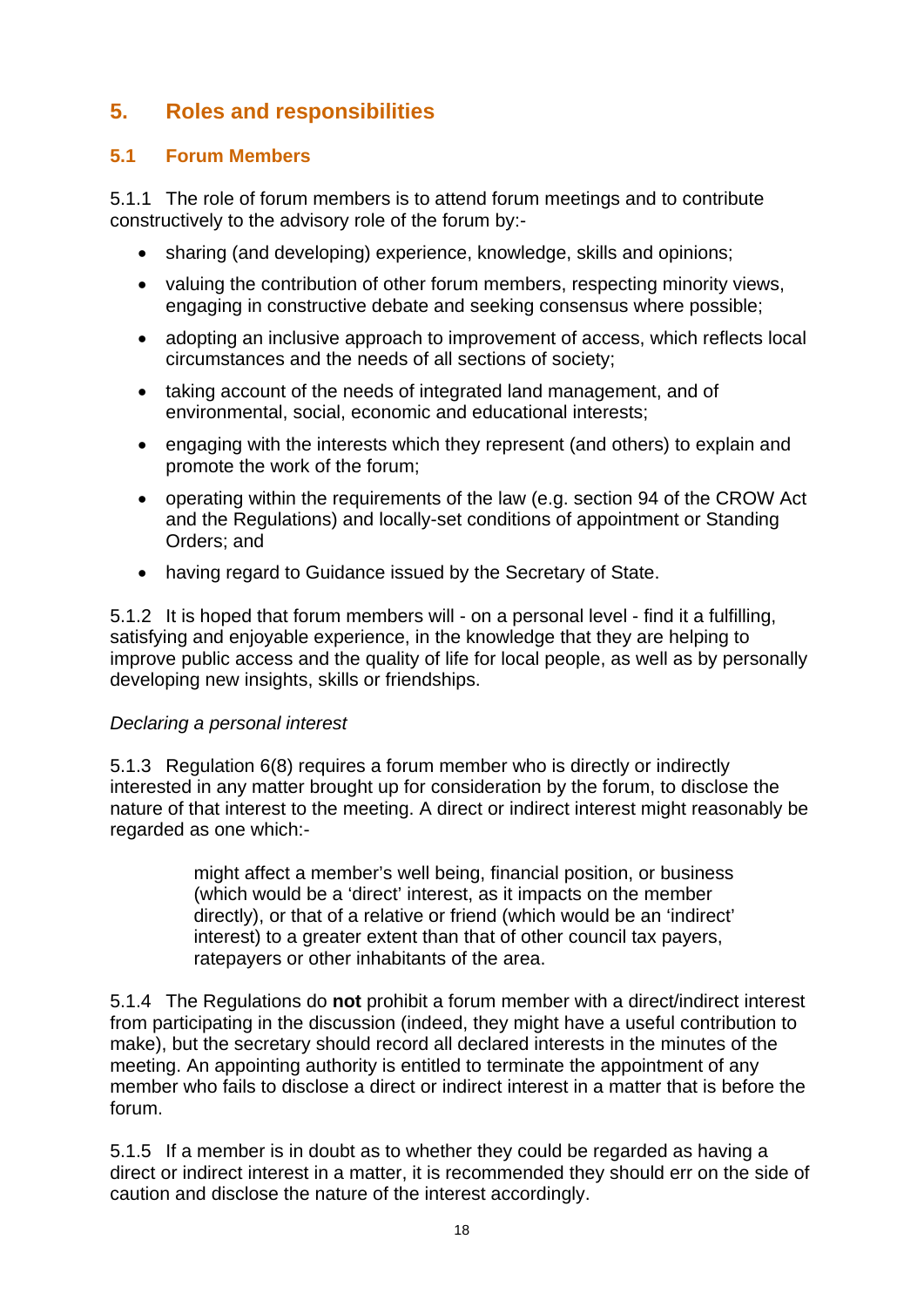### **5.2 Chairman and Vice-Chairman**

5.2.1 The Regulations require forum members to elect from amongst their number a chairman and vice-chairman, taking such steps as may be necessary to ensure as far as practicable that they are drawn from members representing different categories of interest (note - they may both represent 'other interests' provided they do not represent the same interest). Members of the appointing authority should avoid offering themselves to these posts if possible.

5.2.2 The length of time to be served by the chairman and vice-chairman is for the forum to determine, but will be constrained by the maximum term of their appointment as a forum member.

5.2.3 The precise role of the chairman and vice-chairman should be determined locally by the forum and should not be unduly onerous. Much will depend on the time which the chairman and vice-chairman are prepared to devote. An effective secretary and supportive appointing authority will certainly reduce the call on their time, and there is no reason why other forum members cannot undertake certain tasks if it will help to share the burden.

5.2.4 In chairing a meeting the chairman and vice-chairman should adopt an inclusive approach, actively seeking to ensure that all relevant views are heard, and should steer the forum, as far as possible, towards a clear and agreed line. The chairman and vice-chairman should not feel constrained from contributing to the discussion by expressing their own views. It is for the person chairing the meeting to decide whether to allow observers or members of the public to participate in discussions on specific agenda items.

5.2.5 Outside of forum meetings the chairman and vice-chairman should work with the secretary in preparing the forward work programme and annual report, finalising the meeting agenda, liaising with the appointing authority(ies) on administrative, training and logistical matters, and dealing with matters that arise between meetings.

### **5.3 Secretary**

5.3.1 Regulation 11 requires the appointing authority(ies) to employ a secretary "who shall be responsible for the administration" of the forum. Research undertaken by the University of Gloucestershire showed that the role of secretary was a critical factor in the effectiveness of forums. It is important to ensure that a suitable person is appointed to the position. The secretary should have sufficient time to devote to their duties as well as knowledge and experience relevant to their role and the work of the forum. A secretary can be appointed on a part-time basis or they may be an existing council employee, but they cannot be a Member of the appointing authority, nor a member of the forum itself.

5.3.2 Where an existing employee is appointed as secretary, a clear separation between their forum and any other responsibilities should be maintained. An existing employee may come from a relevant department of the authority or from 'committee services.' In the latter case, specialist staff (e.g. a rights of way officer) will need to be on hand to assist with the more technical aspects of the work. The precise arrangements will depend on what works best at the local level, but the impact on the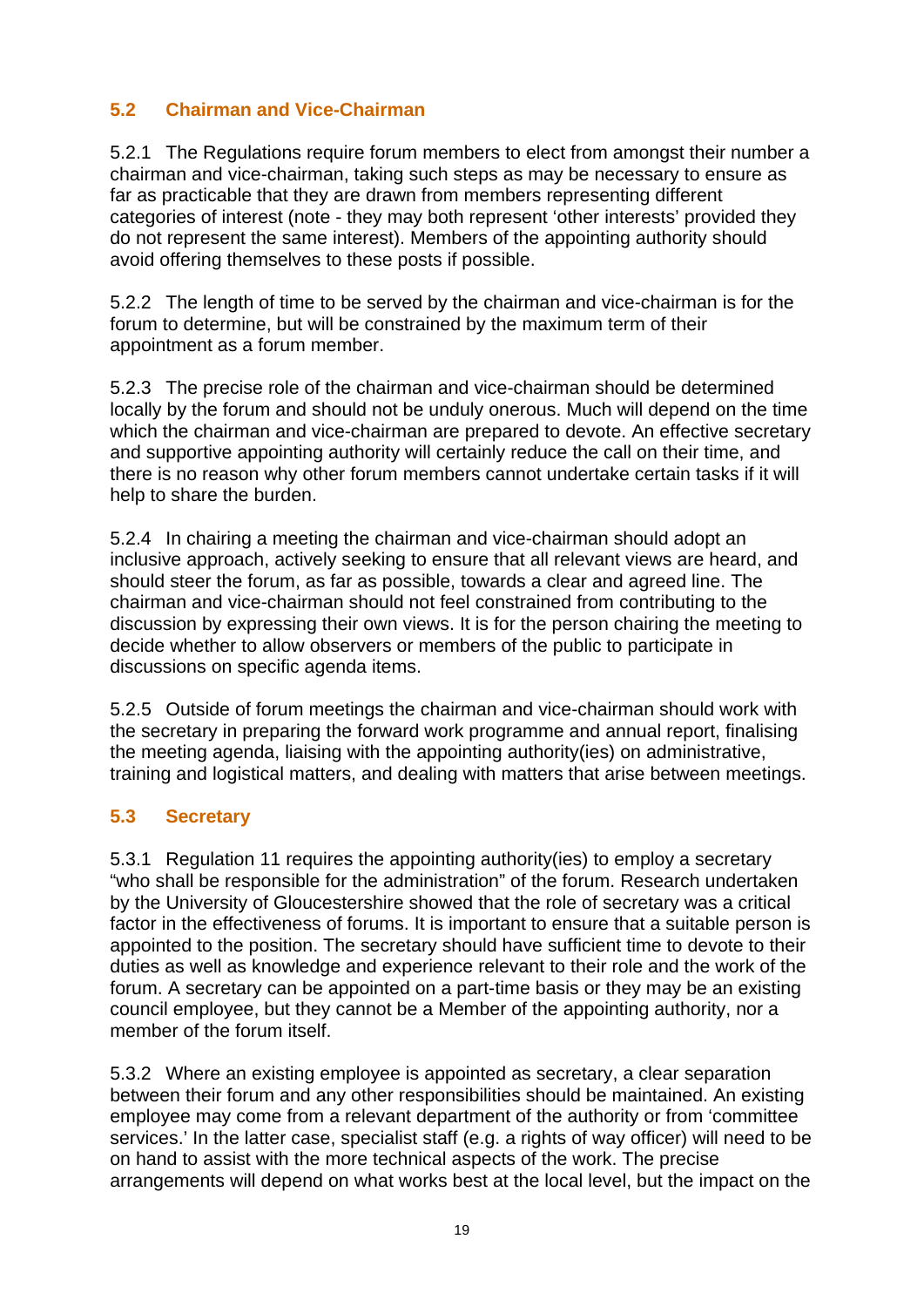forum's effectiveness and on the chairman's workload should not be underestimated.

5.3.3 The Secretary is responsible for the administration of the forum, and will thereby help to reduce the burden on the forum's members. Forums can help their secretary by identifying what level of support and information is required to enable the forum to undertake its advisory role, and by giving the secretary clear direction and instructions.

5.3.4 Effective administration of a forum will include the following activities:-

- **Meetings**:-
	- (a) Organising and advertising meetings,
	- (b) Preparing and circulating the agenda, commissioning/circulating papers in advance of meetings;
	- (c) Taking the minutes of meetings;
	- (d) Assisting the chairman and members in conducting meetings so as to comply with statutory requirements and this Guidance;
	- (e) Liaising with the appointing authority to ensure the meetings and proceedings of the forum are publicised;

#### • **Information management**:-

- (f) Assisting with production of the forward work programme and annual report;
- (g) Acting as the point of contact for anyone wishing to contact the forum, and forwarding information on to the chairman and/or members as appropriate;
- (h) Receiving, prioritising and processing consultations and requests for advice;
- (i) Assisting in production of publicity material, events and a webpage;
- **Liaison** with:-
	- (j) The appointing authority(ies), regarding financial management of the forum (if applicable), processing of members' expenses, etc;
	- (k) Forum members and the appointing authority(ies) over training and site visits (including any health and safety requirements);
	- (l) neighbouring forums and regional contacts;

#### • **Reporting forum advice**:-

- (m) Ascertaining the appropriate named individual or team to which forum advice should be sent
- (n) Sending the forum's advice to section 94(4) bodies
- (o) Seeking feedback and reporting back to the forum.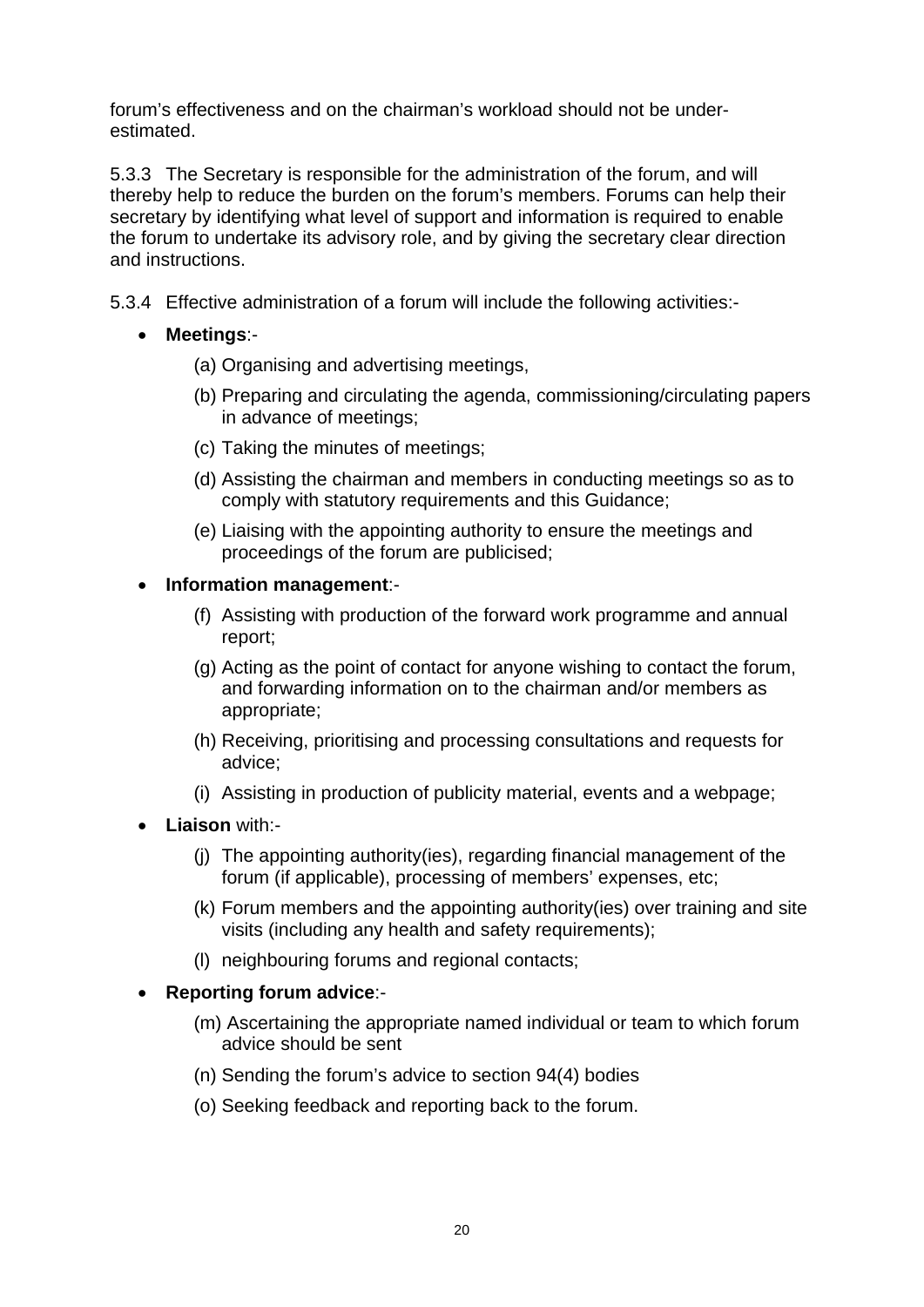# **6. Guidance for appointing authorities**

### **6.1 The role of appointing authorities**

6.1.1 This section provides further guidance for members and officers of appointing authorities, on their role as the appointing authority. **It should be read in conjunction with the other sections.** 

6.1.2 Appointing authorities have a crucial role to play in supporting their forum and contributing to its effectiveness, by:-

- Setting the Terms of Appointment for forum members;
- Appointing suitable forum members and notifying them of their Terms of Appointment;
- Providing a secretary to administer the forum;
- Publicising the forum agenda, minutes and papers for public inspection;
- Publishing the forum's annual report, and sending a copy to Natural England (the LAF co-ordinator, John Dower House, Crescent Place, Cheltenham GL50 3RA);
- Meeting the forum's reasonable running costs and reasonable training needs;
- Providing suitable venues and refreshments for forum meetings;
- Maintaining a good working relationship with the forum, and assisting the forum in developing its forward work programme, promotional material and events, etc;
- Helping the forum to develop criteria for measuring effectiveness; and
- Reimbursing members' expenses in respect of travel and subsistence costs, and any expenses for the care of children or dependants (and notifying the forum members of the rules for claiming expenses).

6.1.3 Appointing authorities are also section 94(4) bodies and are likely to be the main recipients of forum advice. In this context appointing authorities must have regard to any relevant advice from the forum, and should aim to:-

- Consult the forum on relevant matters (not just matters where there is a statutory duty to consult), preferably at an early stage in the decision-making process;
- Provide relevant information, reports, background papers, speakers, etc;
- Give timely feedback on advice received from the forum; and
- Raise awareness of the forum amongst officers and members throughout the authority.

6.1.4 Most forum members are volunteers giving freely of their time and knowledge. If the forum is to serve a useful purpose it is therefore important that the members are given the help and support they reasonably need from the appointing authority.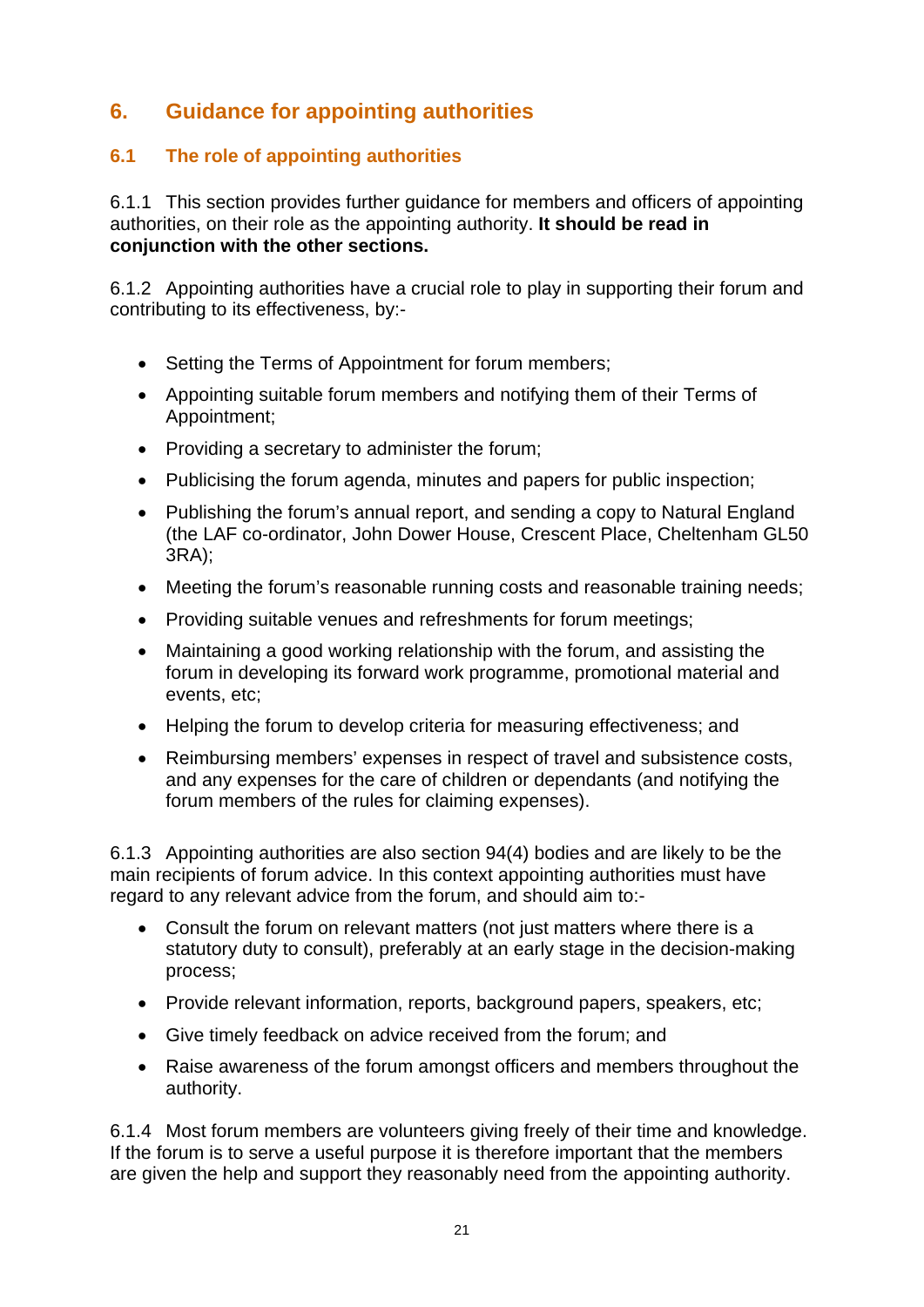6.1.5 Although forums are independent advisory bodies and are not part of local government, the appointing authority should ensure that the forum conducts its business within its statutory remit having regard to this Guidance. Any complaints about the conduct of a forum, or a forum member, should be dealt with through the appointing authority's normal complaints procedures.

6.1.6 Some authorities may operate other advisory or consultative groups alongside their local access forum. These might deal with rights of way issues, or with wider issues such as tourism, regeneration or diversity. Where other forums or groups exist it is recommended that their different roles are made clear to all concerned, so that they work in partnership and avoid overlap. Different groups might also have experience to share (e.g. on how best to engage with and influence decision-makers) and there might be scope for joint training events, promotion and publicity.

# **6.2 Provision of information to Natural England**

6.2.1 Regulation 19 imposes a duty on appointing authorities to provide the following information to Natural England:

(1) the appointing authority must send a copy of the forum's annual report to Natural England within 21 days of the report being published.

(2) the appointing must notify Natural England in writing (with details of the secretary's name, address, telephone number, etc) within 21 days of -

- (a) employing a secretary for the forum, or
- (b) becoming aware that any of the secretary's contact details have changed.
- (3) appointing authorities must notify Natural England within 21 days of
	- (a) establishing the forum;
	- (b) making any change to the area in respect of which the forum has functions;
	- (c) merging the forum with any other forum;
	- (d) terminating the functions of a joint local access forum in respect of any area.

6.2.2 Authorities may submit notifications and copies of annual reports to Natural England in either hardcopy or by E-mail. Until further notice please send them to Natural England's national LAF co-ordinator at:

> Natural England John Dower House Crescent Place Cheltenham GL50 3RA

E-mail address: [enquiries@naturalengland.org.uk](mailto:enquiries@naturalengland.org.uk)

### **6.3 Making changes to forum arrangements or coverage**

6.3.1 Part 3 of the Regulations provides for changes to be made to forum arrangements. The Regulations provide appointing authorities with the statutory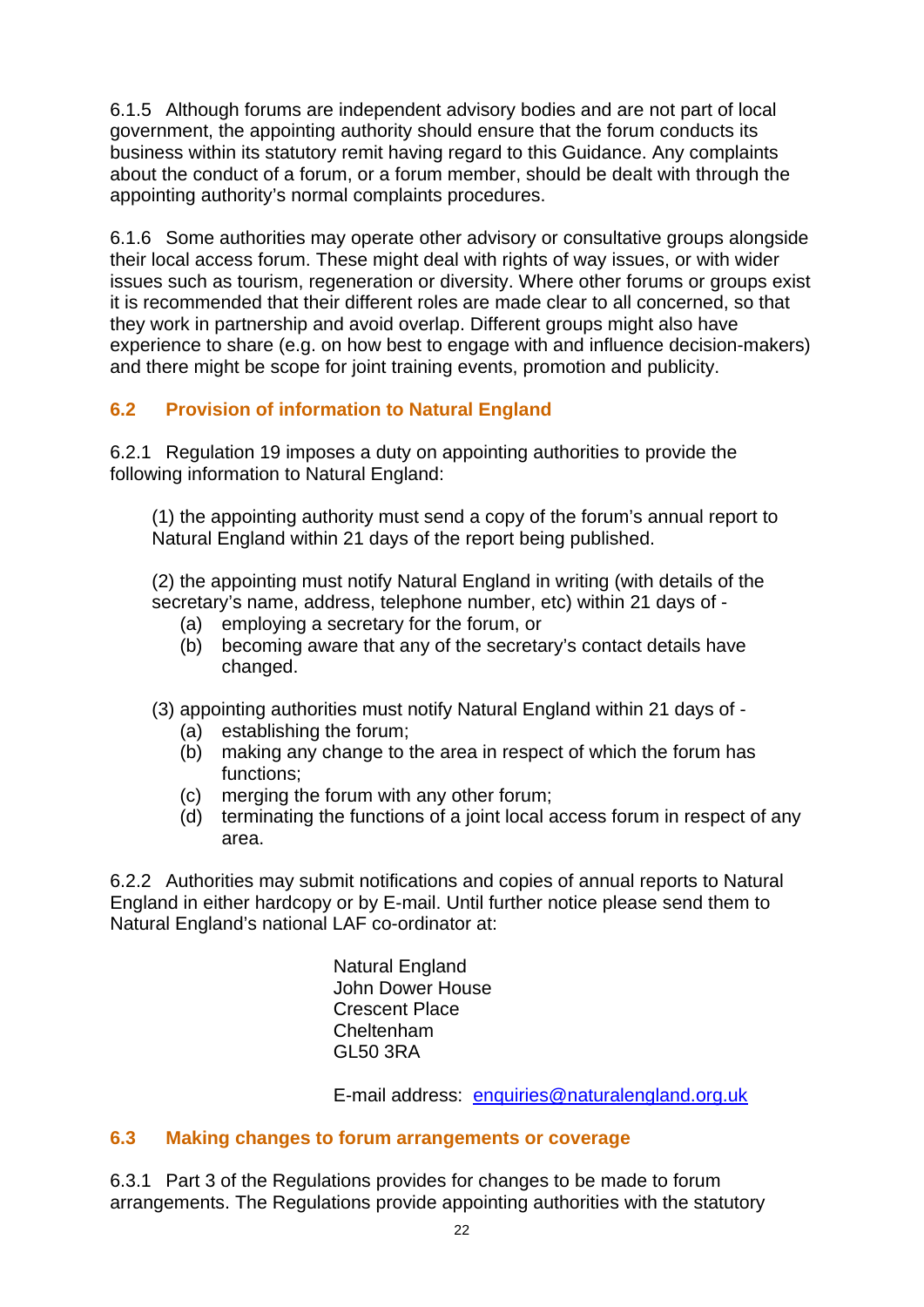powers to adapt their forum arrangements to suit local needs as they change over time. Authorities have powers to establish new forums, merge forums, change the area covered by a forum and enter into - or withdraw from - joint forum arrangements.

6.3.2 Appointing authorities (outside London) are required to ensure that all parts of their area are covered by a forum, and no area can be covered by more than one forum at any one time. Before making any changes, appointing authorities are required to consult any forums or appointing authorities they consider will be affected by the changes. Following consultation, changes to the forum arrangements are given effect by notice in writing – see Part 3 of the Regulations for further details.

### **6.4 Joint forum arrangements**

6.4.1 The CROW Act and the Regulations allow for the possibility of joint forums, whose members are appointed by two or more appointing authorities. The Regulations clarify how certain other operational matters are intended to work in relation to joint forums, and allow for appointing authorities to enter into – or withdraw from – a joint arrangement. Subject to the terms of the Regulations, the authorities participating in joint arrangements are free to decide the operational and administrative arrangements between themselves, including the sharing of costs.

6.4.2 Where one authority agrees to act as the 'lead' appointing authority for a joint forum, the active support and engagement of the other authorities will remain important if the joint forum is to carry out its functions effectively across its whole area.

6.4.3 The Regulations generally allow for responsibilities to be shared between the appointing authorities (e.g. appointments to a joint forum must be made with the agreement of each appointing authority). However, the Regulations require that the secretary to a joint forum should formally be employed by only one of the appointing authorities.

6.4.4 A member of a joint forum who wishes to resign (or requires leave of absence from meetings) may do so by giving notice to the appointing authority (or, where relevant, the appointing authorities) for the area of the forum at the time of the member's resignation.

6.4.5 Each appointing authority of a joint local access forum must comply with the requirements for making forum documents available at one or more of its offices.

### **6.5 Recruitment and appointment of forum members**

### *Recruitment*

6.5.1 The Regulations require the appointing authority to advertise forum vacancies in such local or regional newspapers circulating in the authority's area as the authority considers appropriate and on the authority's website, and also to consult whichever bodies or individuals they consider appropriate. The advertising requirements do not apply to the appointment of a person who:-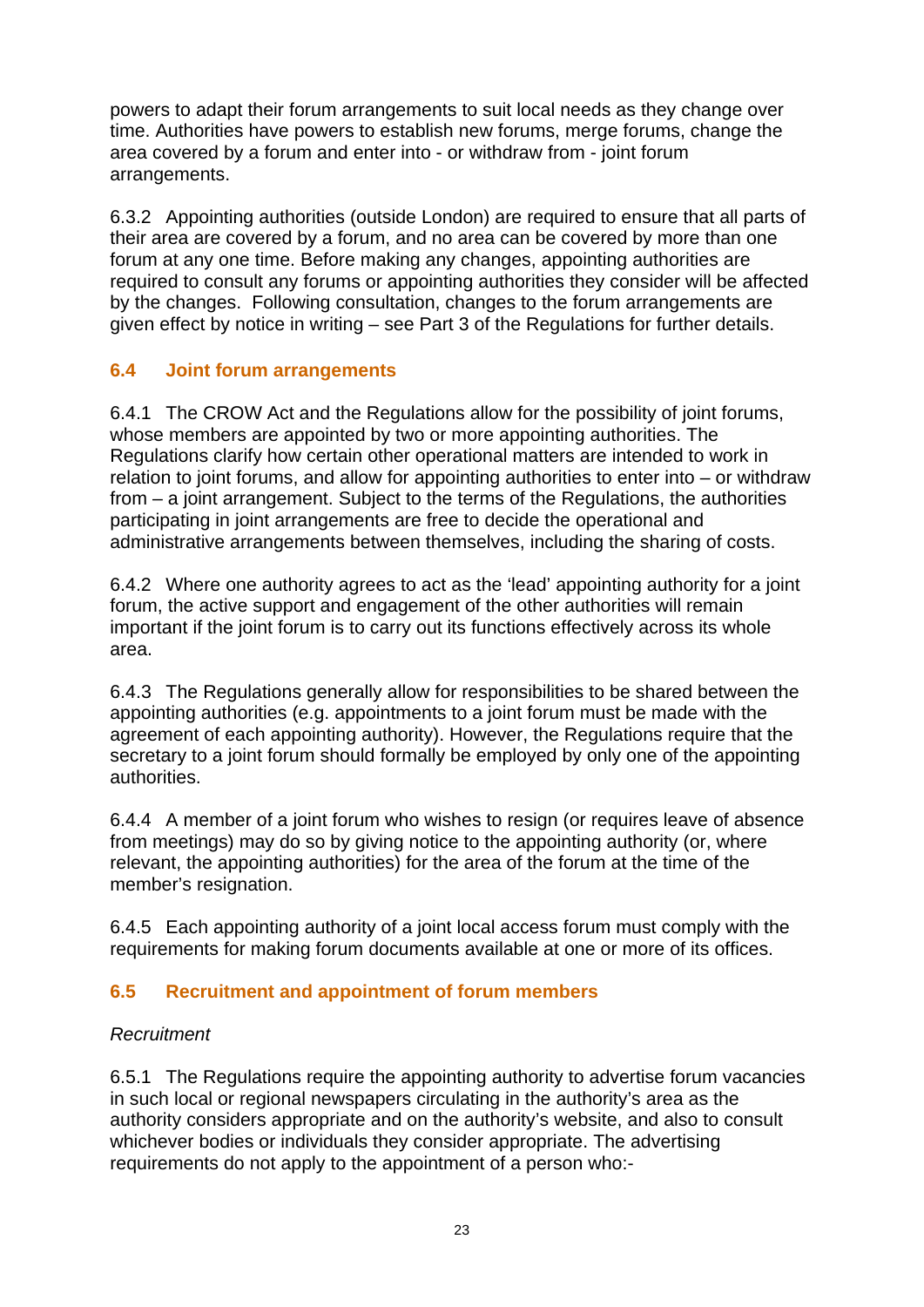- is a Member of a district or county council or National Park authority for any part of the area of the forum, or
- is appointed to a forum in the circumstances described in regulation 5(2) or 5(3) (i.e. when the appointing authority change the forum arrangements and terminate the appointment of a member as a consequence, that member may be appointed to another forum in the authority's area)

6.5.2 The appointment process should be fair and transparent and comply with the authority's policies on social inclusion and diversity. A creative and proactive approach in advertising vacancies will help to attract candidates from a wide range of backgrounds, and should take account of the needs of young people (there are no lower or upper age limits), women, people on low incomes, people with disabilities and people from ethnic minorities. It is recommended that authorities should consult local organisations representing users and land managers (including those bodies listed in Annex E to the DoE Circular on Public Rights of Way - No. 2/93). It may also be worthwhile consulting other local authorities in the area and, where relevant, the AONB Conservation Board or joint advisory committee.

6.5.3 Places on the forum should not be 'reserved' for specific organisations, although relevant organisations may be invited to recommend suitable individuals or to advertise a forum vacancy amongst their membership.

6.5.4 There is no requirement for forum members to live within the area of the forum or its appointing authority.

### *Balance of interests*

6.5.5 The Regulations require forums to have at least 10 and a maximum of 22 members, and that these should be people who appear to the appointing authority to be representative of:-

(a) users of local rights of way or open access land (e.g. walkers, horse riders, cyclists and carriage drivers);

(b) owners and occupiers of access land or land over which local rights of way subsist; or

(c) any other interests especially relevant to the appointing authority's area.

6.5.6 Appointing authorities must ensure a *reasonable* balance is maintained between those who represent the interests in paragraphs (a) and (b). Note that the Regulations stipulate a 'reasonable' balance and not an exact balance - what is reasonable may depend, amongst other things, on local circumstances.

### *Other interests*

6.5.7 Authorities are encouraged to consider other interests which are relevant to the area, and to ensure these are also represented on the forum, which will help to contribute additional skills and perspectives. Other interests especially relevant to the area might include, for example, tourism and active recreation (whether on land, on/in water or in the air), nature or landscape conservation, coastal issues,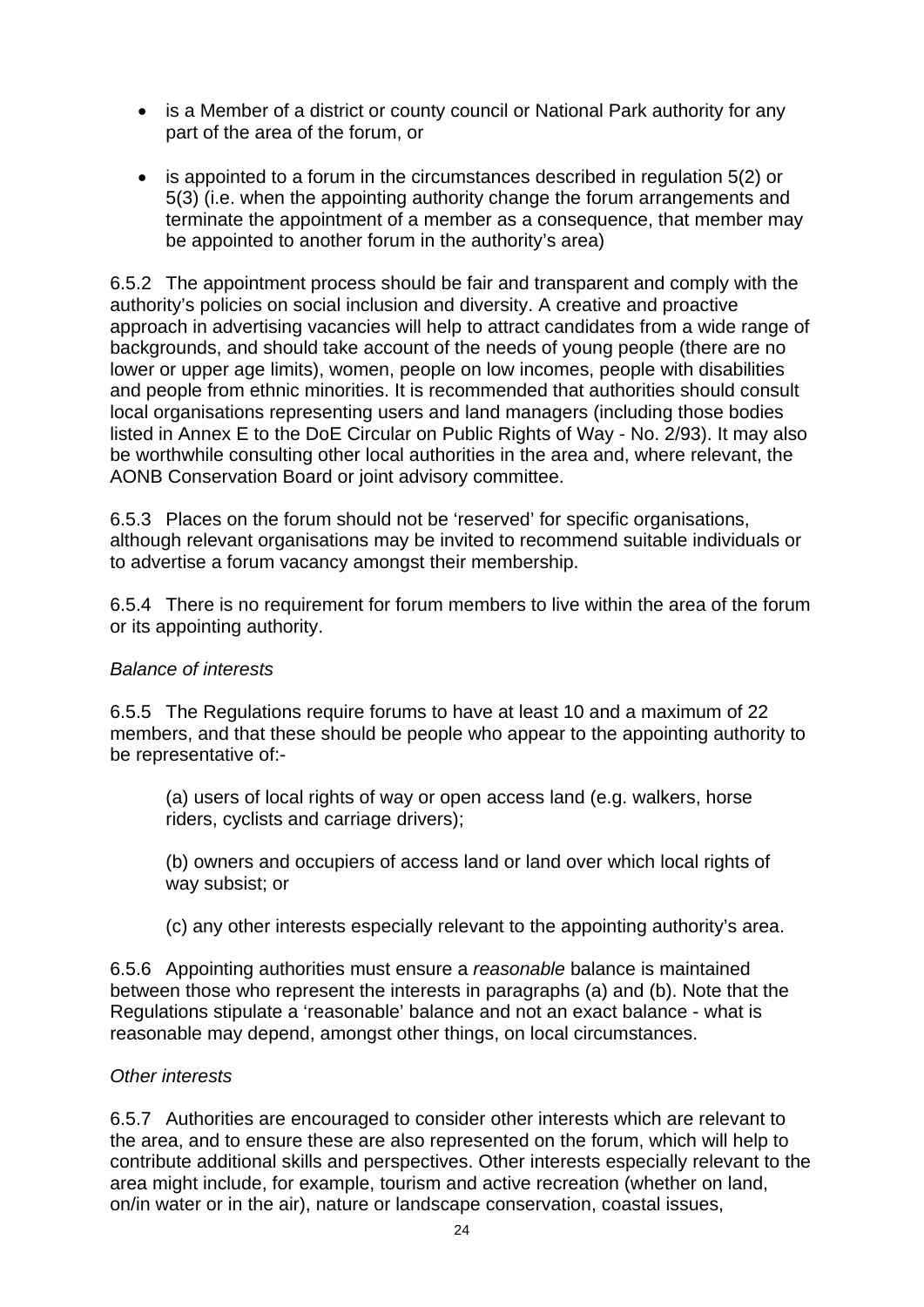education, heritage, health, public transport, community safety, and other business interests.

### *Forum members connected with local authorities*

6.5.8 As independent advisory bodies, forums are not part of local government. Local authority representatives can sit on a forum and can play a useful role: by helping to improve the quality of forum advice (e.g. by explaining the authority's policies and constraints), and by raising the profile and status of the forum within the authority. Local authority representatives who sit on a forum should play a full and active part as members of the forum, by attending meetings and contributing to its deliberations - but should take particular care to avoid prejudicing the independence of the forum's advice. The Regulations impose a limit on the numbers of local authority members: forums with up to 16 members may contain two local authority members; forums with 17 or more members may contain up to 3 local authority members.<sup>[6](#page-28-0)</sup>

6.5.9 There are no restrictions on members of local authorities from outside the area of the forum being appointed to a forum, nor on members of town or parish councils. Neither is there a bar on the appointment of local authority employees. However, authorities should avoid appointing officers who have responsibilities for access and rights of way. Such officers could face a conflict of interest and it is generally better for them to attend forum meetings as participating observers.

### *Appointment procedures*

6.5.10 The Regulations require appointing authorities to notify forum members of the terms of their appointment, and, subject to the exception contained in Regulation 5(4), also require that members be appointed for a minimum of one and a maximum of three years. Within this range, appointing authorities have discretion to decide the period of appointment for each member, but should take account of the impact which this might have on the forum's effectiveness in terms of continuity (e.g. if all the appointments end at the same time). There is no limit on the number of times a member may be reappointed to a forum.

6.5.11 When making appointments it is recommended that the authority make clear what interest(s) the member is being appointed to represent.

### *Setting the Terms of Appointment*

1

6.5.12 The Regulations provide, subject to Regulation 4(2) to (4), for appointing authorities to determine the Terms of Appointment of a member of a forum. In drawing up the Terms of Appointment authorities may wish to refer to section 5.1, but in any case it should be remembered that it is the function of forums to give independent advice. Notwithstanding anything that is (or is not) set out in the Terms of Appointment, the regulations stipulate that:

• A forum member shall be appointed for not less than one and not more than three years (subject to rules regarding re-appointment on a change of forum

<span id="page-28-0"></span><sup>6</sup> Local authority members are members of a district or county council or National Park authority for any part of the forum's area.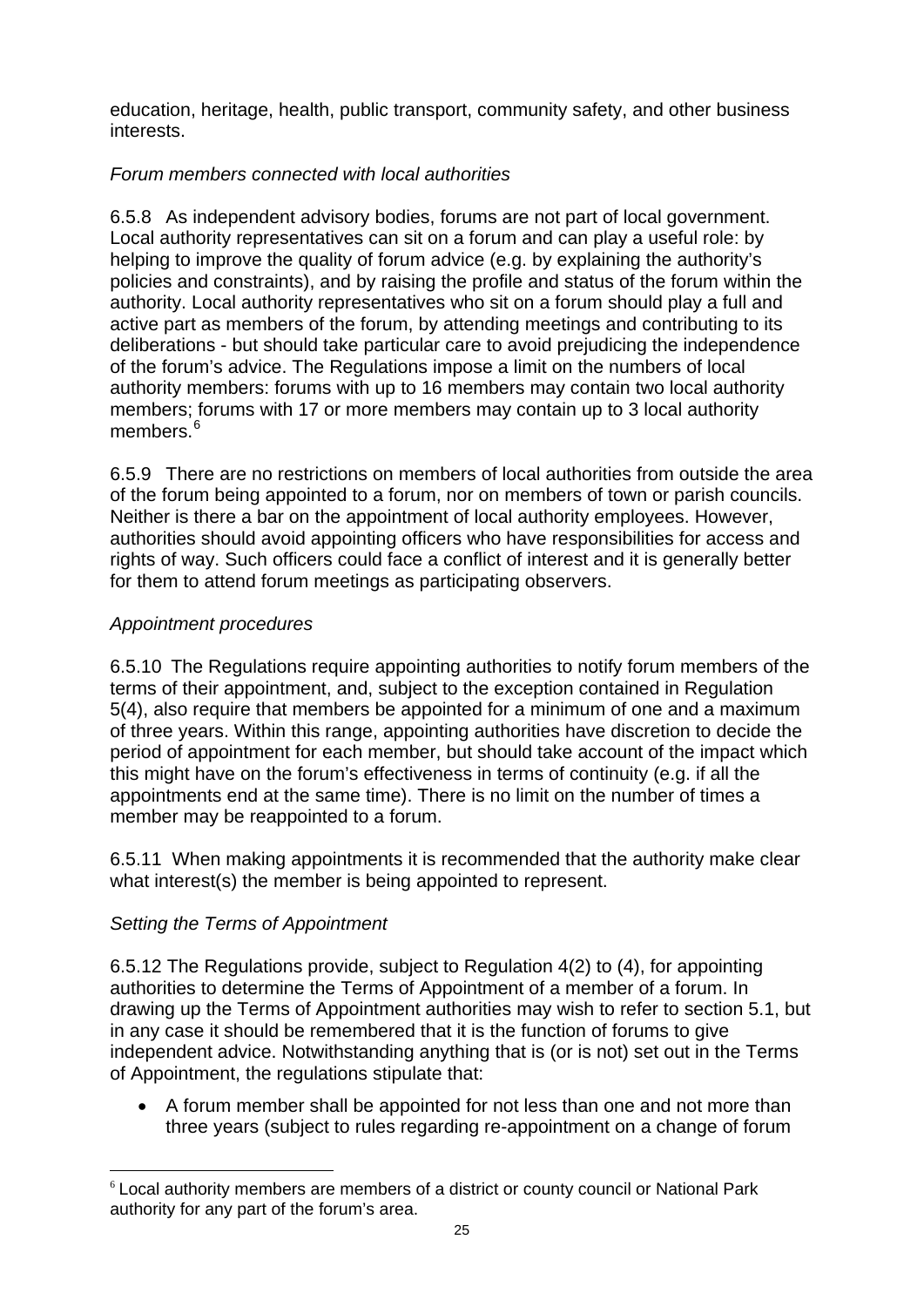arrangements - see regulation 5(4)). Members may be re-appointed to a forum at the end of their term;

- A forum member may resign by giving notice in writing to the appointing authority for the area of the forum at the time of the member's resignation
- An appointing authority must terminate the appointment of a forum member if he or she becomes a member of a district or county council, or National Park authority within the area, and the relevant limit on such members is exceeded;
- An appointing authority may terminate the appointment of a forum member if he has:
	- o been absent from all the forum meetings for one year without the consent of the appointing authority;
	- o failed to declare an interest under regulation 6(8).
- An appointing authority may, on a change of forum arrangements, terminate the appointment of forum members in certain circumstances – see regulation 4(4)(c) for further details.

#### *Size of Forum (number of members)*

6.5.13 Regulation 3 stipulates that a forum should consist of at least 10 and not more than 22 members, and that if numbers fall below 10 at any time the appointing authority must, as soon as reasonably practicable, appoint new members. In deciding how many members to appoint, experience has shown that appointing the maximum number of members does not necessarily lead to a significant increase in costs and can actually reduce costs by avoiding the need for a recruitment exercise if numbers fall below 10. A larger forum can also help to ensure reasonable attendance levels at forum meetings bearing in mind that not all members are likely to be able to attend every meeting.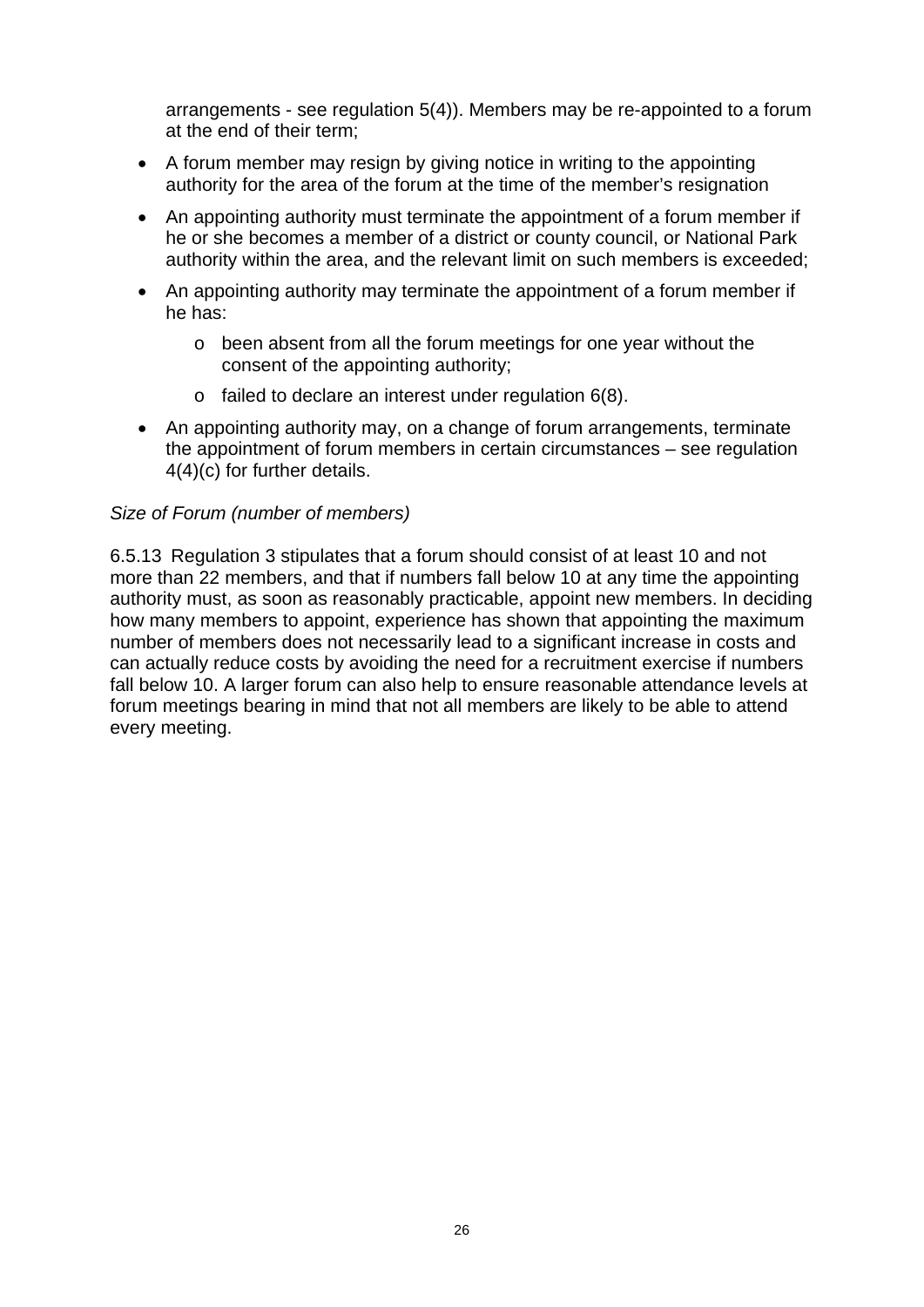# **7. Advising and Consultation**

### **7.1 The advisory role of forums**

7.1.1 The legislation does not define when, how or in what circumstances forums should advise, and it is therefore for forums to decide what would be most appropriate within the local context. **Annex A** contains a list of matters on which forums may give advice. However:-

- the list is not comprehensive (there are likely to be additional matters which are important to particular forums), and
- individual forums are not expected to advise on the full range of issues (the list is a 'menu' from which forums should select the matters in their area).

7.1.2 Forums can give advice without being invited to do so, and their advice can relate to any of the activities/functions/policies of the section 94(4) body concerned (in so far as it affects access to land and/or open air recreation, etc).

7.1.3 When requesting advice from forums, Section 94(4) bodies should remember, and make appropriate allowance as far as possible for the fact, that many forums do not meet on a frequent basis and may face difficulties in dealing with short deadlines.

### **7.2 Requirements to consult or notify forums**

7.2.1 Legislation requires forums to be consulted, or provided with information, in a number of specific circumstances, as set out below. It is important to note that these provisions in no way limit the scope of section 94(4) bodies to consult forums on other matters, nor do they limit the scope of forums to advise section 94(4) bodies on other access and recreation matters.

7.2.2 There is a specific statutory requirement to consult forums in the following circumstances:-

- Highway authorities shall consult the relevant forum before preparing or reviewing a **rights of way improvement plan** (section 61(1)(e) of the CROW Act);
- Access authorities shall consult the relevant forum before making **byelaws in respects of access land** (section 17(3) of the CROW Act);
- Access authorities shall consult the relevant forum before first **appointing wardens for access land**, and thereafter from time to time consult the forum on the exercise of that power (section 18(2) of the CROW Act); and
- The relevant authorities (i.e. Natural England, National Park authority or Forestry Commission) or the Secretary of State as appropriate, shall consult the relevant forum before giving or reviewing **a long-term direction to exclude or restrict access to access land** for a period which exceeds or may exceed six months (sections 27 and 28 of the CROW Act, and regulations 9, 15 and 16 of the Access to the Countryside (Exclusions and Restrictions)(England) Regulations 2003).
- The Secretary of State shall consult a forum before making or reviewing a **long-term direction to exclude or restrict access to access land** (for a period which exceeds or may exceed six months) on grounds of defence or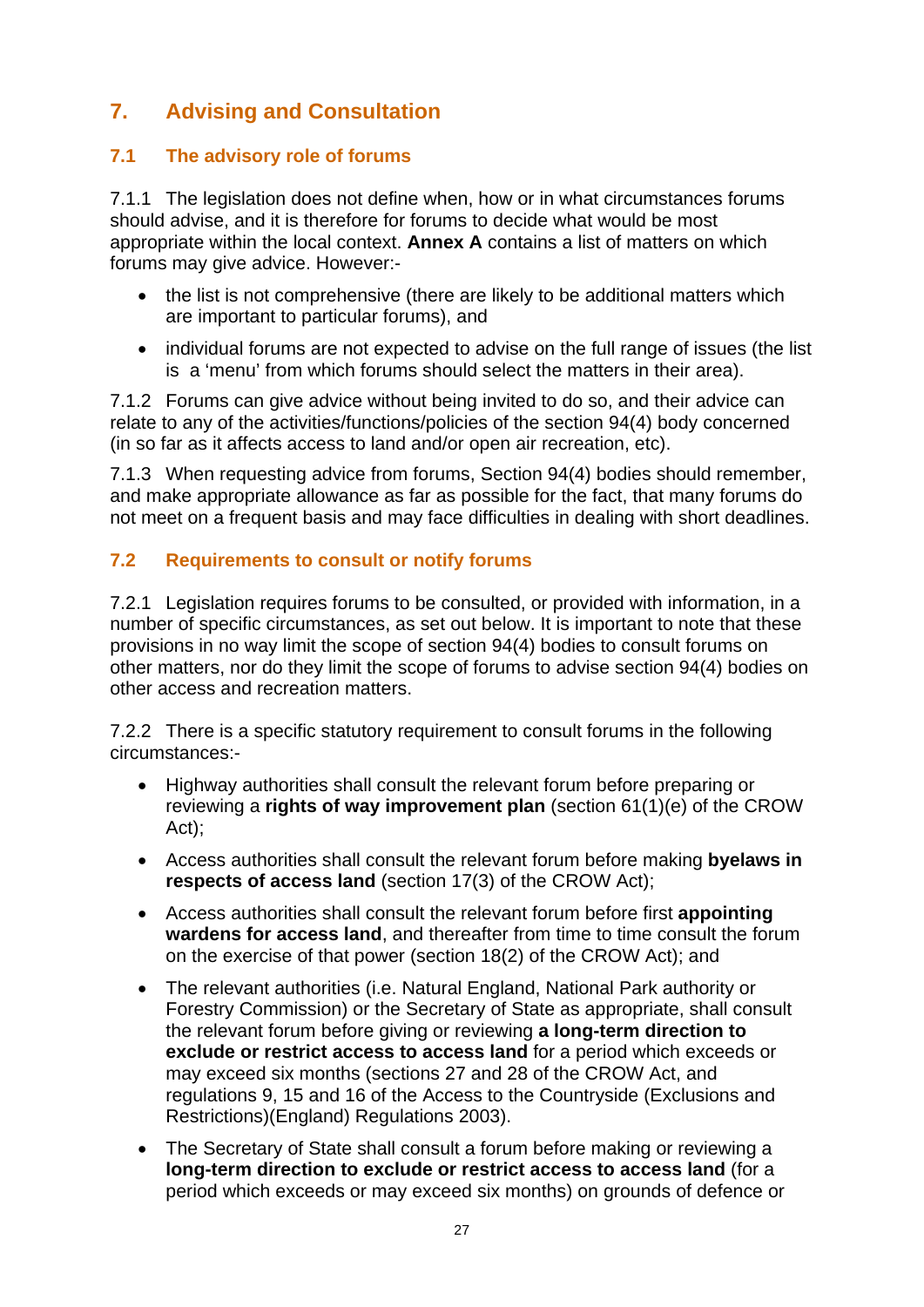national security (regulations 9 and 16 of the Access to the Countryside (Exclusions and Restrictions)(England) Regulations 2003.

- The Dog Control Orders (Procedures) Regulations 2006, require a primary or secondary authority to consult the relevant forum where the order will apply to access land, before **making, amending or revoking a dog control order**. The authorities must also notify the forum after making, amending or revoking an order.
- An appointing authority shall consult any forum which they consider will be affected by **proposed changes to forum arrangements** in accordance with regulations 16, 17 and 18 of the Local Access Forums (England) Regulations 2007.

7.2.3 There is a statutory requirement to notify or provide forums with information in the following circumstances:-

- Highways Act 1980 (Gating Orders)(England) Regulations 2006, require a council to give a notice to any forum(s) through whose area the relevant highway passes before **making, varying or revoking a gating order** (regulations 4 and 10); and
- The Access to the Countryside (Provisional and Conclusive Maps) (England) Regulations 2002 require Natural England to **send reduced scale provisional and conclusive maps to the relevant forums** (regulation 8).
- The appointing authority must give 21 days notice to any forum affected by **changes to forum arrangements** (regulations 16, 17 and 18 of the Local Access Forum (England) Regulations 2007)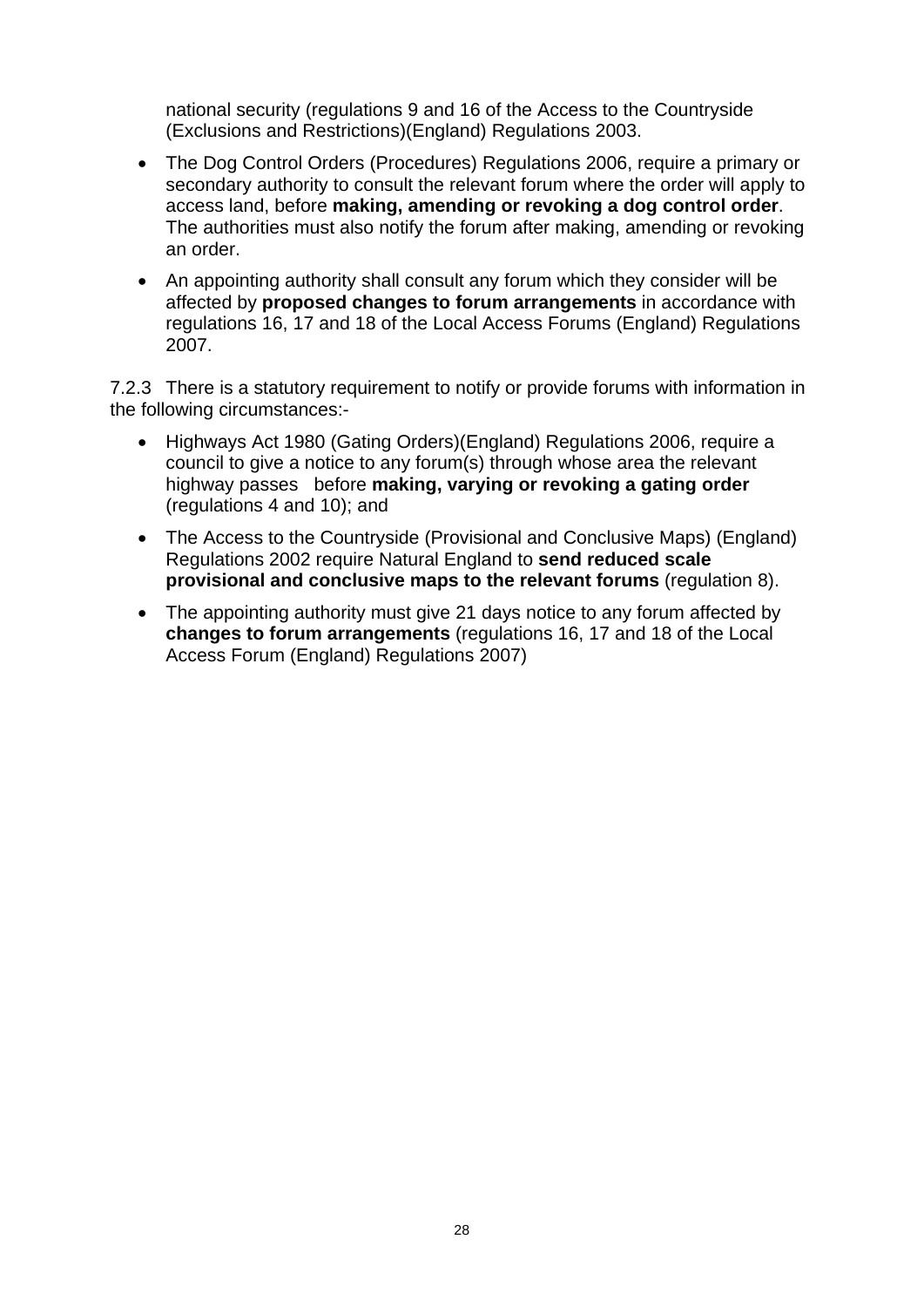# **ANNEX A**

# **MATTERS ON WHICH FORUMS MAY ADVISE**

1. This Annex contains guidance on matters which forums can give advice on. It should be noted that:-

- it is not comprehensive there are likely to be additional matters which are important within the local context, and
- individual forums are not expected to advise on all matters which appear here - the list is a 'menu' to assist forums in identifying the most important and relevant issues for their local area.

# **Public rights of way**

### *Management of Public Rights of Way*

2. Forums have an important role to play in advising on the management of the public rights of way network, including issues such as:-

- maintenance and infrastructure
- signage
- promotion and publicity
- resources
- public safety
- identification of gaps in the network where there is a demand for access, including the need to link up existing footpaths and bridleways to create better, safer and more effective recreational opportunities
- the needs of land managers
- accessibility by different types of user (e.g. walkers, horse-riders, cyclists, etc) and by people with impaired mobility
- identification of opportunities for improvements to the network, and
- integration with other types of access and public transport

### *Mechanically propelled vehicles*

3. Forums can give advice on improving *recreational* access to land (including public rights of way) by use of mechanically propelled vehicles. However, forums can only give advice on *functional* access by use of mechanically propelled vehicles insofar as the access relates to a byway open to all traffic (BOAT). The reason for this restriction is that without it the statutory function of forums would have expanded to include public use of the road network by mechanically propelled vehicles. The term 'mechanically propelled vehicle' is not defined by legislation but Defra has issued guidance ("Regulating the use of motor vehicles on public rights of way and off road", December 2005) which is available at: [www.defra.gov.uk/wildlife](http://www.defra.gov.uk/wildlife-countryside/cl/mpv/pdf/regulating-motorvehicles.pdf)[countryside/cl/mpv/pdf/regulating-motorvehicles.pdf](http://www.defra.gov.uk/wildlife-countryside/cl/mpv/pdf/regulating-motorvehicles.pdf).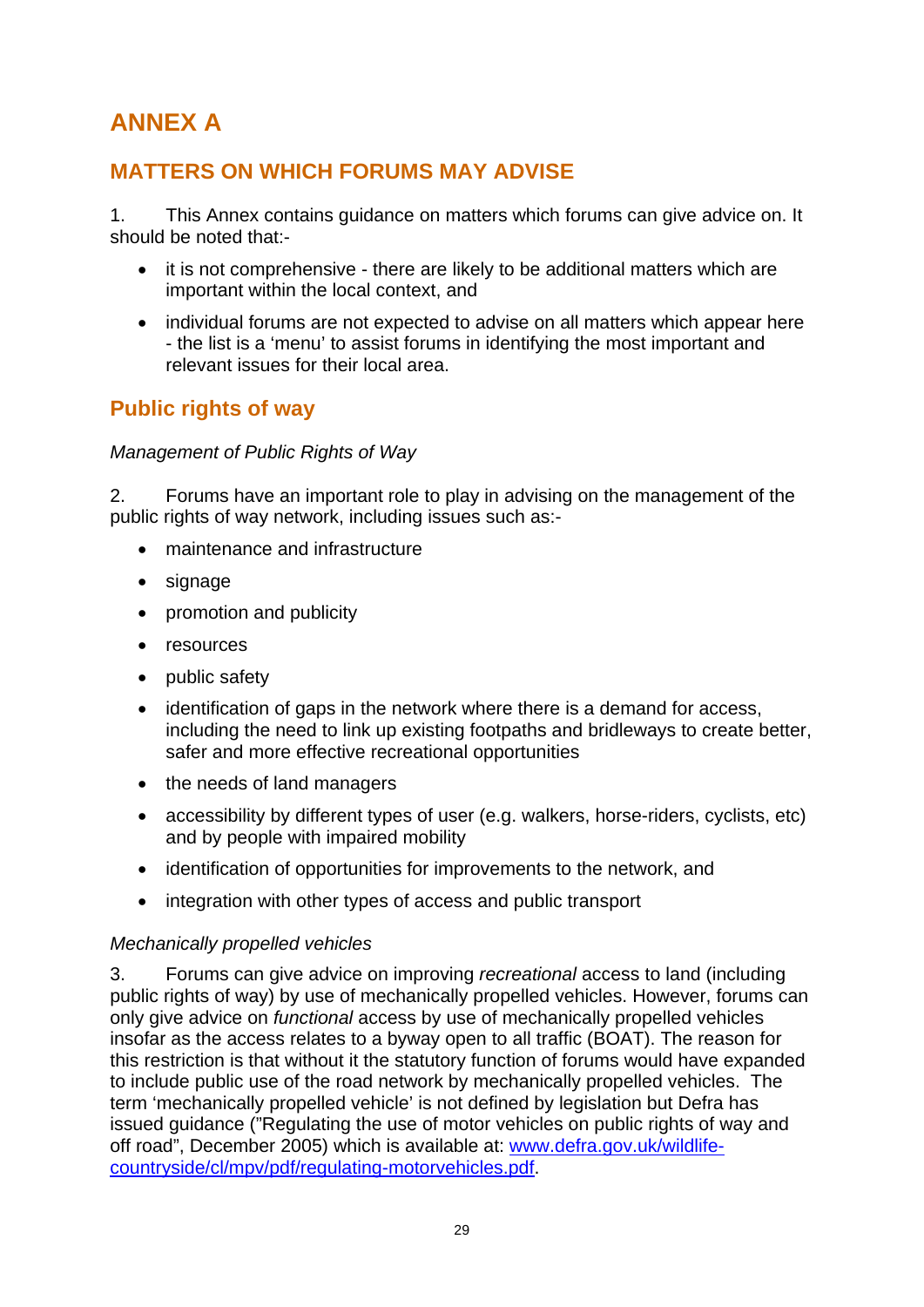4. Many of these issues will be most effectively progressed through authorities' Rights of Way Improvement Plans (see below), but this does not constrain forums from considering and advising on these issues in other contexts. Forums can also give advice on site-specific issues where they consider this represents good use of their time, such as commenting on proposed diversion orders, extinguishment orders, gating orders, etc.

### *Rights of Way Improvement Plans (RoWIPs)*

5. Local highway authorities are required (under sections 60 and 61 of the CROW Act) to review the adequacy of their rights of way network, and to prepare and publish plans which contain an assessment of whether local rights of way meet the present and likely future needs of the public; the opportunities provided for exercise and open air recreation and the enjoyment of the authority's area; and access to local rights of way by blind, partially sighted persons and others with impaired mobility. These plans are known as Rights of Way Improvement Plans (RoWIPs). All unitary, county and metropolitan councils and outer London boroughs must complete plans with the exception of those whose overall performance has been rated as "excellent" in previous years by the Audit Commission<sup>[7](#page-33-0)</sup>. These authorities have the freedom to choose whether or not to complete a plan. This freedom will shortly be extended to "4 star" authorities under the new rating system. Any authorities intending to exercise this freedom must publicise their decision not to prepare a ROWIP, and remain under a duty to take action for the management of local rights of way and for securing an improved network, with particular regard to the matters in section 60(2) of the Countryside and Rights of Way Act 2000, and they must consult, amongst others, local access forums before doing so.

6. Forums should aim to play an active role in the development and implementation of RoWIPs since they set the strategic framework for making improvements to linear access.

7. Authorities are expected to involve forums in the preparation of their RoWIPs from the outset. Authorities have also been asked to prepare progress reports for forums as RoWIPs are **prepared, published, implemented** and **reviewed**. Forums should be proactive in discussing and agreeing with local highway authorities how and when they will be consulted, and in identifying any training that might be necessary to ensure that they are able to contribute fully to the process. This might take the form of informal training through policy development workshops, site visits etc.

8. Forums can play a vital role in championing RoWIPs, and in making sure that local highway authorities implement the action plans which should form part of the final RoWIP. Forums should advise and aim to influence senior officers in local highway authorities and local councillors in a way which encourages and assists them in achieving the aspirations set out in their RoWIP. This may include, if necessary, advising on the resource requirements.

<span id="page-33-0"></span><sup>1</sup>  $7$  This freedom was introduced by the Local Authorities' Plans and Strategies ( Dispapplication) (England) Order 2005. This order will be amended to include 4 star authorities.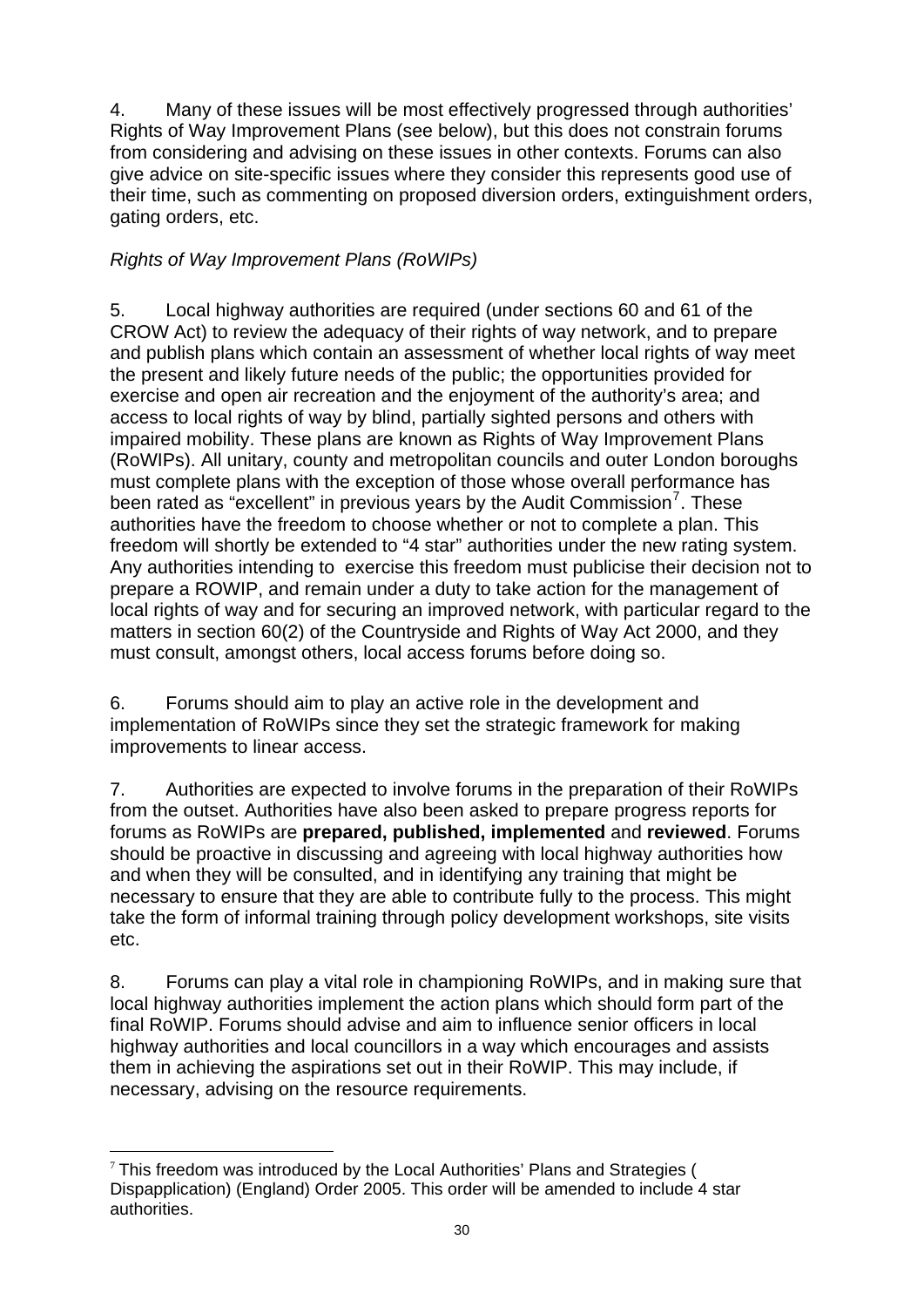9. Background information on legislation and Government policy in relation to rights of way is available on the Defra website at [www.defra.gov.uk/wildlife](http://www.defra.gov.uk/wildlife-countryside/cl/publicrow.htm)[countryside/cl/publicrow.htm.](http://www.defra.gov.uk/wildlife-countryside/cl/publicrow.htm)

### *Alley Gating*

10. Forums may advise on the likely impact (either individually or cumulatively) which a proposed gating order will have on the use of a public right of way. A gating order restricts the public use of a right of way, but does not legally extinguish the right of way. Forums should take account of the fact that orders can be worded so as to restrict public use of the right of access for certain days of the week or for certain times of day (e.g. evenings only). Orders can also be varied or revoked once made.

### *The Discovering Lost Ways project*

11. The Discovering Lost Ways project (DLW) is run by Natural England. It was set up in response to the provisions in the Countryside and Rights of Way Act 2000. to research and facilitate the recording of public rights that will be lost if not claimed or recorded on the definitive map by the cut-off date of 1 January 2026. The research is undertaken under contract by an Archive Research Unit, and Natural England is working with partners to identify the most effective ways of transforming this research into routes for public benefit. RoWIPs have an important part to play in this process by identifying the priorities for a local area. The advice of Forums, via their contributions to the RoWIP process is therefore vital to ensure that RoWIPs reflect the views of stakeholders and properly inform the DLW process. In turn, DLW could make a significant contribution to the implementation of RoWIPs through the research process illustrating gaps in the network and providing evidence of higher rights routes – for equestrians and cyclists in particular. Information on the Project is available on the Natural England website at:

[www.countryside.gov.uk/LAR/Access/DLW/index.asp.](http://www.countryside.gov.uk/LAR/Access/DLW/index.asp)

# **Public access land over which a right of access exists under Part I of the CROW Act 2000**

12. The right of access under Part I of the CROW Act applies to 930,000 hectares of open country and 130,000 hectares of forestry in England (almost 8% of the land area). Forums play a vital role in advising on the management and promotion of this access land and should advise on:-

- **encouraging responsible and wider enjoyment of access land** by all sections of society;
- **managing public access** in ways which reduce the impact on agriculture, nature conservation or land management, and reduce the risk to public safety;
- provision of **publicity material**;
- policies on **local information points**, **signage**, **gates**, **stiles**, etc;
- whether the relevant authority should **make, vary or revoke a long term direction to restrict or exclude access**, and whether this represents the least restriction or most appropriate option in the circumstances. In particular forums should consider whether access could be managed by informal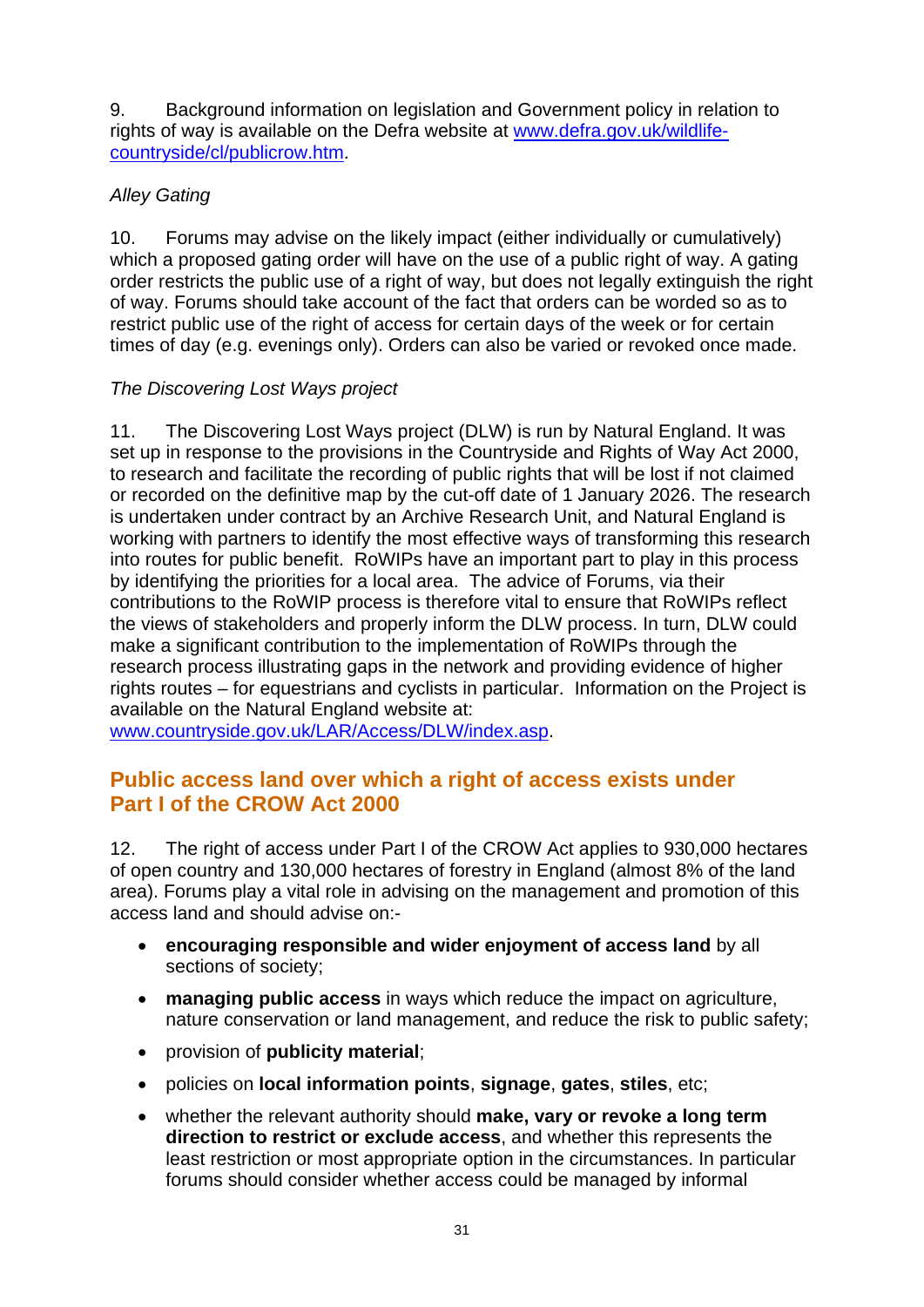measures (e.g. notices), the area and length of the proposed restriction, and whether any modifications or conditions would improve public access:

- the need for **byelaws** under section 17(3) of the CROW Act. Forums should carefully consider whether the nuisance caused by the activity(ies) in question is sufficient to warrant the potential imposition of a fine. In particular, are the byelaws necessary to preserve order, prevent damage, or to avoid undue interference with the enjoyment of the access land by others?;
- the appointment of **wardens** under section 18(2) of the CROW Act. Forums should advise on the need for wardens including complementary working with any existing ranger staff;
- make representations to the Planning Inspectorate during the course of **appeals** brought by a person with a legal interest in the land;
- advise the Secretary of State for Defence on any proposed long term restrictions **on access on military training lands**;
- identifying **opportunities to increase the amount of access land** through voluntary dedication by landowners (under section 16 of the CROW Act - see [www.defra.gov.uk/wildlife-countryside/cl/accessopen/accessopen07.htm](http://www.defra.gov.uk/wildlife-countryside/cl/accessopen/accessopen07.htm)), including access for equestrians, cyclists, canoeists.
- 13. See the following websites:-
	- [www.defra.gov.uk/wildlife-countryside/cl/accessopen/index.htm](http://www.defra.gov.uk/wildlife-countryside/cl/accessopen/index.htm) for background on legislation and Government policy;
	- [www.countrysideaccess.gov.uk/things\\_to\\_do/open\\_access](http://www.countrysideaccess.gov.uk/things_to_do/open_access) for information aimed at the general public; and
	- [www.openaccess.gov.uk](http://www.openaccess.gov.uk/) for information aimed at land managers and owners.

### **Other public access issues**

14. Forums may advise on recreation and access provision across their area, including local strategies, plans or initiatives which incorporate or affect access and recreation. This might include better integrating recreational and functional access with other policies, such as those concerned with public transport, highways, tourism, education, health, community safety, coastal zone management, economic development and housing provision. Forums therefore have a potentially wideranging remit which allows them to focus on the key issues for their own area.

- 15. In this context forums should consider:-
	- the integration and improvement of different types of access provision and recreational opportunities;
	- the extent to which fair provision is made for all current and potential users, and reflects the needs of local people, visitors and businesses;
	- the co-ordinated and effective use of resources in providing and managing access and recreation; and
	- dissemination of information to interested groups and the wider public.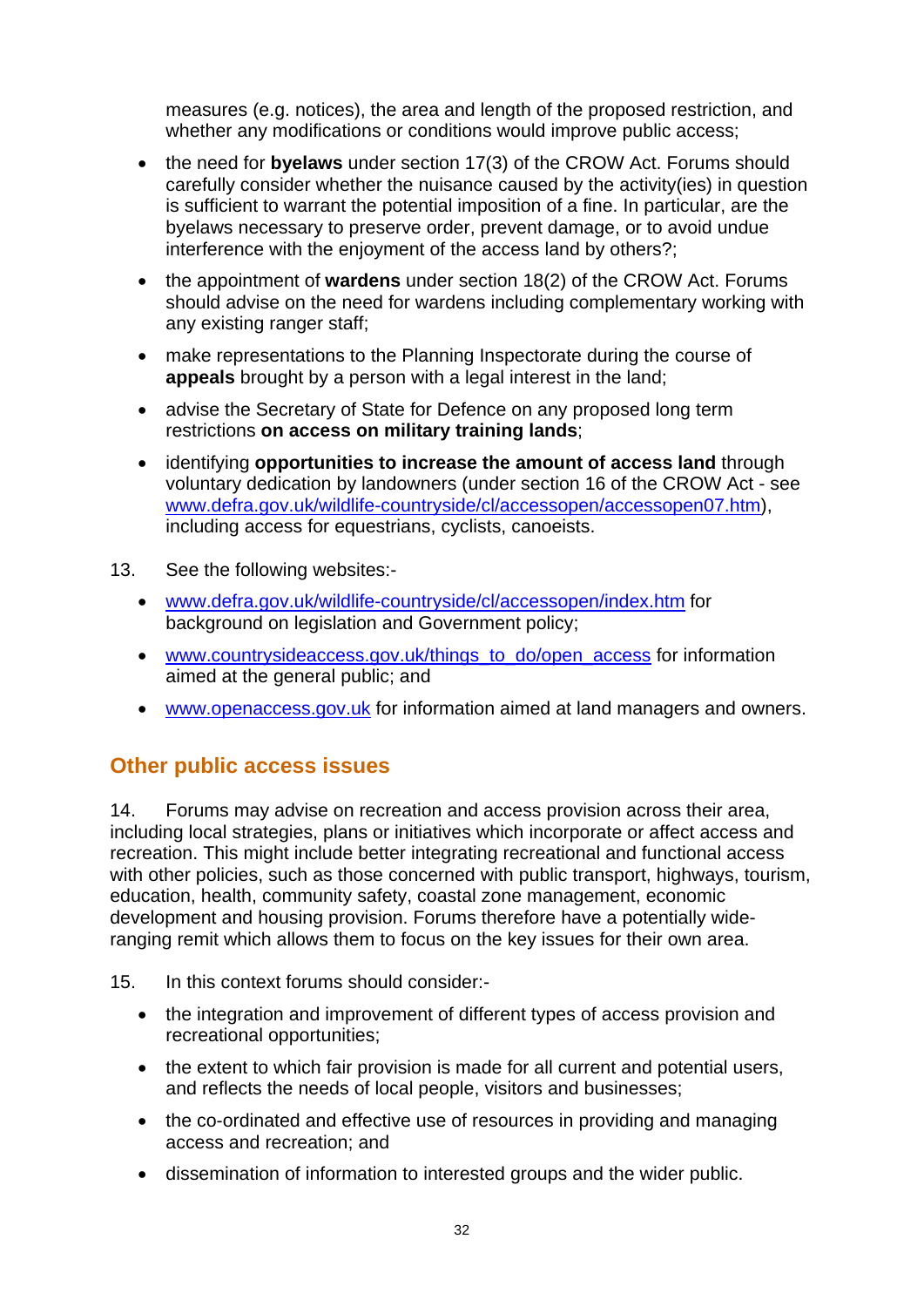16. Advice should take account of the role and remit of the body the forum is advising, so that advice is realistic and relevant.

17. The Regulations prescribe an additional matter on which forums may advise, namely public access to land for any lawful purpose other than the purposes on which forums were already entitled to advise. This new matter allows forums to advise, for example, on public access for 'functional' or 'utility' reasons. This will include the access to land, or use of rights of way, to get to work, school, shops or local amenities. It should be remembered that historically most rights of way developed to meet a functional need and although public rights of way are often prized for their recreational value, functional access can still be important on many routes, especially in built up areas. Making effective provision for functional use, now and in the future, will help people to make more sustainable transport choices, which are better for their health and which help to reduce congestion, pollution and road accidents.

18. Forums will also be consulted on dog control orders (affecting access land) and invited to make representations regarding proposed gating orders (affecting a right of way). Such orders are likely to be site specific but a forum can give advice if appropriate, taking account of the possible impact which the order will have on public access and/or enjoyment of the area.

# **Forms of access**

19. Forums should take account of the fact that public access to land can take place in different ways and for different purposes. Recreational access is important not just for walkers (ranging from 'ramblers' to 'amblers') but also for anglers, canoeists, cavers, climbers, cyclists, equestrians, motorised vehicle users, surfers, paragliding enthusiasts and many other groups.

20. Public access to land can take the form of:-

- linear access along a public right of way;
- area-wide access to open country, registered common land and dedicated land under Part I of the CROW Act;
- area-wide access under other legal rights;  $8$
- permissive access provided and funded under the Countryside Stewardship, Environmentally Sensitive Areas and Environmental Stewardship Schemes (see [http://countrywalks.defra.gov.uk](http://countrywalks.defra.gov.uk/) for information on walks and rides provided under these schemes);
- other forms of permissive access where the landowner voluntarily permits public access onto his land; and
- tolerated ('de facto') access. Examples of de facto access are widespread, but because it relies on implied consent or implicit toleration, it can often be

<span id="page-36-0"></span><sup>1</sup> <sup>8</sup> This includes, for example, public access provided under s193 of the Law of Property Act 1925 (rights of the public over commons and waste lands); by virtue of a local or private Act of Parliament, a scheme under Part I of the Commons Act 1899; by access agreement or access order under Part V of the National Parks and Access to the Countryside Act 1949; or by virtue of section 19 of the Ancient Monuments and Archaeological Areas Act 1979.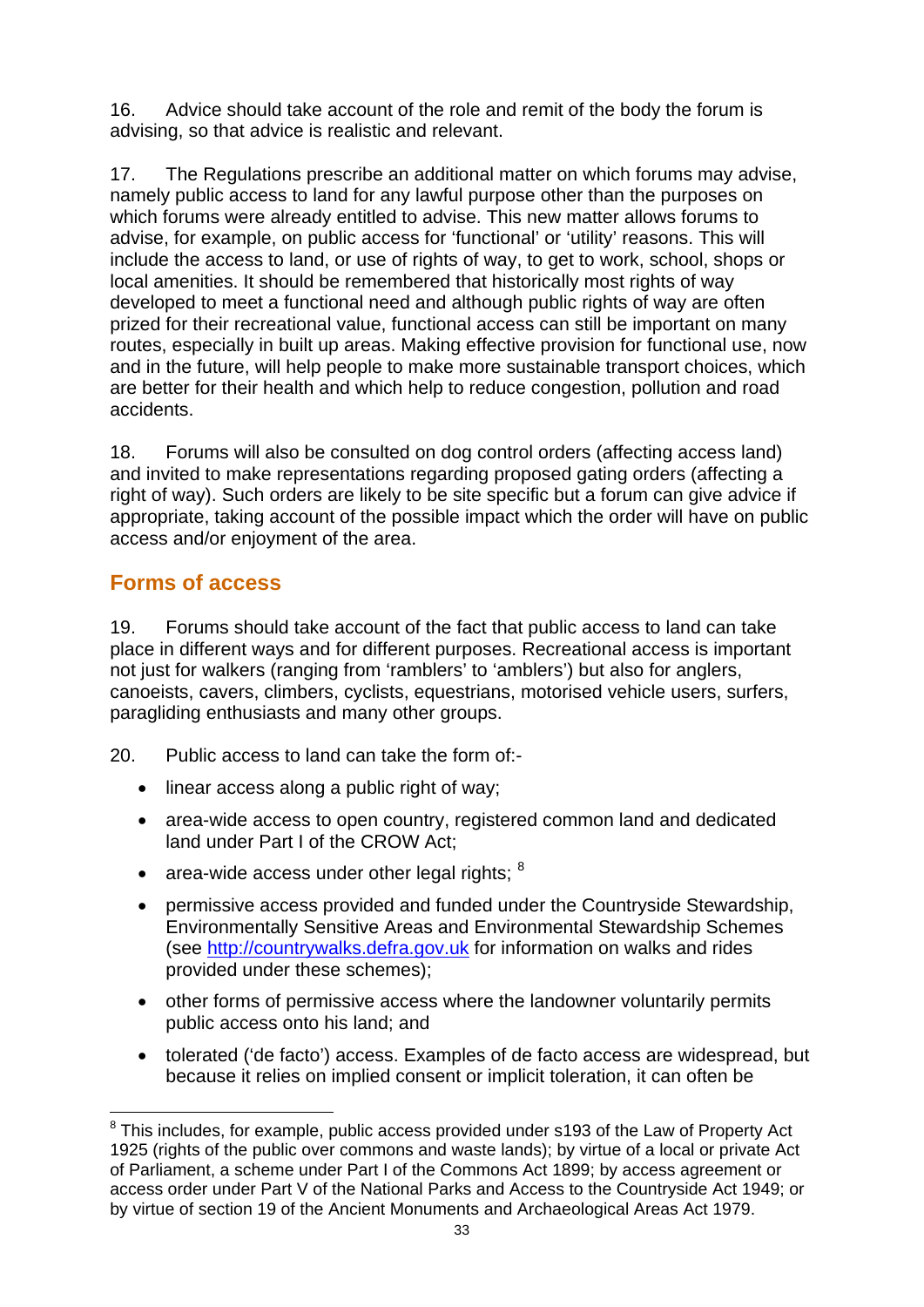difficult to identify. Guidance on 'de facto' access and how it relates to other forms of access, is published by Defra and at [www.defra.gov.uk/wildlife](http://www.defra.gov.uk/wildlife-countryside/cl/accessguidance/defacto.htm)[countryside/cl/accessguidance/defacto.htm.](http://www.defra.gov.uk/wildlife-countryside/cl/accessguidance/defacto.htm)

21. Forums might also give advice in respect of land where there is currently no public access but where a need or demand for public access might exist.

# **Common Land**

22. Forums should consider advising local authorities (or parish councils) in their area on the best way to prioritise their use of the powers under:

(a) section 45 of the Commons Act 2006 (formerly section 9 of the Commons Registration Act 1965), to protect unclaimed common land and town or village greens from unlawful interference;

(b) Part 3 of the Commons Act 2006, to seek the removal of unlawful works from common land (Part 3 is expected to be brought into force from October 2007; until then, local authorities' powers to act are contained in section 194 of the Law of Property Act 1925), and;

(c) Section 12 of the Inclosure Act 1857 and section 29 of the Commons Act 1876, to enforce against encroachments on or damage to town or village greens.

(Note: The powers in (c) are vested in parish councils or meetings, except where there is no parish, where they are vested in district councils).

23. In all cases, the forum's objective should be to help safeguard and promote freedom of access over common land or greens - whether under Part I of the CROW Act, or under other legal rights - that may otherwise be significantly impeded by actions taken unlawfully on the land.

# **Access to water**

24. Where appropriate forums should advise on access to 'land covered by water' such as rivers, canals and lakes. Forums should take account of the needs of people pursuing water-related recreational activities, whether this requires access over water (e.g. by canoe) or access to the water's edge.

# **Access by different types of user and by all sections of society**

25. In giving advice forums should take account of the access needs of all types of user and all sections of society - including in particular those who face challenges or difficulties in using rights of way or in gaining access to the countryside or other green spaces. For example, people with disabilities, from ethnic minority groups, without their own transport or from other disadvantaged groups, on low incomes and visitors from outside the local area, are each likely to have their own particular access needs and concerns. Forums are well placed to provide local authorities with advice based on practical knowledge and experience.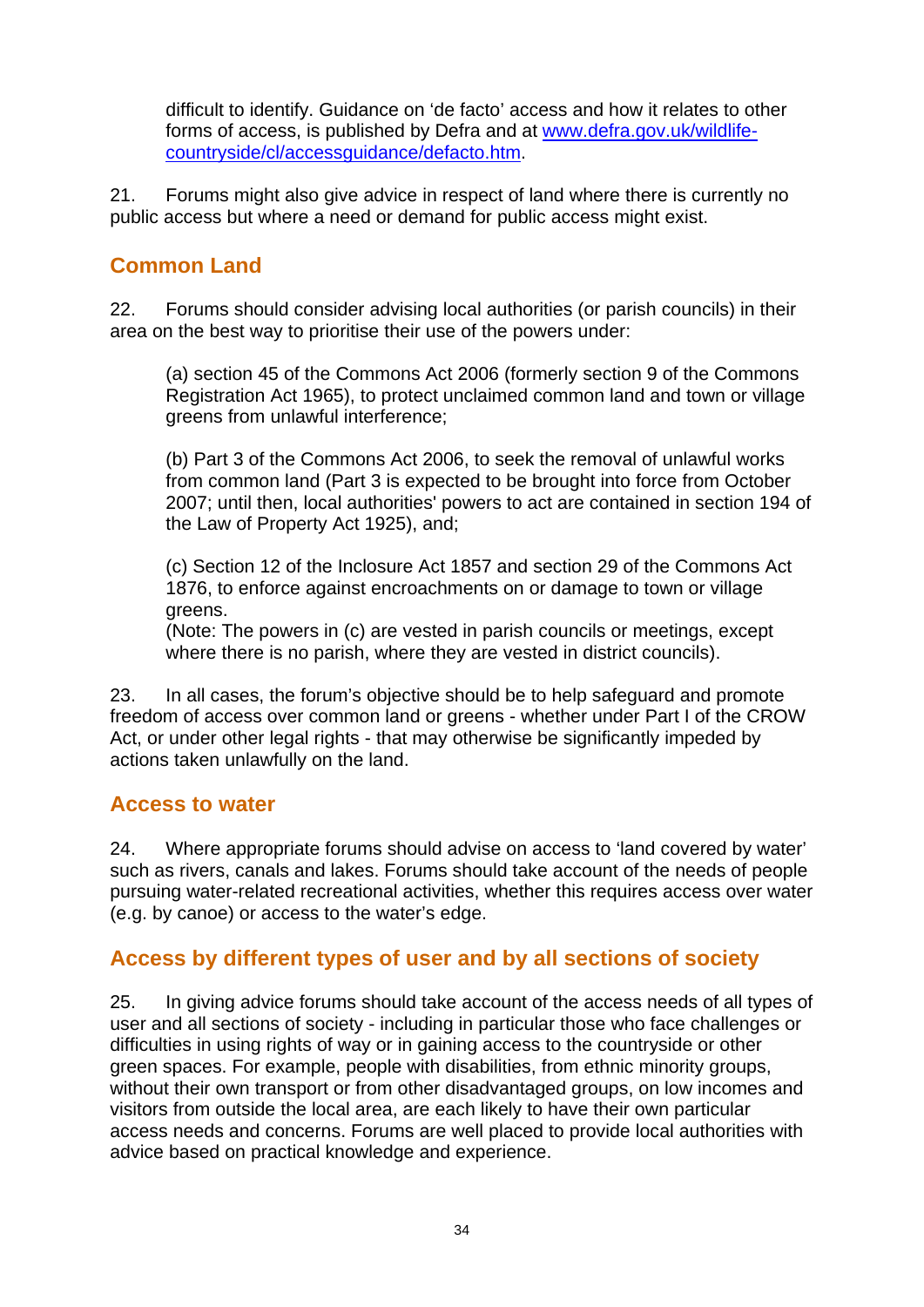# **Land use planning policies and planning applications**

26. Forums may advise local authorities, National Park authorities and the Planning Inspectorate, on access issues in respect of land use planning matters. Forums can give advice on the recreation and access implications of individual planning applications. However, they will probably make the most effective use of their time by focusing on the relevant policies in the Local Development Framework (LDF).

27. An LDF is a folder of documents prepared by the local planning authority which outlines how development will be managed in the area. The LDF plays a key part in the delivery of the authority's community strategy by setting out its spatial aspects and providing a long-term spatial vision. The LDF should outline those parts of the community strategy that relate to the development and use of land and outline the council's strategy for delivering strategic development needs, including housing, leisure and retail.

28. Local authorities are required to involve the community from an early stage in the preparation of local development documents. Community involvement is essential to achieve local ownership and legitimacy for the LDF policies that will shape the future distribution of land use and development in the area. Every LDF must contain a 'Statement of Community Involvement', which outlines how and when the local authority will consult the public during plan-making process, and which can make reference to the forum. It is recommended that forums discuss with their local planning authorities how best they might assist in developing and revising the LDF.

29. Issues which forums may consider and advise on include:-

- the likely impact, and options for minimising possible adverse effects, of planning policies and development proposals in respect of future public access to land; and
- identifying and expressing support for opportunities to improve public access, or associated infrastructure, which might be delivered through planning policies or new development.

# **National policy development**

30. Defra and Natural England (as well as other Government departments and agencies) regard public consultation as an important component in developing new policies. In order not to over-burden forums, a selective approach will be followed in deciding whether to include forums in the consultee list for a particular matter. However, forums can ask to be included in a forthcoming consultation by a section 94(4) body, and relevant advice will always be considered by such a body, whether or not forums are included in the original consultee list.

31. Public consultations normally run for three months, and an up-to-date list of all Defra's current consultations is published at

[www.defra.gov.uk/corporate/consult/current.htm.](http://www.defra.gov.uk/corporate/consult/current.htm)

Forums may wish to ask their secretary to periodically check this web page, in case there are any new consultations of specific interest.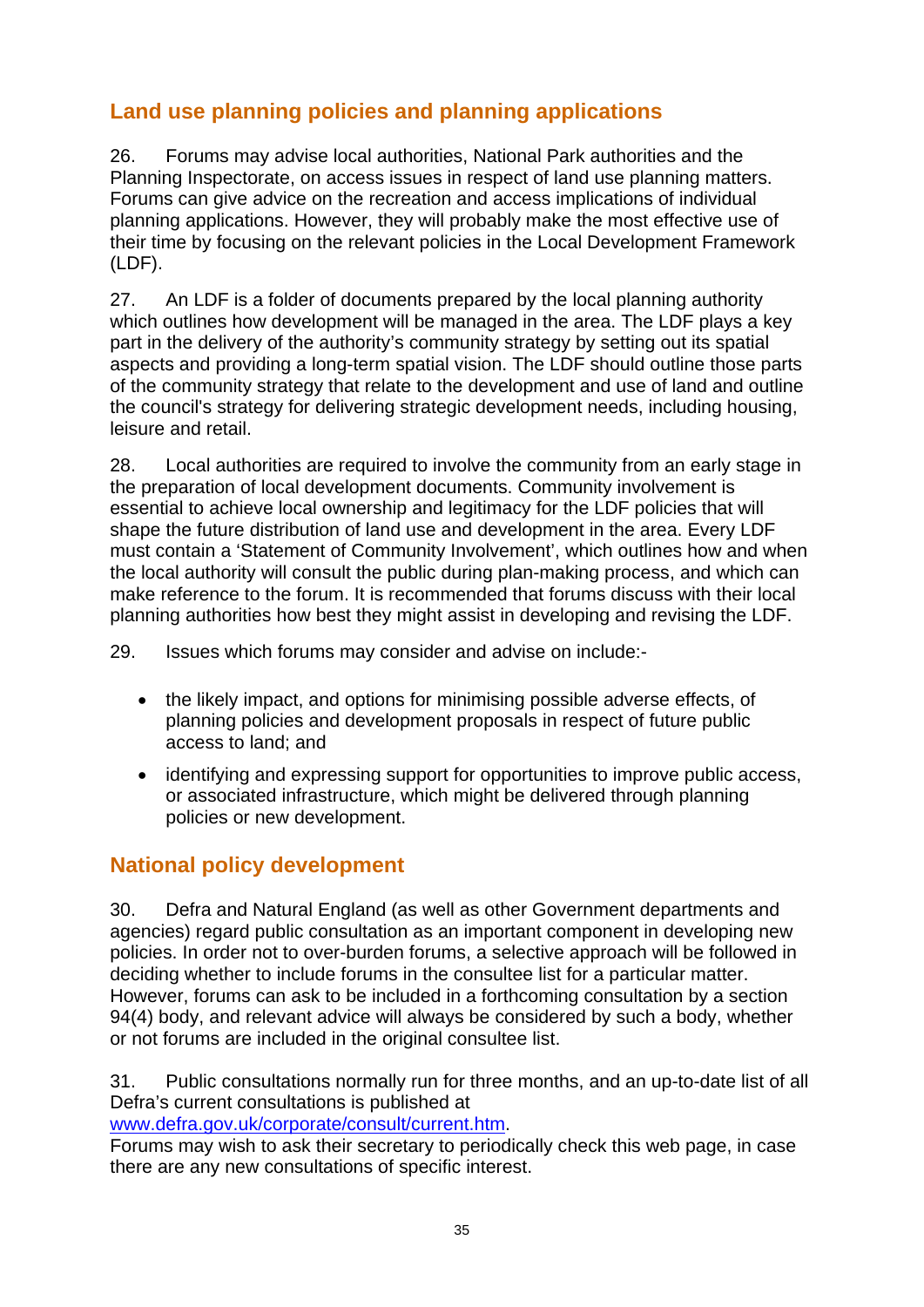32. Defra publishes a regular newsletter on access policy (the 'Access newsletter'). Electronic copies are sent to all forum secretaries for information, but anyone can ask to be added to the circulation list (E-mail: **access@defra.gsi.gov.uk**). Back copies of the newsletter are available at [www.defra.gov.uk/wildlife](http://www.defra.gov.uk/wildlife-countryside/cl/accessopen/accessopen09.htm)[countryside/cl/accessopen/accessopen09.htm.](http://www.defra.gov.uk/wildlife-countryside/cl/accessopen/accessopen09.htm)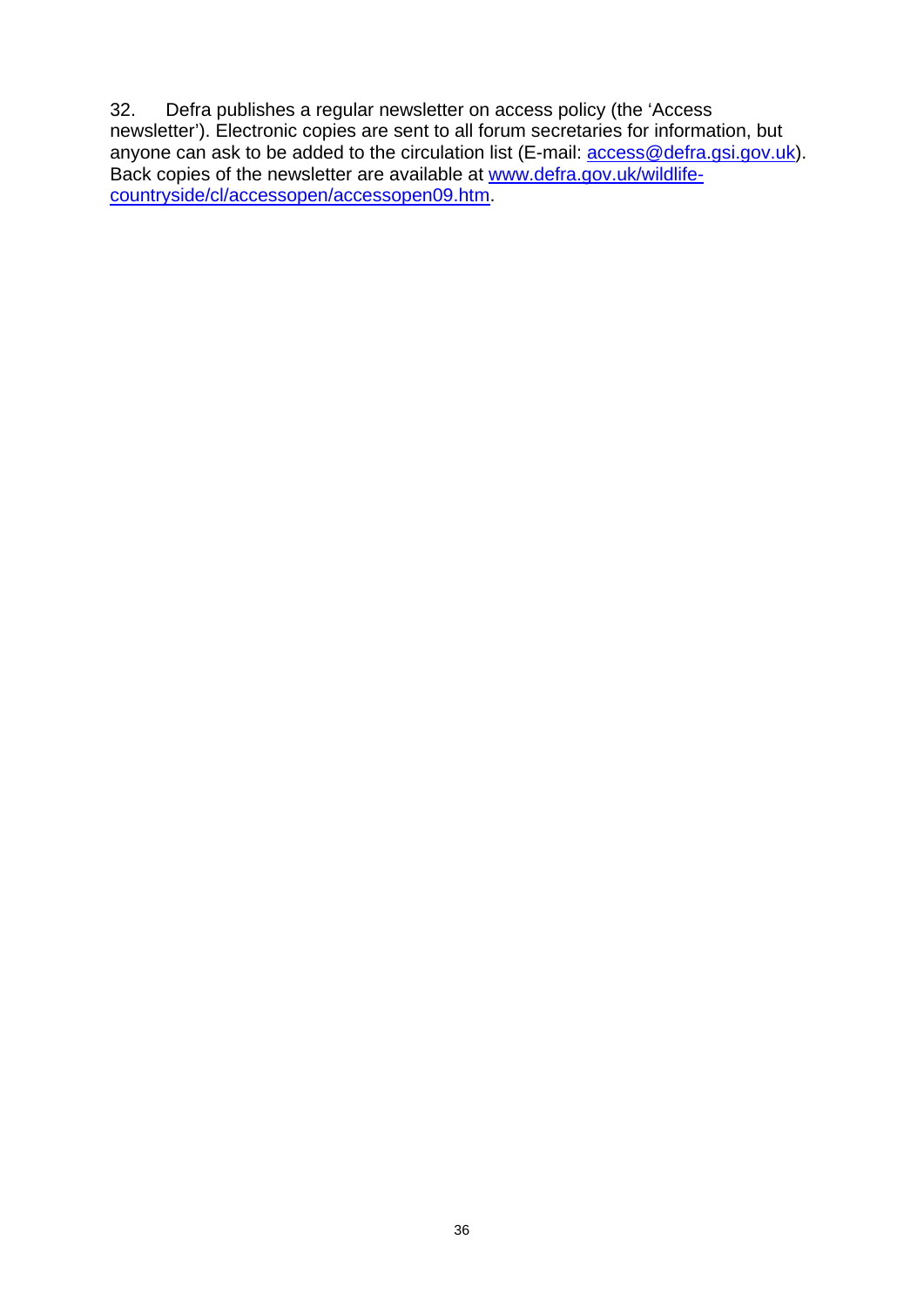# **ANNEX B**

# **LEGISLATION RELATING TO LOCAL ACCESS FORUMS IN ENGLAND**

The text of recent UK legislation (i.e. Acts of Parliament and Statutory Instruments) can be viewed online at [www.statutelaw.gov.uk](http://www.statutelaw.gov.uk/) (but note the limitations which apply to the information presented on the website. For example, at the time of writing the text of legislation has been updated with any effects contained in subsequent legislation made or enacted before the end of 2001).

# **The Countryside and Rights of Way Act 2000**

The most relevant sections for local access forums and appointing authorities are:-

**Section 17** - requires access authorities to consult the relevant forum before making byelaws in respects of access land.

**Section 18** - requires access authorities to consult the relevant forum before first appointing wardens for access land, and thereafter from time to time consult on the exercise of that power.

**Section 27** - requires the relevant authority (i.e. Natural England, National Park authority or the Forestry Commission) to consult the relevant forum before making, varying or revoking a long-term direction to exclude or restrict access to access land on grounds of land management, avoidance of fire risk or danger to the public, nature conservation or heritage preservation (for a period which exceeds or may exceed six months).

**Section 61** - requires a highway authority to consult the relevant forum before preparing or reviewing a rights of way improvement plan.

**Section 94** - places a duty on local highway authorities and National Park authorities to establish local access forums; sets out the scope of the advisory function to be carried out by forums; sets out matters which forums shall have regard to in carrying out their functions; requires section 94(4) bodies to have regard to any relevant advice given to them by a forum in carrying out their functions. This section also requires forums to have regard to guidance given from time to time by the Secretary of State.

**Section 95** - enables supplementary and incidental matters to be addressed in regulations, including for example, the detailed arrangements for membership of forums, and the application of local government legislation (such as provisions relating to access to information, the admission of the public to meetings, etc). Subsection 95(2) requires that forums should include members appearing to the appointing authority to be representative of users of access land and rights of way generally, of landowners and occupiers of such land, and other interests especially relevant to the area. Section 95(5) requires the Secretary of State in making regulations relating to local access forums to have regard to the desirability of maintaining a reasonable balance between the number of members representing users on the one hand and owners/occupiers on the other, and regulation 3(6) of the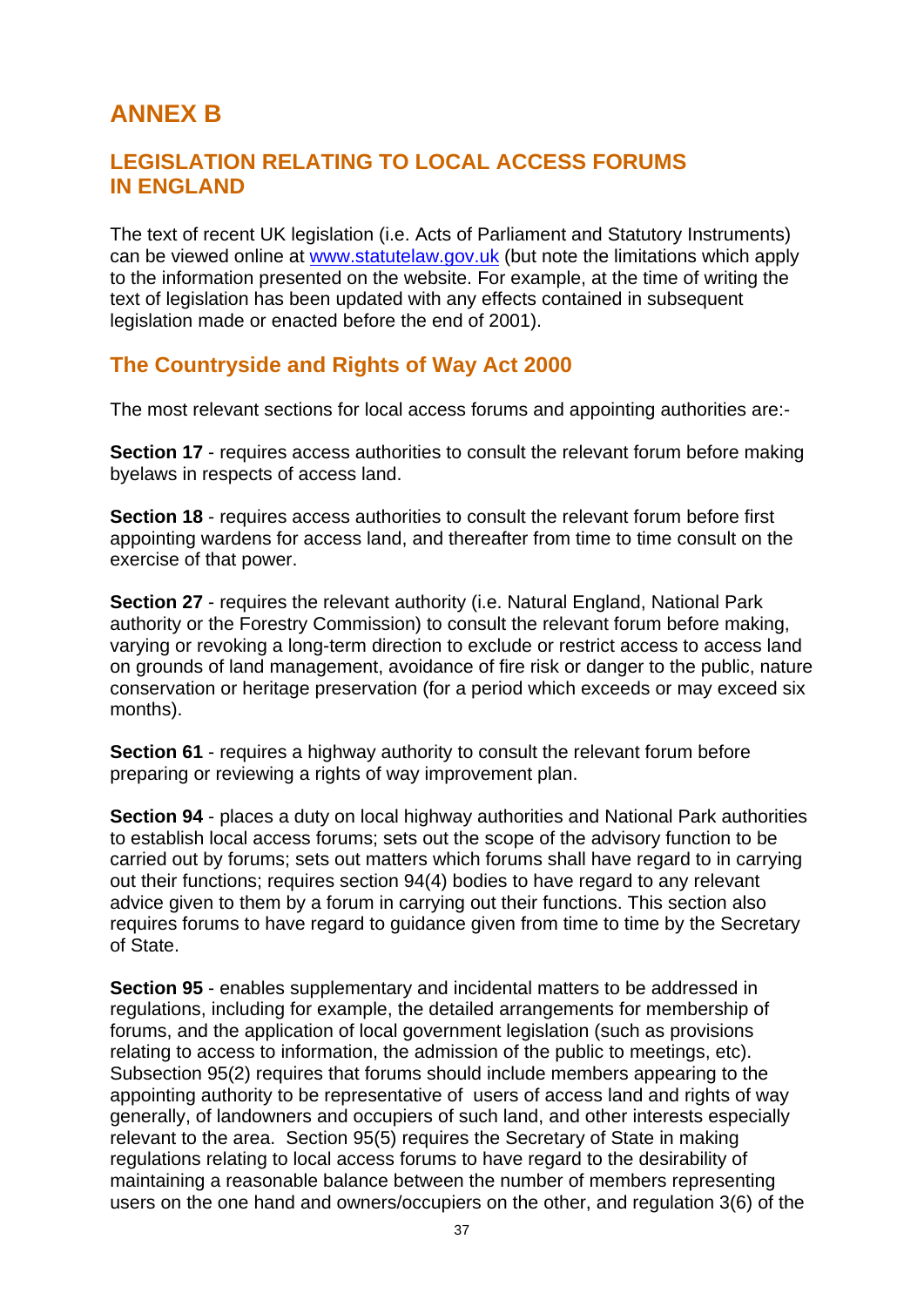Regulations requires appointing authorities to ensure such a reasonable balance is maintained.

# **Secondary legislation (Regulations / Statutory Instruments)**

### *The Local Access Forums (England) Regulations 2007 (SI 2007 No 268)*

These Regulations relate to the administration and operation of local access forums in England, prescribe additional bodies to which it is the function of forums to give advice and prescribe an additional matter on which forums can give advice. These Regulations revoke the principal earlier regulations relating to local access forums (the Local Access Forums (England) Regulations 2002 (SI 2002 No 1836)).

**Regulation 3** - deals with the appointment of forum members and requires appointing authorities to ensure a reasonable balance is maintained between users and owners/occupiers.

**Regulation 4** - covers the terms of membership for forum members.

**Regulation 5** - deals with re-appointment of forum members.

**Regulation 6** - deals with the proceedings of local access forums, including appointment of a Chairman and Vice-chairman.

**Regulations 7 to 10** - provide for public access to meetings and documents, including restrictions which apply in certain circumstances.

**Regulation 11** - requires the employment of a secretary who shall be responsible for the administration of the forum.

**Regulation 12** - deals with financial provisions, including members' expenses.

**Regulation 13** - requires each forum to prepare an annual report, to be published by the appointing authority.

**Regulations 14 to 18** - enable appointing authorities to make changes to forum arrangements, including the establishment of new forums, merging of forums, changing the area covered by a forum and the entering into - or withdrawing from joint forum arrangements.

**Regulation 19** - requires appointing authorities to notify Natural England of any changes in forum arrangements or secretary contact details, as well as to send Natural England a copy of the forum's annual report.

**Regulation 20** - where a council of a London borough has resolved that section 94(1) of the CROW Act applies to the council or to part of their area, regulation 20 applies the Regulations to London Boroughs.

**Regulation 21** - prescribes additional bodies to which it is the function of forums to give advice.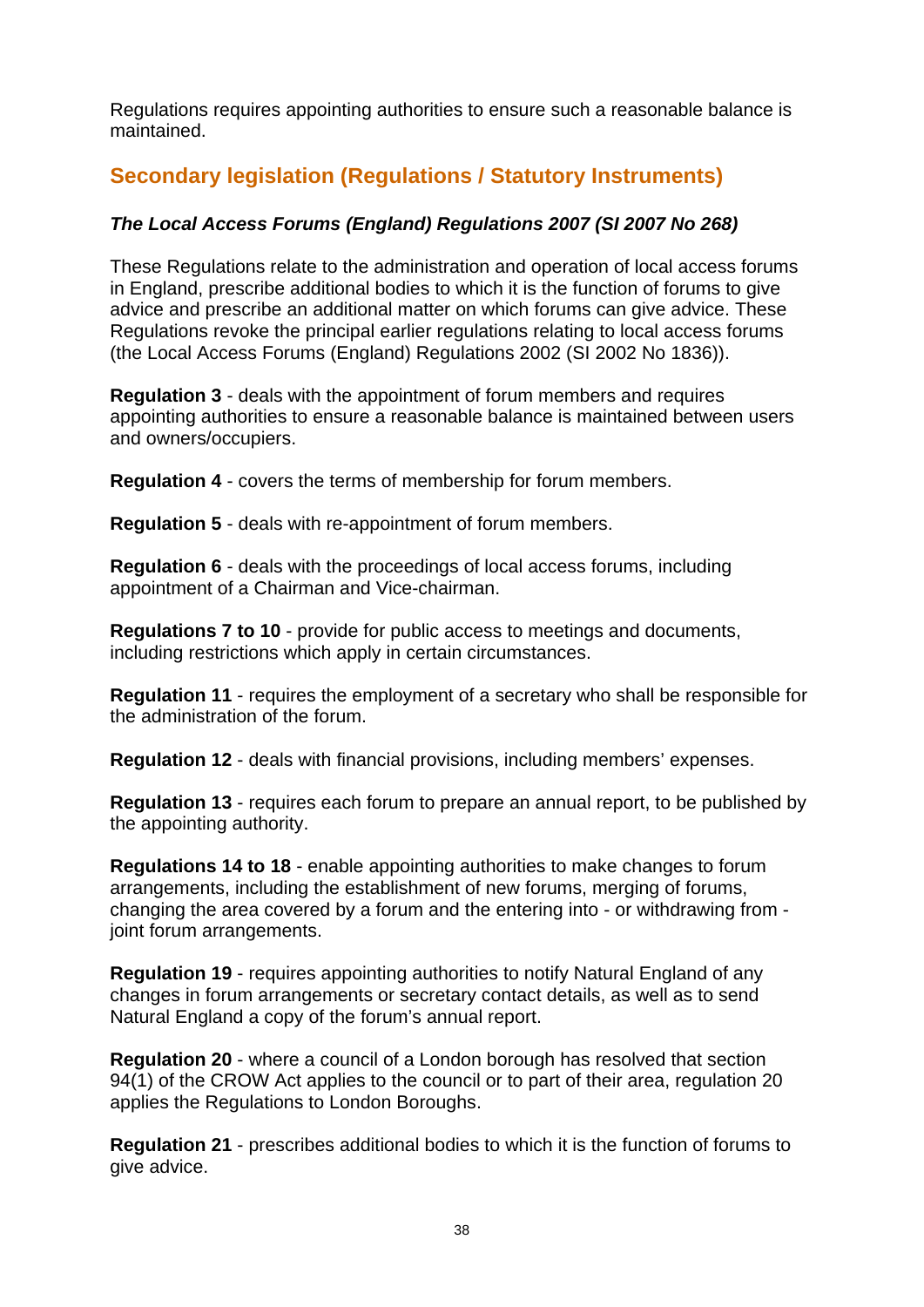**Regulation 22** - prescribes an additional matter on which it is the function of forums to give advice.

**Regulation 23** - revokes the previous principal regulations relating to local access forums (SI 2002/1836).

### *The Access to the Countryside (Provisional and Conclusive Maps) (England) Regulations 2002 (SI 2002 No 1710)*

**Regulation 8** - requires the Countryside Agency to send reduced scale provisional and conclusive maps to the relevant forums.

### *The Access to the Countryside (Means of Access, Appeals) (England) Regulations 2004 (SI 2004 No 3305)*

**Regulations 4, 7, 15, 23, 25, 35, 36 and 40** - require notifications to be sent to the relevant local access forum in connection with appeals under section 38(1) of the CROW Act, relating to means of access to access land.

### *The Highways Act 1980 (Gating Orders) (England) Regulations 2006 (SI 2006 No 537)*

**Regulations 4 and 10** - require a local authority to give notice to any forum(s) through whose area the relevant highway passes before making, varying or revoking a gating order.

### *The Dog Control Orders (Procedures) Regulations 2006 (SI 2006 No 798)*

**Regulation 3** - requires a primary or secondary authority before making a dog control order, where all or part of the land in respect of which is access land, to consult the local access forum for that land, and after making such an order to send a notice to the forum not less than seven days before the day on which the order is to come into force. Regulation 3 also applies to the amendment of an order.

**Regulation 4** - requires a primary or secondary authority before revoking a dog control order, where all or part of the land in respect of which is access land, to consult the local access forum for that land, and after revoking such an order to send a notice to the forum.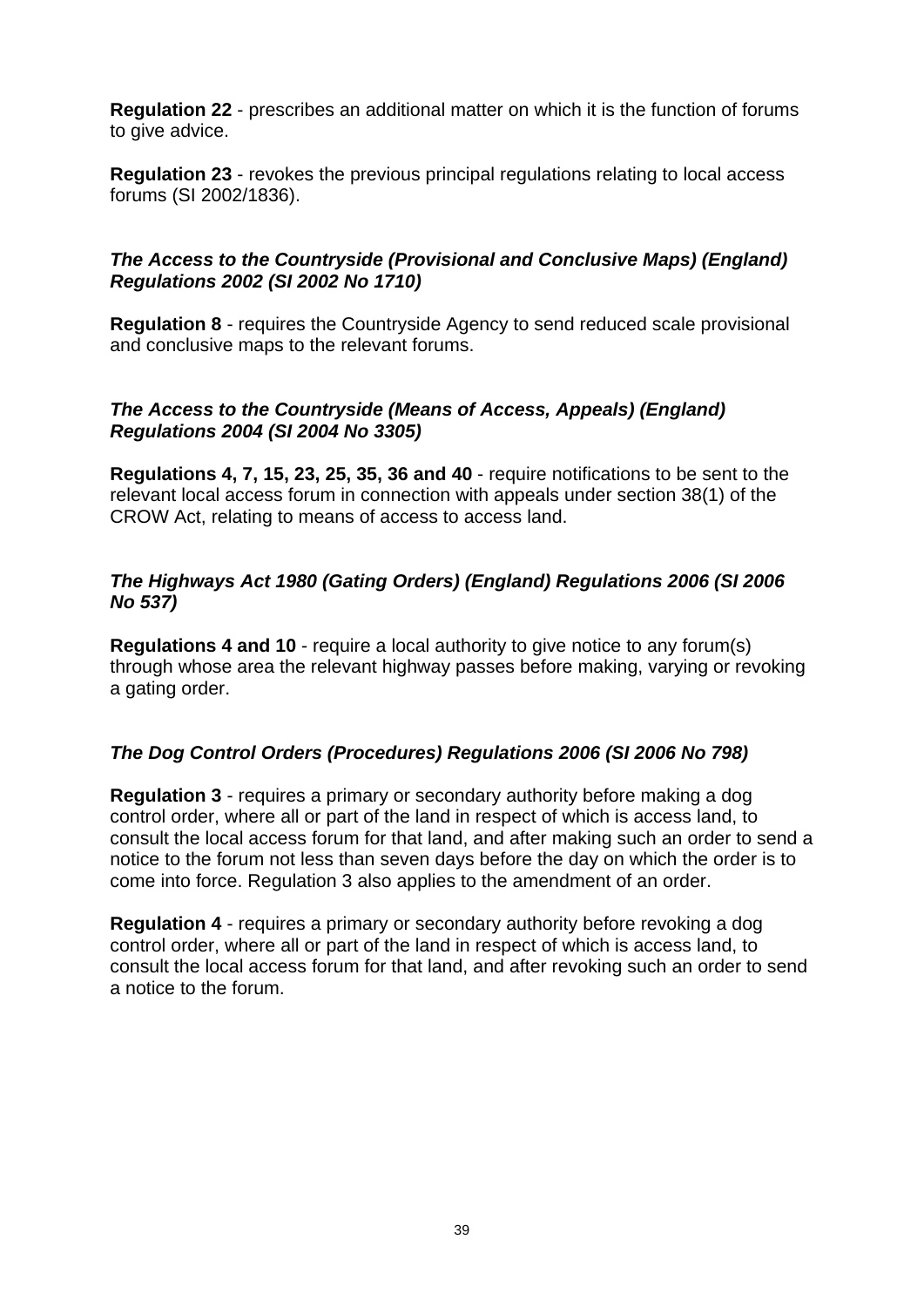# **ANNEX C**

# **INFORMATION ON SELECTED SECTION 94(4) BODIES**

# **Department for Environment, Food and Rural Affairs (Defra)**

### *Function and high level objectives*

Defra is the Government department with responsibility for policy on access and recreation in England, including access to open country under the CROW Act and management of public rights of way. Defra is also responsible for policy on local access forums.

Defra's core purpose is to improve the current and future quality of life. It brings together the interests of farmers and the countryside; the environment and the rural economy; the food we eat, the air we breathe and the water we drink. This is achieved by integrating environmental, social and economic objectives - putting sustainable development into practice every day, and by championing sustainable development as the way forward for Government.

### *Contacting Defra*

.

Defra welcomes advice from local access forums, particularly on the development of legislation and national (England) policy affecting public access, right of ways and open air recreation, for example through responses to consultation papers on these issues. Except where indicated otherwise, advice should be submitted in writing to:

The Secretary of State for Environment, Food and Rural Affairs Department for Environment, Food & Rural Affairs Nobel House 17 Smith Square London SW1P 3JR

For **general enquiries**: contact the Defra Helpline on 08459 33 55 77 (E-mail [helpline@defra.gsi.gov.uk](mailto:helpline@defra.gsi.gov.uk))

For specific enquires about **national policy of local access forums and public rights of way**: contact the Rights of Way Policy Team on 0117 372 8339 (E-mail [rights.ofway@defra.gsi.gov.uk](mailto:rights.ofway@defra.gsi.gov.uk)).

For specific enquires about **national policy on the right of access to open country and access to the coast** contact the Coast and Open Access Team on 0117 372 8427 (E-mail [access@defra.gsi.gov.uk\)](mailto:access@defra.gsi.gov.uk).

The Defra web site is at [www.defra.gov.uk.](http://www.defra.gov.uk/) The web page covering policy on access and recreation is at [www.defra.gov.uk/wildlife-countryside/issues/index.htm](http://www.defra.gov.uk/wildlife-countryside/issues/index.htm). The page on local access forums is at [www.defra.gov.uk/wildlife-countryside/cl/local](http://www.defra.gov.uk/wildlife-countryside/cl/local-access-forums.htm)[access-forums.htm](http://www.defra.gov.uk/wildlife-countryside/cl/local-access-forums.htm). Information on all current and previous Defra public consultation is at [www.defra.gov.uk/corporate/consult/default.asp.](http://www.defra.gov.uk/corporate/consult/default.asp)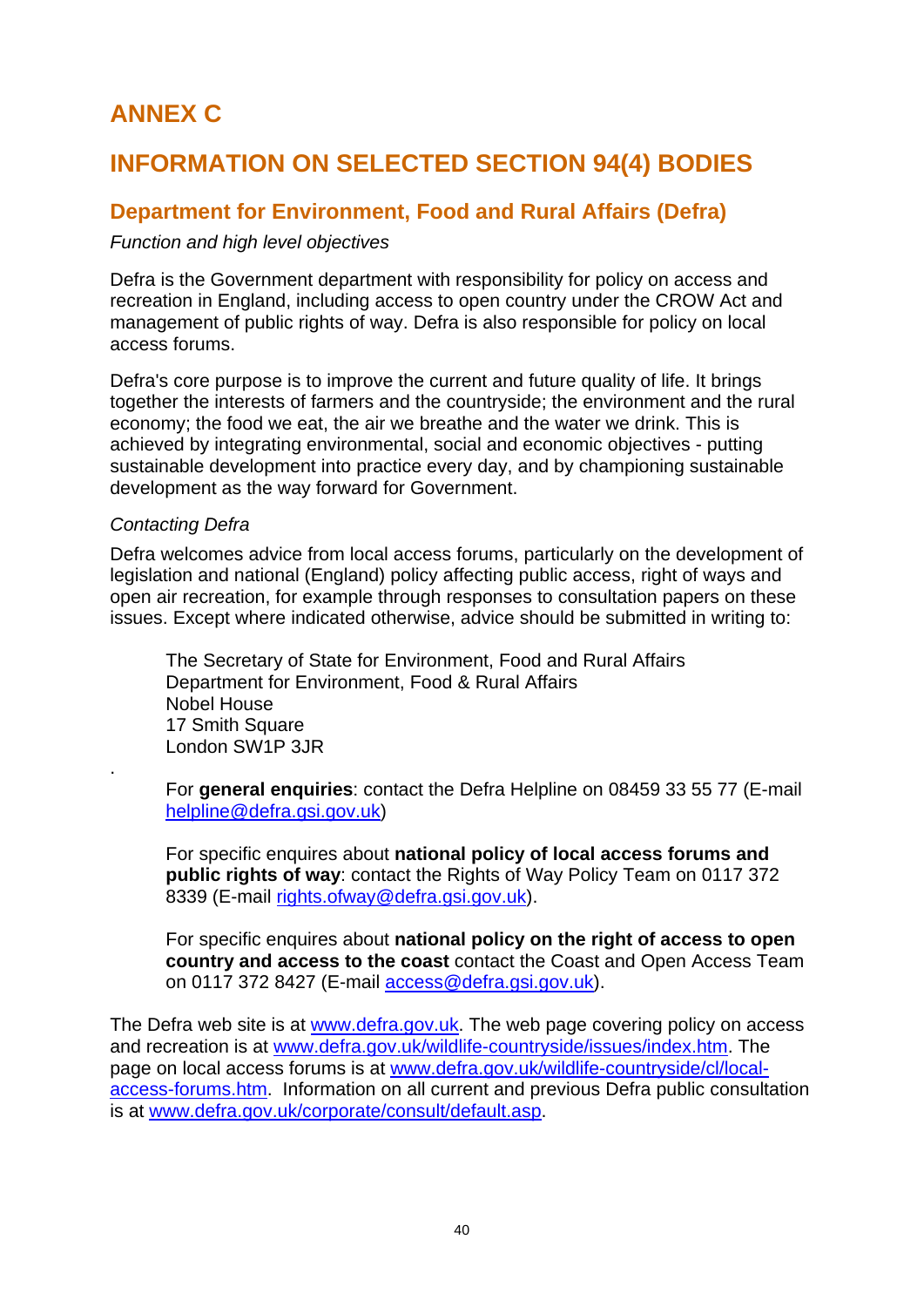# **Natural England (NE)**

Natural England was established on 1 October 2006, following the commencement of the Natural Environment and Rural Communities Act 2006. It comprises the former English Nature (EN), the Landscape, Access & Recreation division of the Countryside Agency and parts of the Rural Development Service (RDS).

### *Function and high level objectives*

Natural England has the statutory function of conserving and enhancing the value and beauty of England's natural environment and promoting access, recreation and public well-being for the benefit of today's and future generations. Its high level objectives include:-

- increasing the number, diversity, and frequency of people enjoying the natural environment;
- increasing everyone's understanding of, and ability to take action for, the natural environment; and
- improving places for people to enjoy the natural environment.

As a result of the Regulations, Natural England is to receive copies of all local access forum annual reports and must be notified of changes made to forum arrangements and changes in the Secretary.

### *Types of advice useful to receive*

Natural England welcomes advice on how to improve:-

- the formulation and implementation of rights of way improvement plans;
- the condition of national trails and bridleways;
- access to the coast; and
- facilities and services for visitors at national nature reserves.

### *Policy approach to access and recreation*

Amongst others, Natural England works with:-

- farmers, land managers, and public authorities, to maintain and develop access, and to assist them to successfully manage and benefit from increased public access to the natural environment;
- local authorities, to develop local area agreements for improved community infrastructure to enhance access to high quality natural environments;
- the Department of Health, health authorities, and health providers to ensure that recreation and access to the natural environment is recognised and funded as a central and cost effective part of public health;
- the Department for Education and Skills, and education authorities to ensure that every school child has the opportunity to experience nature and the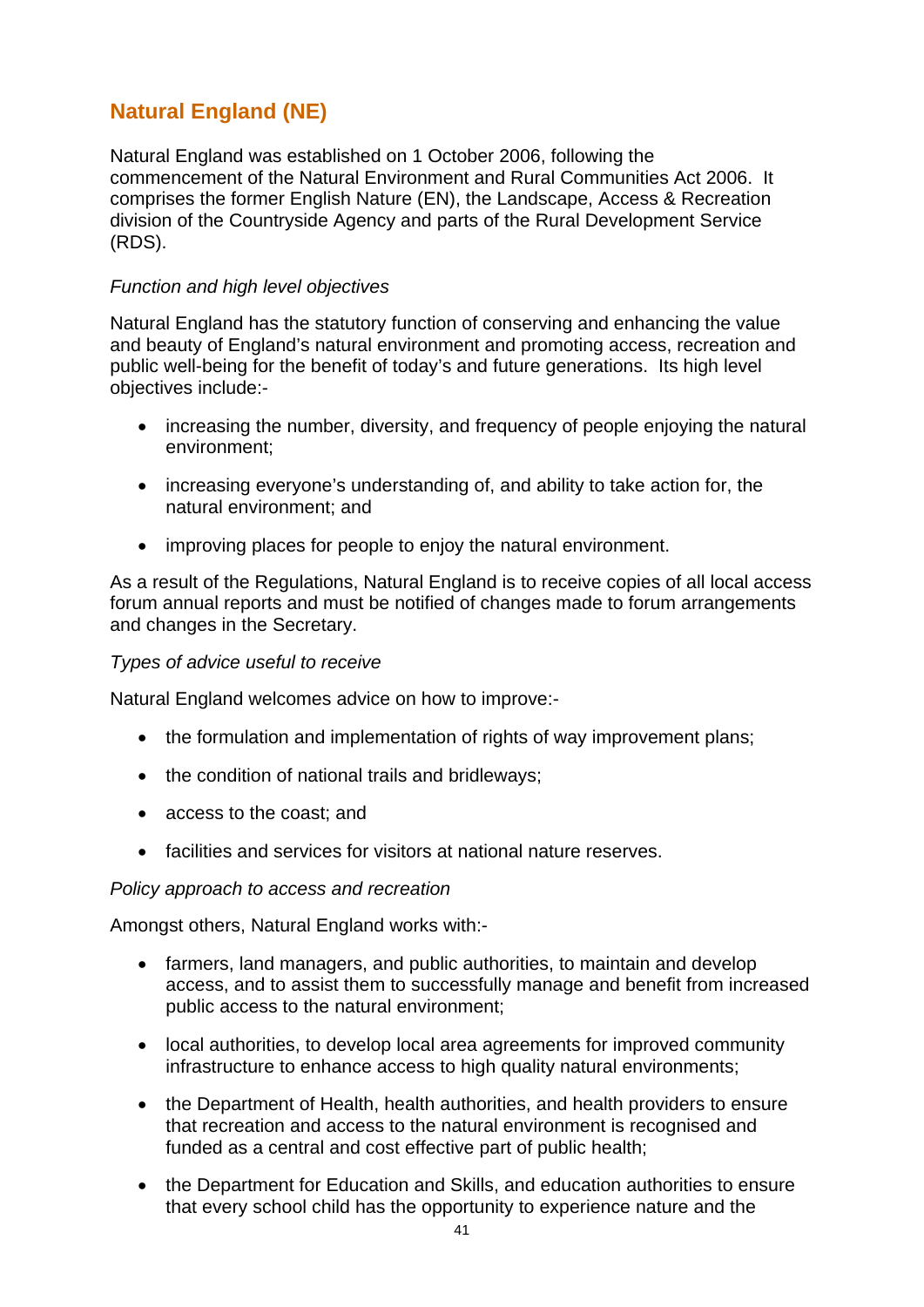outdoors, by mainstreaming learning in schools about the natural environment; and

• the Government, land managers, and users, to make a reality the commitment to enhance coastal access.

### *Contacting Natural England*

The Natural England's national LAF co-ordinator can be contacted at:

Natural England John Dower House Crescent Place Cheltenham GL50 3RA E-mail: [enquiries@naturalengland.org.uk](mailto:enquiries@naturalengland.org.uk)

Details and contacts of Natural England's regional structure are to be announced – see the website for details.

The Natural England website is at [www.naturalengland.org.uk](http://www.naturalengland.org.uk/). Maps showing the geographical coverage of each forum, together with contact details, web site address, etc, are published at [www.countryside.gov.uk/LAR/Access/LAF/index.asp.](http://www.countryside.gov.uk/LAR/Access/LAF/index.asp)

# **Forestry Commission**

The Forestry Commission's mission is to protect and expand Britain's forests and woodlands and increase their value to society and the environment through **sustainable forest management**. This means looking after our forests and woodlands to ensure they continue to provide social, environmental and economic benefits to current, and future, generations.

The Forestry Commission's executive agency, Forest Enterprise, manages over 240,000 hectares of public woodland, forest and open space across England. Almost all of the freehold estate has been dedicated under section 16 of the CROW Act, and is now classed as open access land. On many sites also offer wider recreational opportunities, including cycling and horse riding.

The Commission uses the England Woodland Grant Scheme to support the private sector in providing recreation and access opportunities. Current practice ensures that this grant is focussed on opportunities close to where people live and where demand can be demonstrated.

The Commission is organised at a Regional and District level, and so may not be in a position to deal readily with all local issues. However advice is welcomed from forums on the following issues:

• Situations where new or existing woodland could increase or improve strategic access linkages, including linkages using other grant aided mechanisms (e.g. HLS, open access land particularly in, and near, urban areas);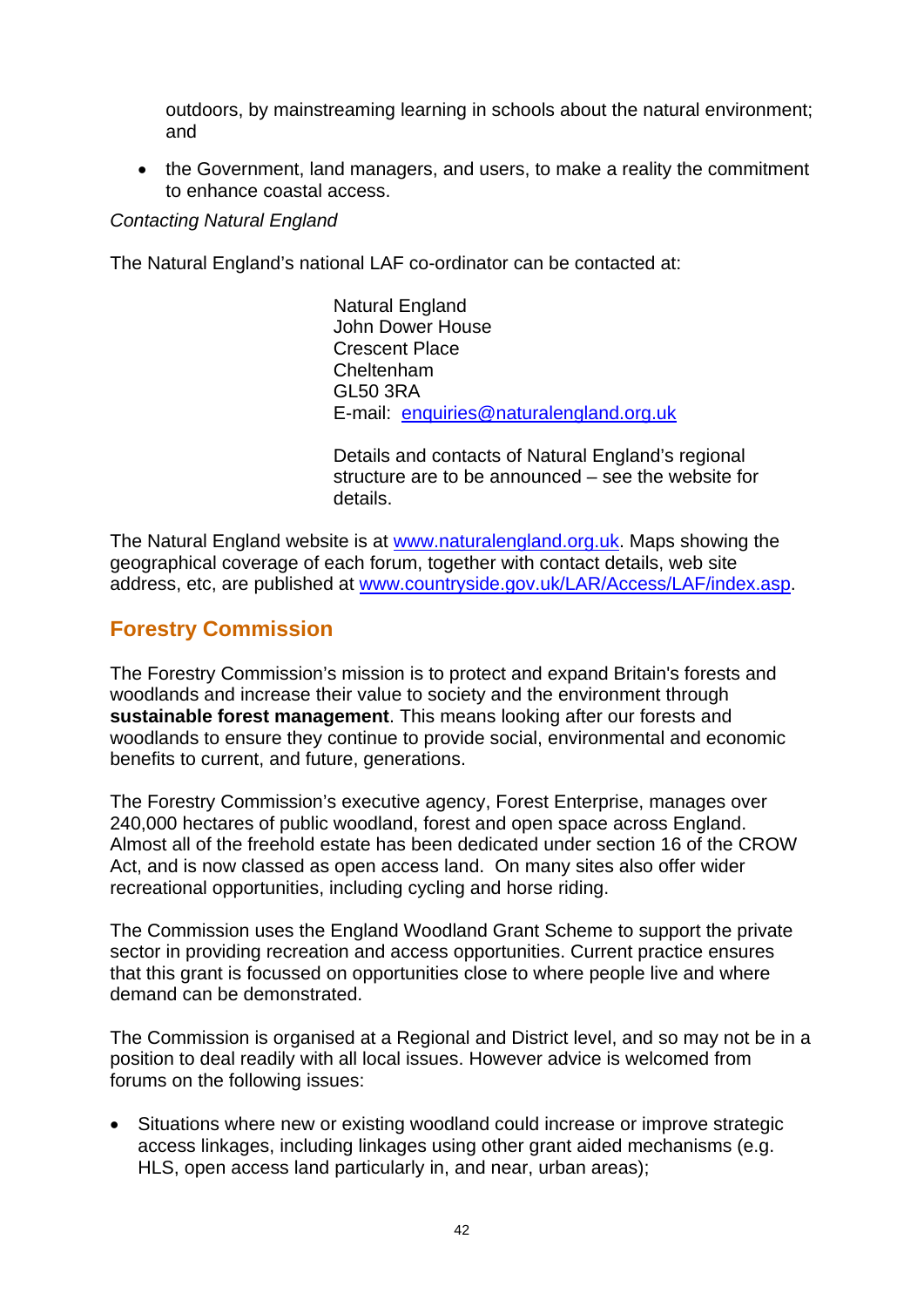- The promotion of woodland access opportunities to local communities;
- The development of regional policies/strategies in relation to access to woodland;
- Information on the quality of woodland access, including the ratification of woodland access datasets (e.g. Woods for People: [www.woodsforpeople.info](http://www.woodsforpeople.info/));
- Access issues on the public forest estate; and
- Development opportunities on the public forest estate.

### *Our policy approach to access and recreation*

The Government's current policy towards woodland access and recreation is contained within the England Forestry Strategy 1998. However this is currently being reviewed. The priorities include the improvement of high quality access opportunities in woodland close to where people live and also the better provision of information regarding these opportunities.

Each Region has produced a Regional Forestry Framework which identifies the priorities for delivery, including recreation and access, within the Region.

### *Our operational approach to access and recreation*

Each Forest District produces Forest Design Plans for area of forests under its management. These also include the active management of recreation and access in conjunction with other land management practices.

As much of the freehold estate is dedicated as open access land, forums are consulted on closures of more than six months in duration.

### *Regional structure or contact points;*

In the first instance the Commission would prefer advice to be submitted to the appropriate Conservancy (regional office) for the attention of the Conservator (n.b. the Regions are aligned to the Government office regional boundaries):-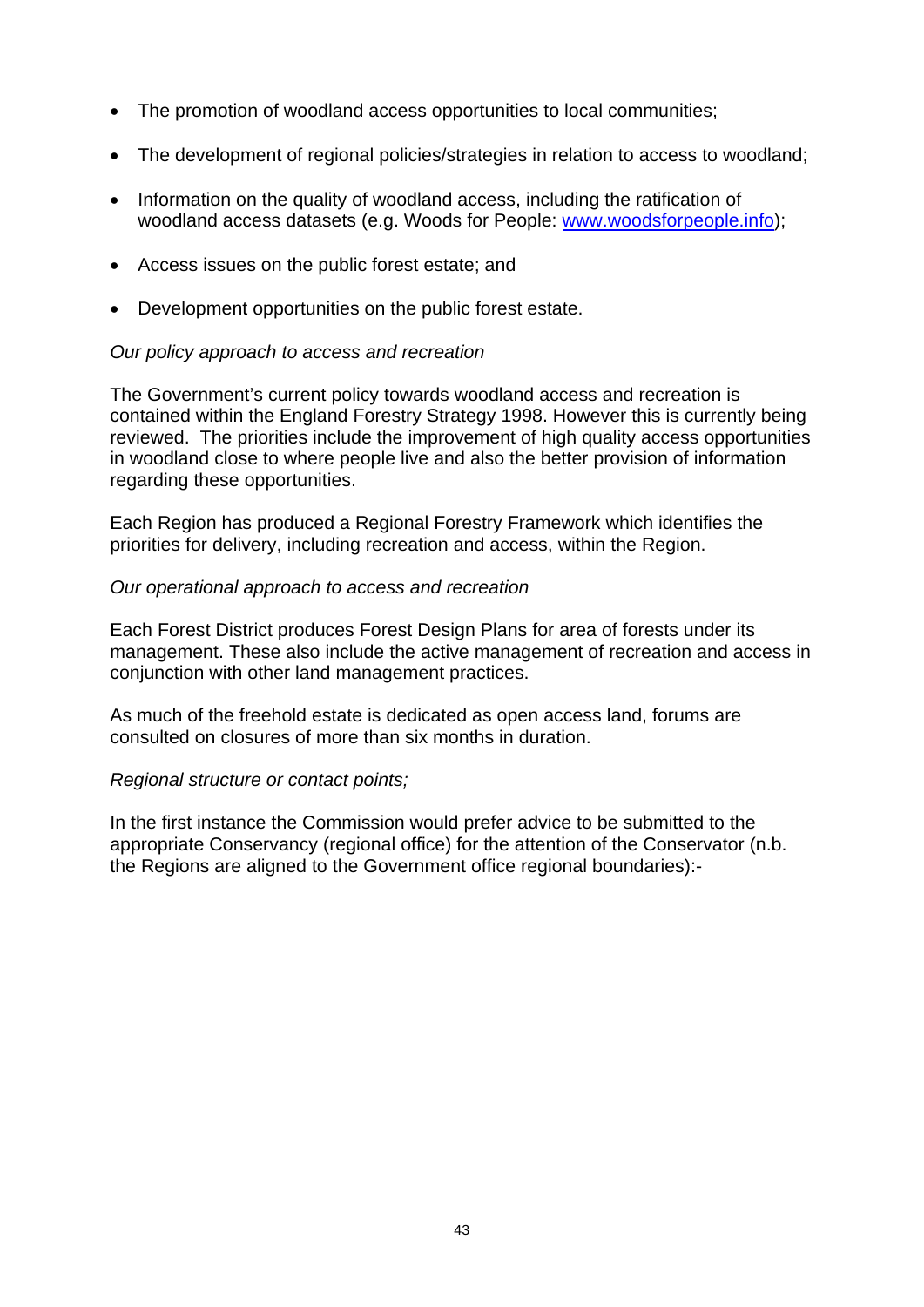|                  | <b>East England</b><br>Santon Downham<br><b>Brandon</b><br>Suffolk IP27 0TJ              | London<br><b>GO For London</b><br>6 <sup>th</sup> Floor<br><b>Riverwalk House</b><br>157-161 Millbank<br>London SW1P 4RR | <b>North West England</b><br>Peil Wyke<br><b>Bassenthwaite Lake</b><br>Cockermouth<br>Cumbria  |  |  |
|------------------|------------------------------------------------------------------------------------------|--------------------------------------------------------------------------------------------------------------------------|------------------------------------------------------------------------------------------------|--|--|
|                  | <b>East Midlands</b><br>Willingham Road<br><b>Market Rasen</b><br>Lincs<br>LN8 3RQ       | <b>North East England</b><br>1 Walby Hill<br>Rothbury<br>Morpeth<br>Northumberland<br><b>NE65 7NT</b>                    | <b>South East England</b><br><b>Alice Holt</b><br>Wrecclesham<br>Farnham<br>Surrey GU10 4LF    |  |  |
|                  | <b>South West England</b><br><b>Mamhead Castle</b><br>Mamhead<br>Exeter<br>Devon EX6 8HD | <b>West Midlands</b><br>Government<br><b>Buildings</b><br><b>Block B</b><br><b>Whittington Road</b><br>Worcester WR5 2FR | <b>Yorkshire &amp; Humber</b><br><b>Wheldrake Land</b><br><b>Crockey Hill</b><br>York YO19 4FF |  |  |
| Internet address |                                                                                          |                                                                                                                          |                                                                                                |  |  |

The Forestry Commission website is at [www.forestry.gov.uk.](http://www.forestry.gov.uk/)

# **Ministry of Defence (MOD)**

### *Function and high level objectives*

The purpose of Ministry of Defence is set out in the Defence Vision – to defend the UK and its interests, strengthen international peace and stability, and act as a force for good in the world.

The defence estate is essential for the delivery of this vision. It provides facilities for accommodating and training service personnel and for testing, maintaining and storing the equipment and materiel they need to carry out their tasks wherever they are in the world.

The defence rural estate is heavily utilised and some activities are hazardous. However, many public rights of way, permissive paths and some significant open spaces are available for access when public safety, security and the primary defence use permits. Forums should be aware that access arrangements are usually managed through byelaws made under the Military Lands Acts, and that bye-lawed land is excluded from the provisions of the CROW Act. Where MOD occupies land subject to the CROW Act the Secretary of State for Defence may make defence directions under section 28 of the Act. MOD is required to consult Forums on longterm directions.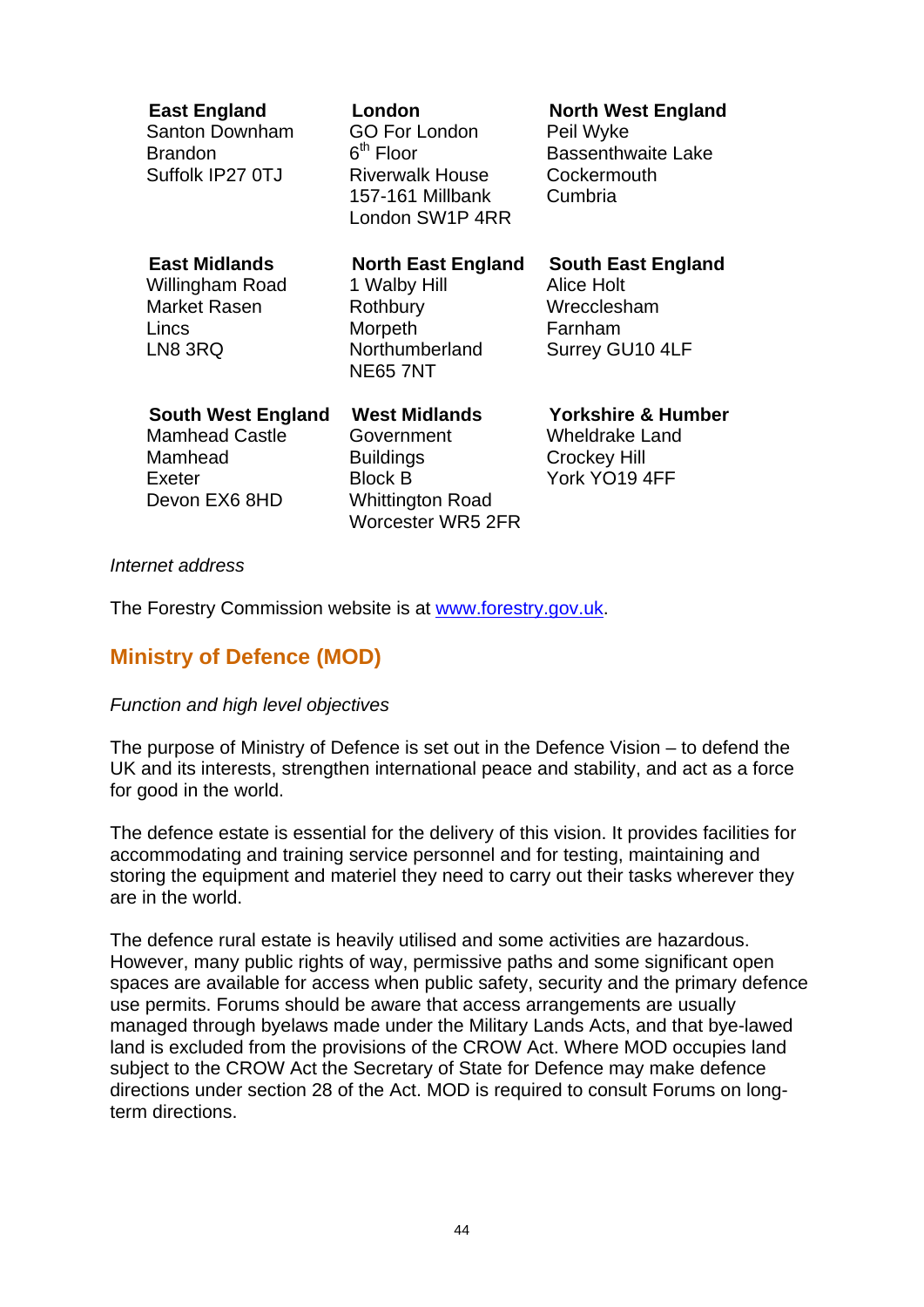### *Contacting MOD*

The MOD takes a positive view of responsible public access and recreation and looks to effective local partnerships to help deliver enhancements. Larger MOD establishments have volunteer Conservation Groups and some major training areas have dedicated Access Officers.

For forums that do not already have contact with their local establishments or for general queries please contact:-

The Access & Recreation Officer Defence Estates Environmental Support Team Land Warfare Centre **Warminster** Wiltshire BA12 0DJ

Tel: 01980 222 913 or email [richard.brooks@de.mod.uk](mailto:richard.brooks@de.mod.uk) 

The MOD access web site is at [www.access.mod.uk](http://www.access.mod.uk/) and more information on MOD byelaws can be found at [www.defence-estates.mod.uk/byelaws/Internet/Intro.html](http://www.defence-estates.mod.uk/byelaws/Internet/Intro.html).

# **English Heritage**

### *Function and high level objectives*

English Heritage is the Government's statutory advisor on the historic environment in England - including historic buildings and areas, archaeology and the historic landscape. Alongside its duty to conserve the heritage, English Heritage is also required to advance understanding and accessibility to the public.

#### *Enquires and advice in respect of the historic environment*

In the first instance enquiries or advise concerning the access issues and the historic environment should be directed to local authority staff dealing with the historic environment. In many cases the local authority staff will already be experienced in offering management advice on avoiding potential access impacts, such as the physical erosion to earthworks, or ensuring that infrastructure is correctly sited in order to minimise any potential adverse effects.

Contact details for local authority historic environment staff are available on either the English Heritage website (under Historic Environment Records or `HERs') at [www.english-heritage.org.uk/server/show/nav.1549,](http://www.english-heritage.org.uk/server/show/nav.1549) or on the Association of Local Government Archaeological Officers (ALGAO) website at [www.algao.org.uk/Association/England/EngMembers.htm](http://www.algao.org.uk/Association/England/EngMembers.htm).

In cases where the local authority believe that a designated site such as a Scheduled Monument may be affected, then they will direct you to talk to English Heritage.

### *Contacting English Heritage*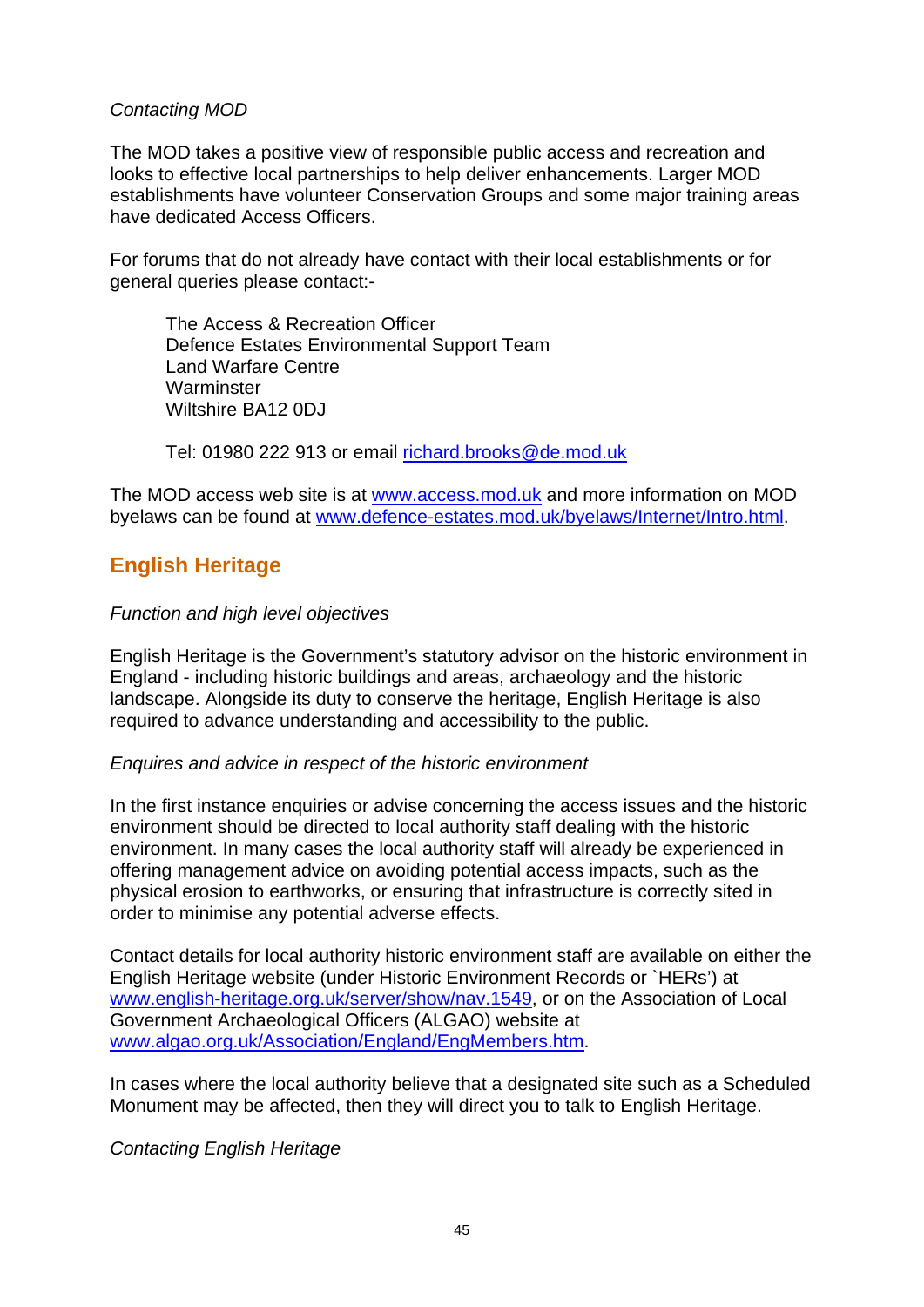Contact details for English Heritage's regional teams are available on the English Heritage website at [www.english-heritage.org.uk](http://www.english-heritage.org.uk/) (under 'About us').

# **Sport England**

### *Function and high level objectives*

Sport England (the English Sports Council) is committed to creating an active nation through sport. It works to increase the opportunities for people to get involved - and stay involved - in sport and active recreation, as well as helping them on the road to success.

A non-departmental public body, Sport England is responsible for delivering the Government's objectives for community sport. As such it aims to increase the number of people who are actively involved in sport, with a focus on hard to reach groups. To achieve this, Sport England provides advice to partners, invests Government and Lottery funding into community sport, and also promotes sport and its benefits.

Sport England has a regional structure, with decisions about community investment in the regions made by nine regional sports boards (RSBs), which comprise experts from sport, education, health and business. They are supported by Sport England's regional offices and work closely with a network of regional and sub-regional partners.

### *Advice and contact*

The RSBs prepare Regional Plans for Sport through wide consultation. Forums may wish to contribute to that consultation. Each Sport England Regional Office has been given the details of forums in its area, to add to the consultation database.

At the sub regional level within each region there will be County Sport Partnerships (CSPs) which are partnerships of agencies committed to delivering both locally identified priorities for sport and those which are nationally determined. There are 49 CSPs based on, and co-terminous with, either traditional shire county areas, or based upon established networks of unitary or metropolitan authorities. CSPs provide co-ordination and strategic planning for sport in their geographical area.

Forums may wish to liaise and collaborate with the CSPs on issues of mutual interest including the development of opportunities which would increase participation in sport through open air recreation and use of the countryside for sport. This would have the additional benefits in maximising the contribution sport and recreation make to quality of life, improving health, safer and stronger communities, personal development, regeneration and social inclusion.

### *Contact*

The Sport England Website is [www.sportengland.org](http://www.sportengland.org/). Through this website access can be gained to the Sport England Regional Offices where details of the County Sports Partnerships can be found.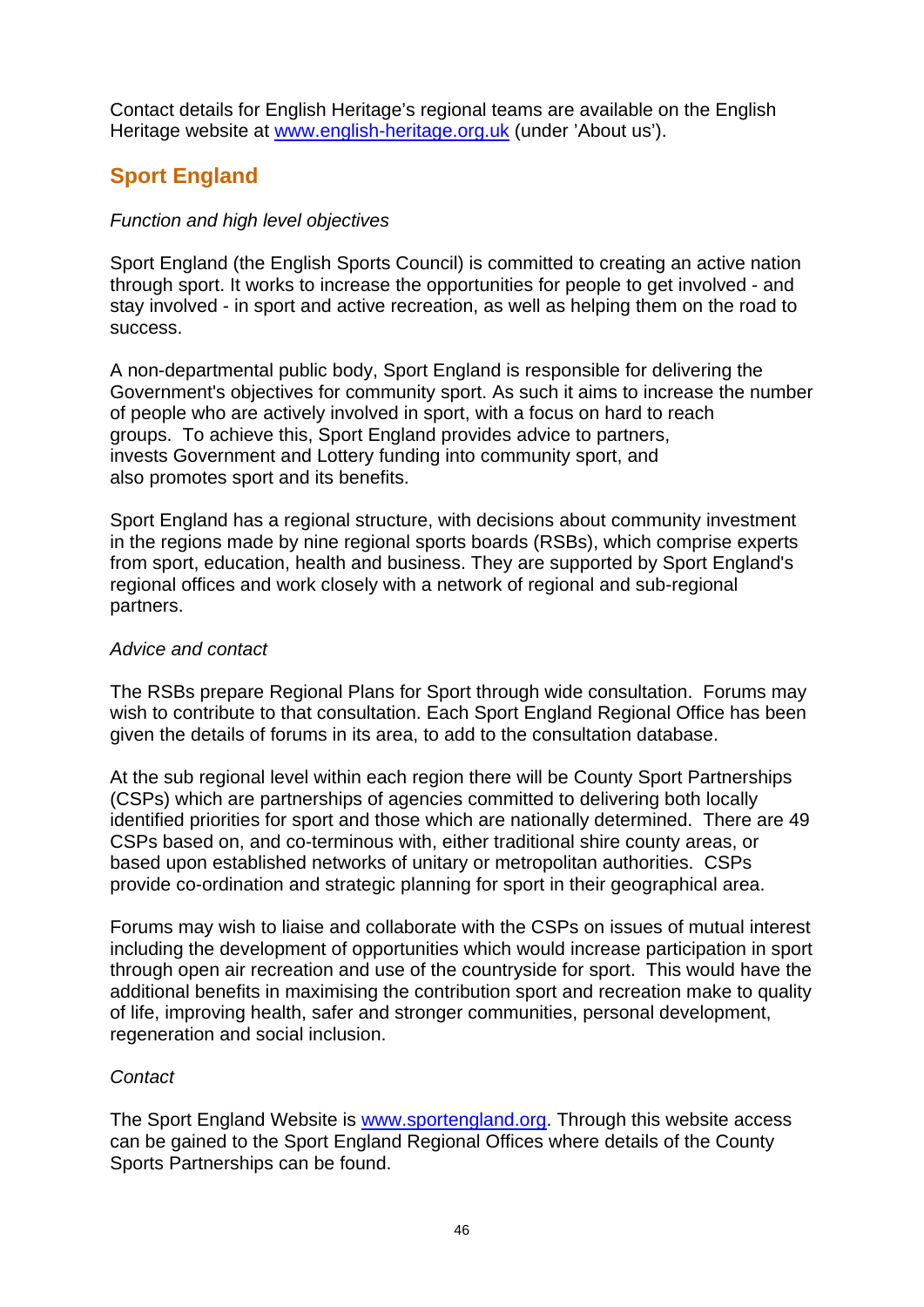# **INDEX**

| Access, different forms                 | 5, 32-34          |
|-----------------------------------------|-------------------|
| Administration of a forum               | 20                |
| Advising                                | 8-9, 27-36        |
| Alley gating                            | 28, 31            |
| Annual report                           | 12, 21            |
| <b>AONB Conservation Boards</b>         | 6, 24             |
| Appointing authorities                  | 6, 8, 11, 20      |
| Business between meetings               | 14-15             |
| Chairman and Vice-chairman              | 8, 10, 13, 19, 38 |
| Changing forum arrangements             | 22-23, 28         |
| Common land                             | 34                |
| Consulting forums (requirements)        | 21, 27-28         |
| Defra                                   | 40                |
| Declaring a Personal Interest           | 11, 18            |
| <b>District councils</b>                | 6                 |
| <b>English Heritage</b>                 | $6,45-46$         |
| <b>Expenses</b>                         | 13                |
| Feedback                                | 8-9, 20, 21       |
| <b>Forestry Commission</b>              | $6, 42 - 44$      |
| Forward work programme                  | 12                |
| Functional (non-recreational) access    | $\overline{7}$    |
| <b>Financial issues</b>                 | 17                |
| <b>Government Departments</b>           | 6                 |
| Having regard                           | 4, 5, 7, 21, 37   |
| <b>Highways Agency</b>                  | 6                 |
| Highway authorities                     | 6                 |
| Influencing decision-makers             | 8                 |
| Joint forum arrangements                | 23                |
| Land management                         | 5                 |
| Land use planning (LDFs)                | 35                |
| <b>Local Authorities/councillors</b>    | 6, 25             |
| <b>Local Access Forum Regulations</b>   | 5-6, 38-39        |
| Management of Public Rights of Way      | 29                |
| Measuring effectiveness                 | 11, 21            |
| Mechanically propelled vehicles         | 5-6, 29           |
| Members (of a forum)                    | 11, 15, 18, 23-26 |
| Meetings (of a forum)                   | 13, 20            |
| <b>Ministry of Defence</b>              | $6, 44-45$        |
| <b>National Parks</b>                   | 6, 17             |
| Natural beauty of the area              | 5                 |
| <b>Natural England</b>                  | 6, 12, 22, 41-42  |
| Networking/liaison                      | 16, 20, 22        |
| Open countryside (CROW Act access land) | 27, 31-32         |
| Parish councils                         | 6                 |
| <b>Planning Inspectorate</b>            | 6                 |
| Police                                  | $\overline{7}$    |
| Prioritisation                          | 10                |
| Public access to meetings/documents     | $13 - 14$         |
| Recruitment/appointment                 | 23-26             |